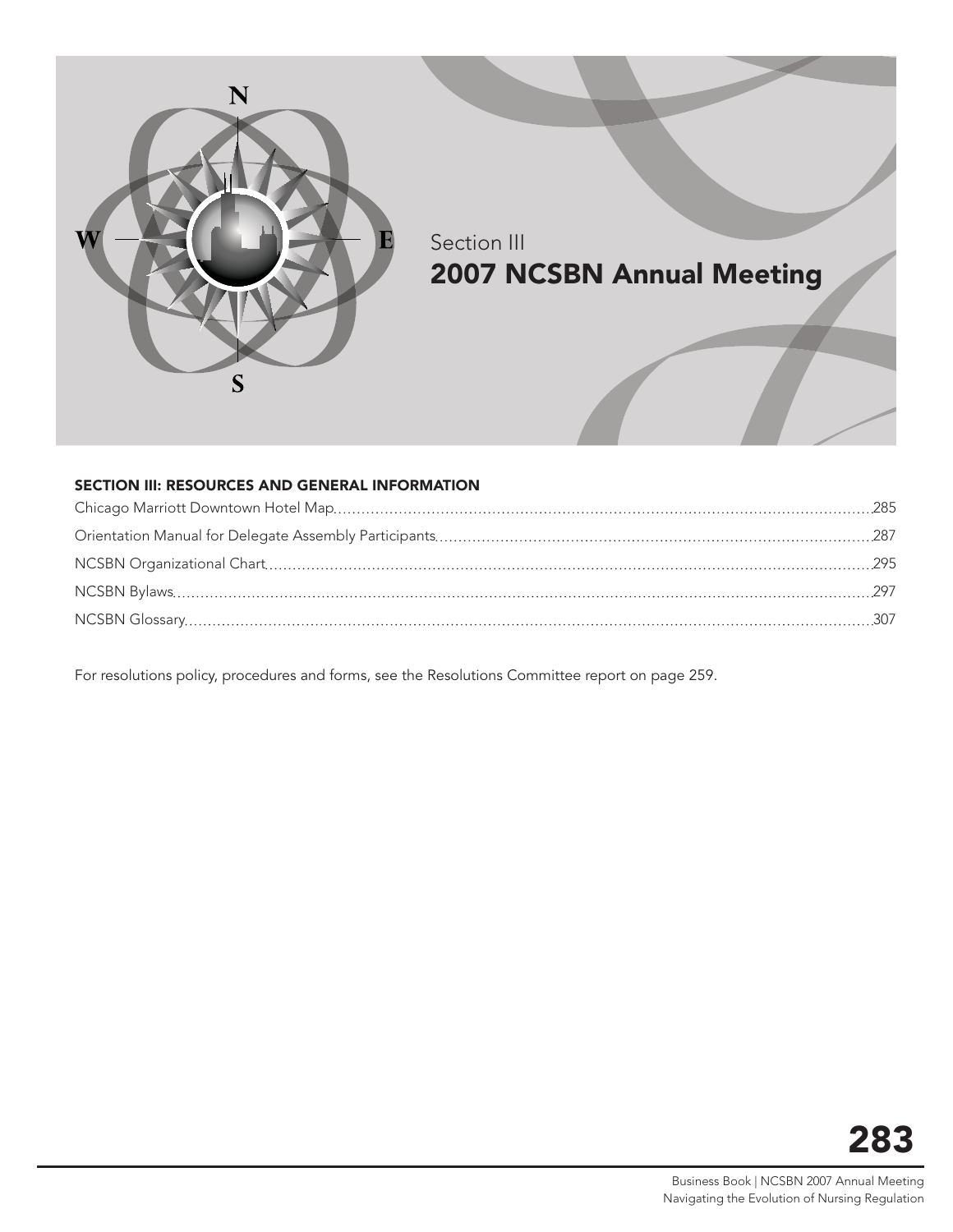# **284**

Business Book | NCSBN 2007 Annual Meeting Navigating the Evolution of Nursing Regulation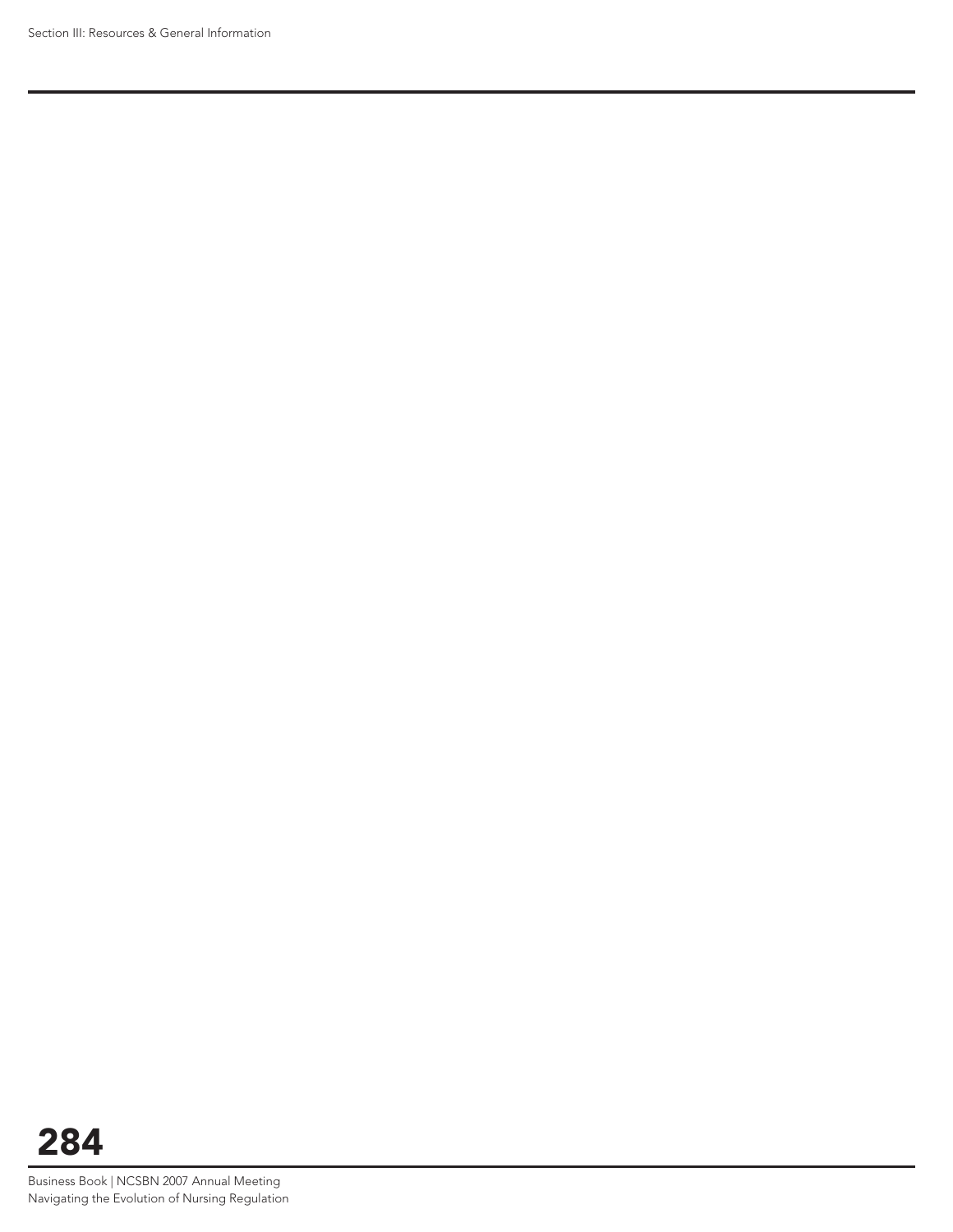# <span id="page-2-0"></span>**Chicago Marriott Downtown Hotel Map**

### **5th Floor**



## **6th Floor**

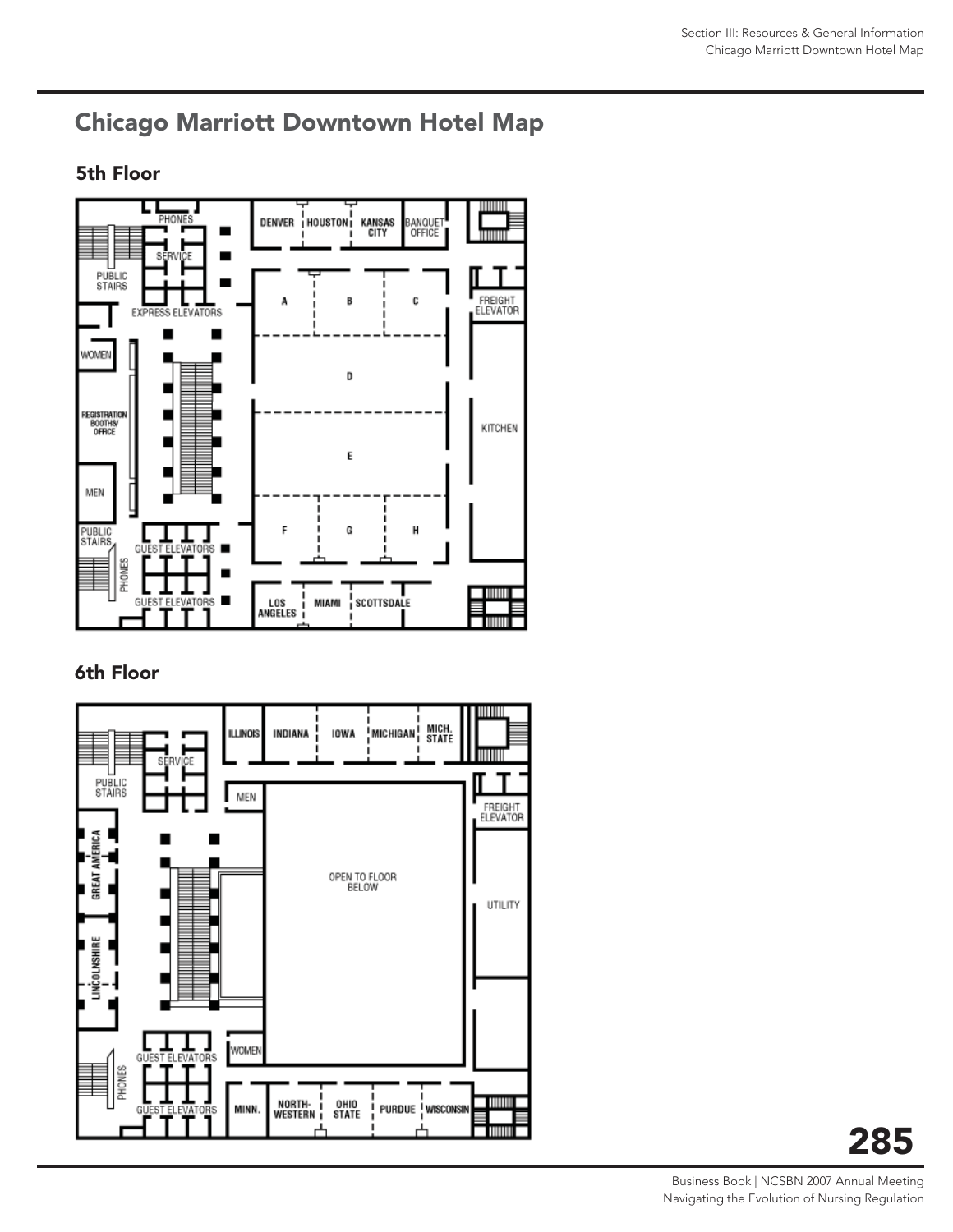# **Chicago Marriott Downtown Hotel Map**

### **7th Floor**

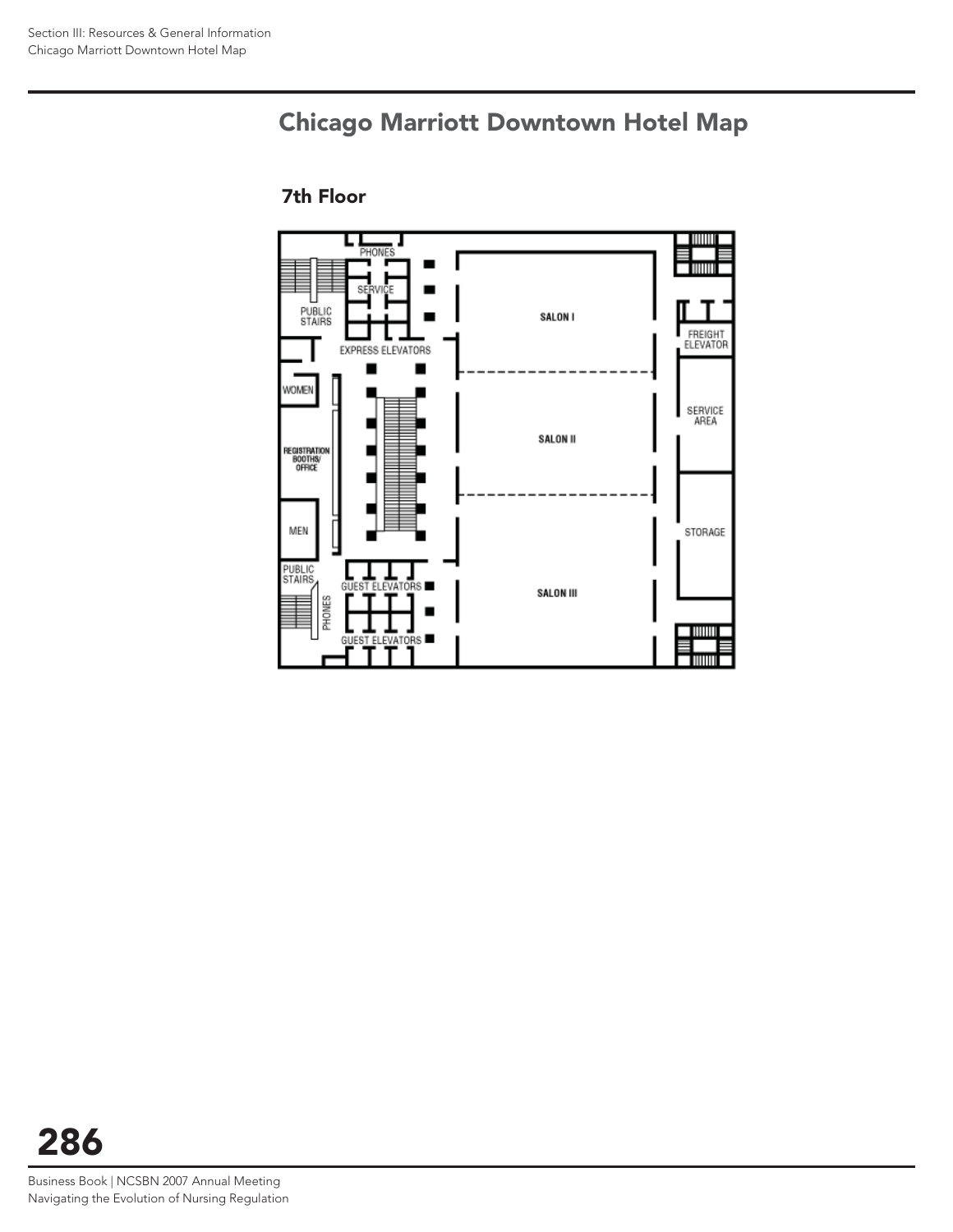# <span id="page-4-0"></span>**Orientation Manual for Delegate Assembly Participants**

The purpose of the Orientation Manual is to provide information about the mission, governance and operations of NCSBN. It is hoped that this manual will facilitate the active participation of all Delegate Assembly participants as well as the Board of Directors and committee members.

Following a brief discussion of NCSBN's history, this manual will describe the organization's structure, functions, policies and procedures.

### **History**

The concept of an organization such as NCSBN had its roots as far back as August 1912 when a special conference on state registration laws was held during the American Nurses Association (ANA) convention. At that time, participants voted to create a committee that would arrange an annual conference for people involved with state boards of nursing to meet during the ANA convention. It soon became evident that the committee required a stronger structure to deal with the scope of its concerns. However, for various reasons, the committee decided to remain within the ANA.

Boards of nursing also worked with the National League for Nursing Education (NLNE), which, in 1932, became the ANA's Department of Education. In 1933, by agreement with ANA, NLNE accepted responsibility for advisory services to the State Boards of Nurse Examiners (SBNE) in all education and examination-related matters. Through its Committee on Education, NLNE set up a subcommittee that would address, over the following decade, state board examination issues and problems. In 1937, NLNE published A Curriculum Guide for Schools of Nursing. Two years later, NLNE initiated the first testing service through its Committee on Nursing Tests.

Soon after the beginning of World War II, nurse examiners began to face mounting pressures to hasten licensing and to schedule examinations more frequently. In response, participants at a 1942 NLNE conference suggested a "pooling of tests" whereby each state would prepare and contribute examinations in one or more subjects that could provide a reservoir of test items. They recommended that the Committee on Nursing Tests, in consultation with representative nurse examiners, compile the tests in machine-scorable form. In 1943, the NLNE board endorsed the action and authorized its Committee on Nursing Tests to operate a pooling of licensing tests for interested states (the State Board Test Pool Examination or SBTPE). This effort soon demonstrated the need for a clearinghouse whereby state boards could obtain information needed to produce their test items. Shortly thereafter, a Bureau of State Boards of Nursing began operating out of ANA headquarters.

The bureau was incorporated into the ANA bylaws and became an official body within that organization in 1945. Two years later, the ANA board appointed the Committee for the Bureau of State Boards of Nurse Examiners, which was comprised of full-time professional employees of state boards.

In 1961, after reviewing the structure and function of the ANA and its relation to state boards of nursing, the committee recommended that a council replace it. Although council status was achieved, many people continued to be concerned about potential conflicts of interest and recognized the often-heard criticism that professional boards serve primarily the interests of the profession they purport to regulate.

In 1970, following a period of financial crisis for the ANA, a council member recommended that a free-standing federation of state boards be established. After a year of study by the state boards, this proposal was overwhelmingly defeated when the council adopted a resolution to remain with the ANA. However, an ad hoc committee was appointed later to examine the feasibility of the council becoming a self-governing incorporated body. At the council's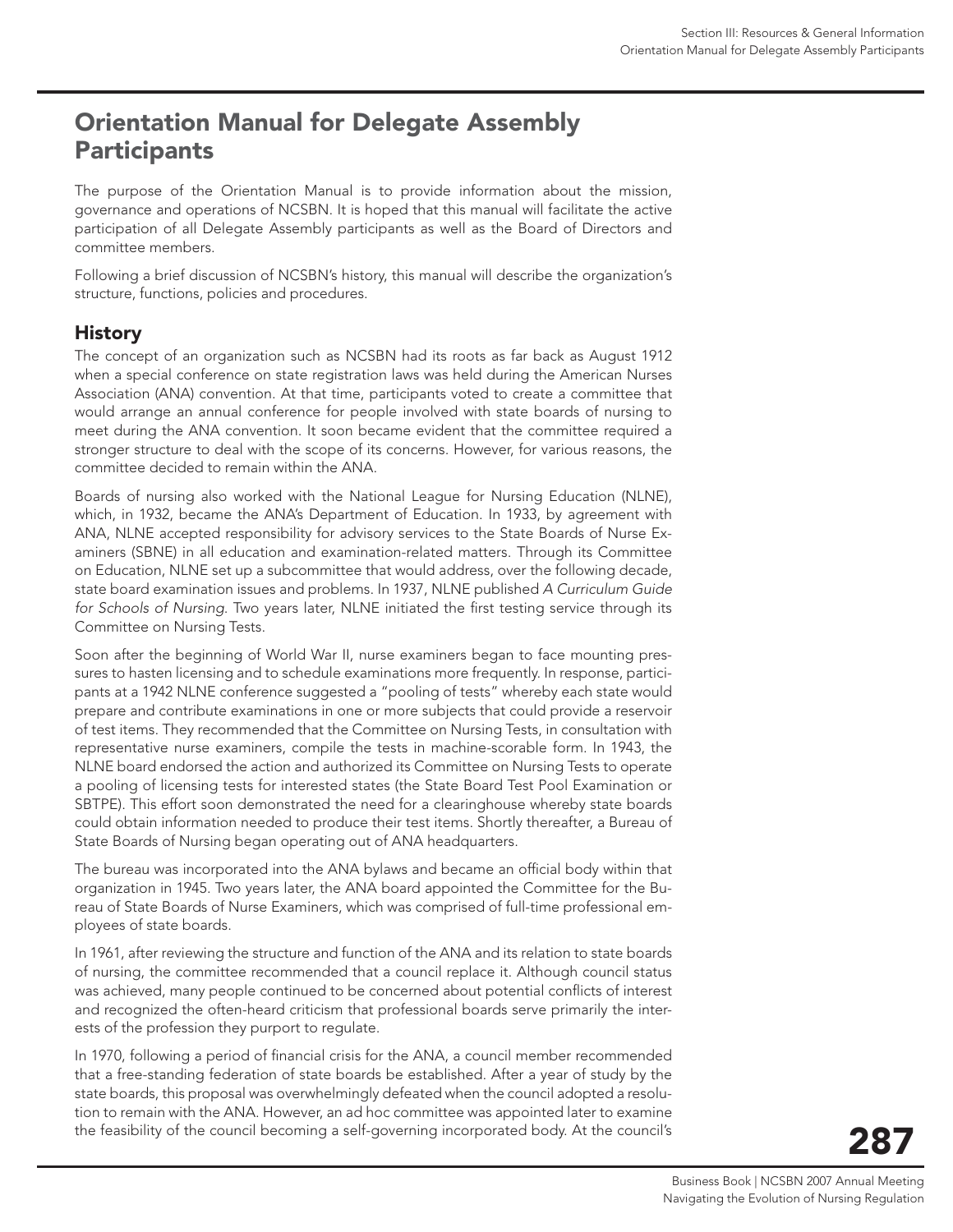1977 meeting, a task force was elected and charged with the responsibility of proposing a specific plan for the formation of a new independent organization. On June 5, 1978, the Delegate Assembly of ANA's Council of State Boards of Nursing voted 83 to 8 to withdraw from ANA to form the National Council of State Boards of Nursing.

### **Organizational Mission, Strategic Initiatives and Outcomes**

The National Council of State Boards of Nursing (NCSBN), composed of Member Boards, provides leadership to advance regulatory excellence for public protection.

The Strategic Initiatives for 2005 – 2007, adopted by the 2004 Delegate Assembly, are:

- 1. Facilitate Member Board excellence through individual and collective development. (Member Boards)
- 2. Promote evidence-based regulation that provides for public protection. (Regulatory Excellence)
- 3. Enhance the organizational culture to support change and innovation. (PERC)
- 4. Position NCSBN as the premier organization to measure entry and continuing competence of nurses and related health care providers. (Competence)
- 5. Advance NCSBN as the leading source of data, information, and research regarding nursing regulation and related health care issues. (Data)
- 6. Advance NCSBN as a key partner in nursing and health care regulation in the United States and internationally. (U.S./International Partner)

To achieve its strategic initiatives, NCSBN identifies expected outcomes, under which tactics for achieving these outcomes are developed, assessed and refined each fiscal year and provide the organization with a flexible plan within a disciplined focus. Annually, the Board of Directors evaluates the accomplishment of strategic initiatives and outcomes and the directives of the Delegate Assembly.

### **Organizational Structure and Function**

#### **MEMBERSHIP**

Membership in NCSBN is extended to those boards of nursing that agree to use, under specified terms and conditions, one or more types of licensing examinations developed by NCSBN. At the present time, there are 59 Member Boards, including those from the District of Columbia, the U.S. Virgin Islands, Guam, American Samoa and the Northern Mariana Islands. Boards of nursing may become Member Boards upon approval of the Delegate Assembly, payment of the required fees and execution of a contract for using the NCLEX-RN® examination and/or the NCLEX-PN® examination.

Member Boards maintain their good standing through remittance of fees and compliance with all contract provisions and bylaws. In return, they receive the privilege of participating in the development and use of NCSBN's licensure examinations. Member Boards also receive information services, public policy analyses and research services. Member Boards that fail to adhere to the conditions of membership may have delinquent fees assessed or their membership terminated by the Board of Directors. They may then choose to appeal the Board's decision to the Delegate Assembly.

#### **AREAS**

NCSBN's membership is divided into four geographic areas. The purpose of this division is to facilitate communication, encourage regional dialogue on relevant issues and provide diversity of board and committee representation. Delegates elect area directors from their respective Areas through a majority vote of the Delegate Assembly. In addition, there are two directors-at-large who are elected by all delegates voting at the Annual Meeting. See Glossary on page 307 for list of jurisdictions by Area.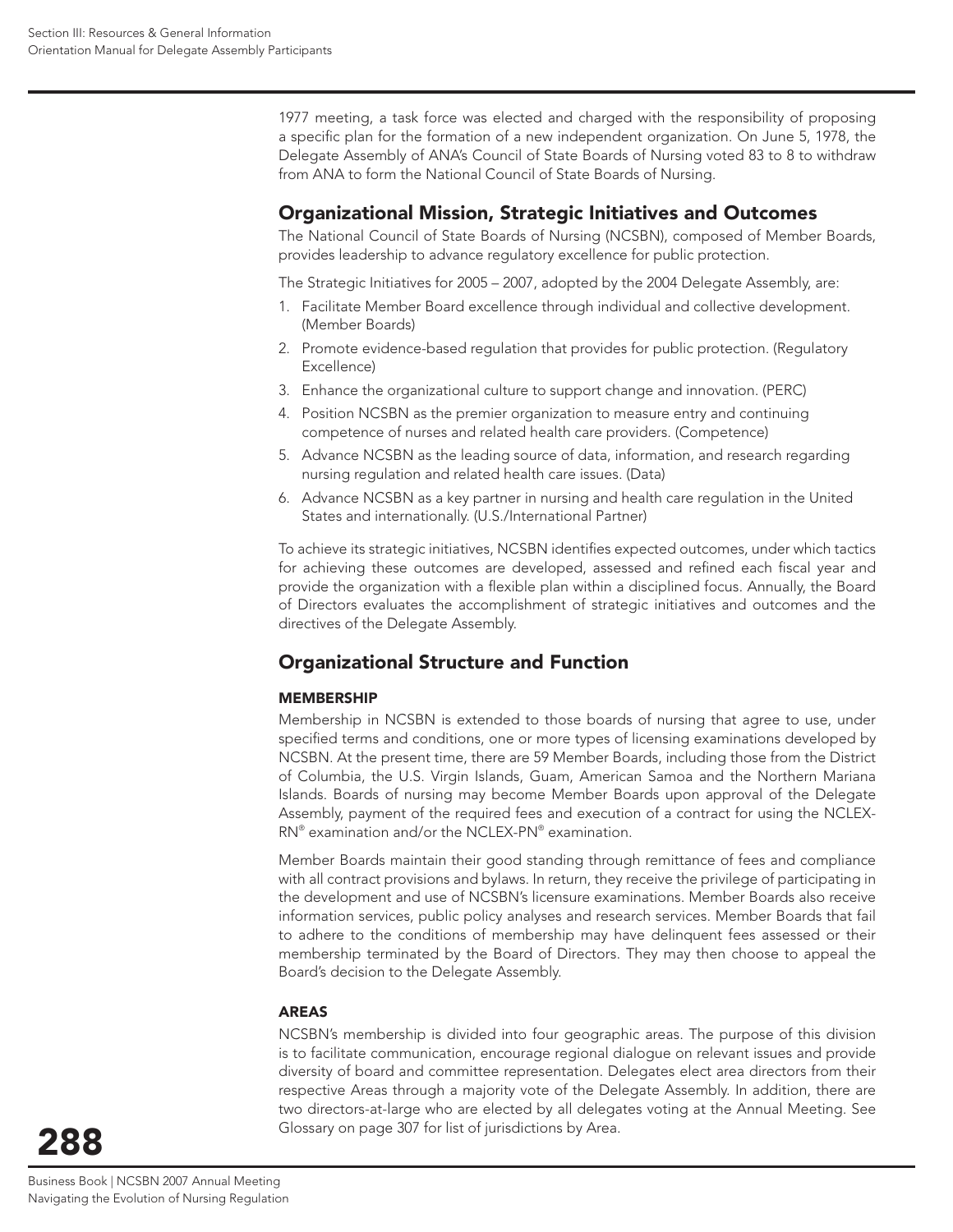#### **DELEGATE ASSEMBLY**

The Delegate Assembly is the membership body of NCSBN and comprises delegates who are designated by the Member Boards. Each Member Board has two votes and may name two delegates and alternates. The Delegate Assembly meets at NCSBN's Annual Meeting, traditionally held in late July/early August. Special sessions can be called under certain circumstances. Regularly scheduled sessions are held on a rotation basis among Areas.

At the Annual Meeting, delegates elect officers and directors and members of the Committee on Nominations by majority and plurality vote respectively. They also receive and respond to reports from officers and committees and to receive a copy of the annual audit report. They may revise and amend the bylaws by a two-thirds vote, providing the proposed changes have been submitted at least 45 days before the session. In addition, the Delegate Assembly adopts the mission statement and strategic initiatives of NCSBN and approves the substance of all NCLEX® examination contracts between NCSBN and Member Boards, and adopts test plans to be used for the development of the NCLEX examination and the NCLEX examination test service and establishes the fee for the NCLEX examination.

#### **OFFICERS AND DIRECTORS**

NCSBN officers include the president, vice president and treasurer. Directors consist of four area directors and two directors-at-large. Only members or staff of Member Boards may hold office, subject to exclusion from holding office if other professional obligations result in an actual or perceived conflict of interest.

No person may hold more than one elected office at the same time. The President shall have served as a delegate, a committee member or an officer prior to being elected to office. An officer shall serve no more than four consecutive years in the same officer position.

The president, vice president and treasurer are elected for terms of two years or until their successors are elected. The president, vice president and treasurer are elected in evennumbered years.

The four area directors are elected for terms of two years or until their successors are elected. Area directors are elected in odd-numbered years. The two directors-at-large are elected each year for a one-year term.

Officers and directors are elected by ballot during the annual session of the Delegate Assembly. Delegates elect area directors from their respective areas.

Election is by a majority vote. Write-in votes are prohibited. In the event a majority is not established, the bylaws dictate the reballoting process.

Officers and directors assume their duties at the close of the session at which they were elected. The vice president fills a vacancy in the office of president. Board appointees fill other officer vacancies until the term expires.

#### **BOARD OF DIRECTORS**

The Board of Directors, the administrative body of NCSBN, consists of the nine elected officers. The Board is responsible for the general supervision of the affairs of NCSBN between sessions of the Delegate Assembly. The Board authorizes the signing of contracts, including those between NCSBN and its Member Boards. It also engages the services of legal counsel, approves and adopts an annual budget, reviews membership status of noncompliant Member Boards and renders opinions, when needed, about actual or perceived conflicts of interest.

Additional duties include the adoption of personnel policies for all staff, appointment of committees, monitoring of committee progress, approval of studies and research pertinent to NCSBN's purpose, and provision for the establishment and maintenance of the administrative offices.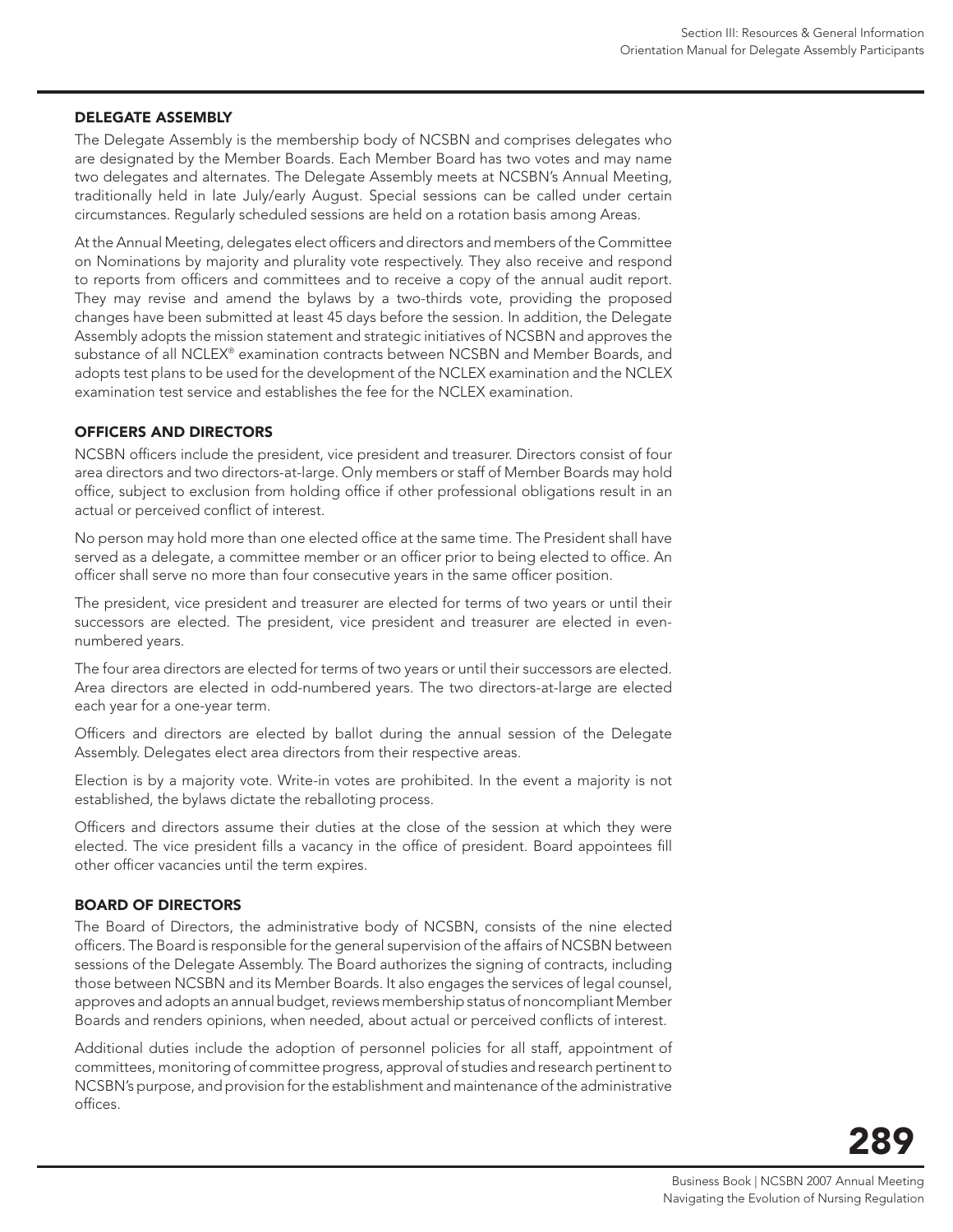#### **MEETINGS OF THE BOARD OF DIRECTORS**

All Board meetings are typically held in Chicago, with the exception of the pre- and post-Annual Meeting Board meetings that are held at the location of the Annual Meeting. Board officers and directors are asked to submit reports and other materials for the meeting at least three weeks prior to each meeting so that they can be copied and distributed with other meeting materials. The call to meeting, agenda and related materials are mailed to board officers and directors two weeks before the meeting. The agenda is prepared by staff, in consultation with the president, and provided to the membership via the NCSBN Web site (www.ncsbn.org).

A memo or report that describes the item's background and indicates the Board action needed accompanies items for Board discussion and action. Motion papers are available during the meeting and are used so that an accurate record will result. Staff takes minutes of the meeting. A summary of the Board's major decisions is provided for dissemination prior to the release of approved minutes following the next Board meeting.

Resource materials are available to each board officer and director for use during board meetings. These materials, which are updated periodically throughout the year, are kept at the NCSBN office and include copies of the articles of incorporation and bylaws, strategic plan, policies and procedures, contracts, budget, test plan, committee rosters, minutes and personnel manual.

#### **COMMUNICATIONS WITH THE BOARD OF DIRECTORS**

Communication between Board meetings takes place in several different ways. The executive director communicates weekly with the president regarding major activities and confers as needed with the treasurer about financial matters. In most instances, the executive director is the person responsible for communicating with NCSBN consultants about legal, financial and accounting concerns.

This practice was adopted primarily as a way to monitor and control the costs of consultant services. Conference calls can be scheduled, if so desired, by the president. Written materials are generally forwarded to Board Members in advance of the call. These materials include committee or staff memos detailing the issue's background as well as Board action required. Staff prepares minutes of the call and submits them at the next regularly scheduled Board meeting.

Board Members use NCSBN letterhead when communicating as representatives of NCSBN.

#### **COMMITTEE ON NOMINATIONS**

NCSBN delegates elect representatives to the Committee on Nominations. The committee consists of four people, one from each area, who may be either Board Members or staff of Member Boards. Committee members are elected to two-year terms. One-half of the committee members are elected in even-numbered years and one-half in odd-number years. They are elected by ballot with a plurality vote. The member receiving the highest number of votes shall serve as vice chair in the first year of the member's term and as chair in the second year of the term. The first meeting of the committee is held concurrent with the first meeting of the Board of Directors in the subsequent fiscal year.

The Committee on Nominations' function is to consider the qualifications of all candidates for Board of Director officers and for the committee itself and to prepare a slate of qualified candidates. During the Delegate Assembly, additional nominations may be made from the floor.

#### **COMMITTEES**

Many of NCSBN's objectives are accomplished through the committee process. Every year the committees report on their activities and make recommendations to the Board of Directors. At the present time, NCSBN has five standing committees: Examination; Finance;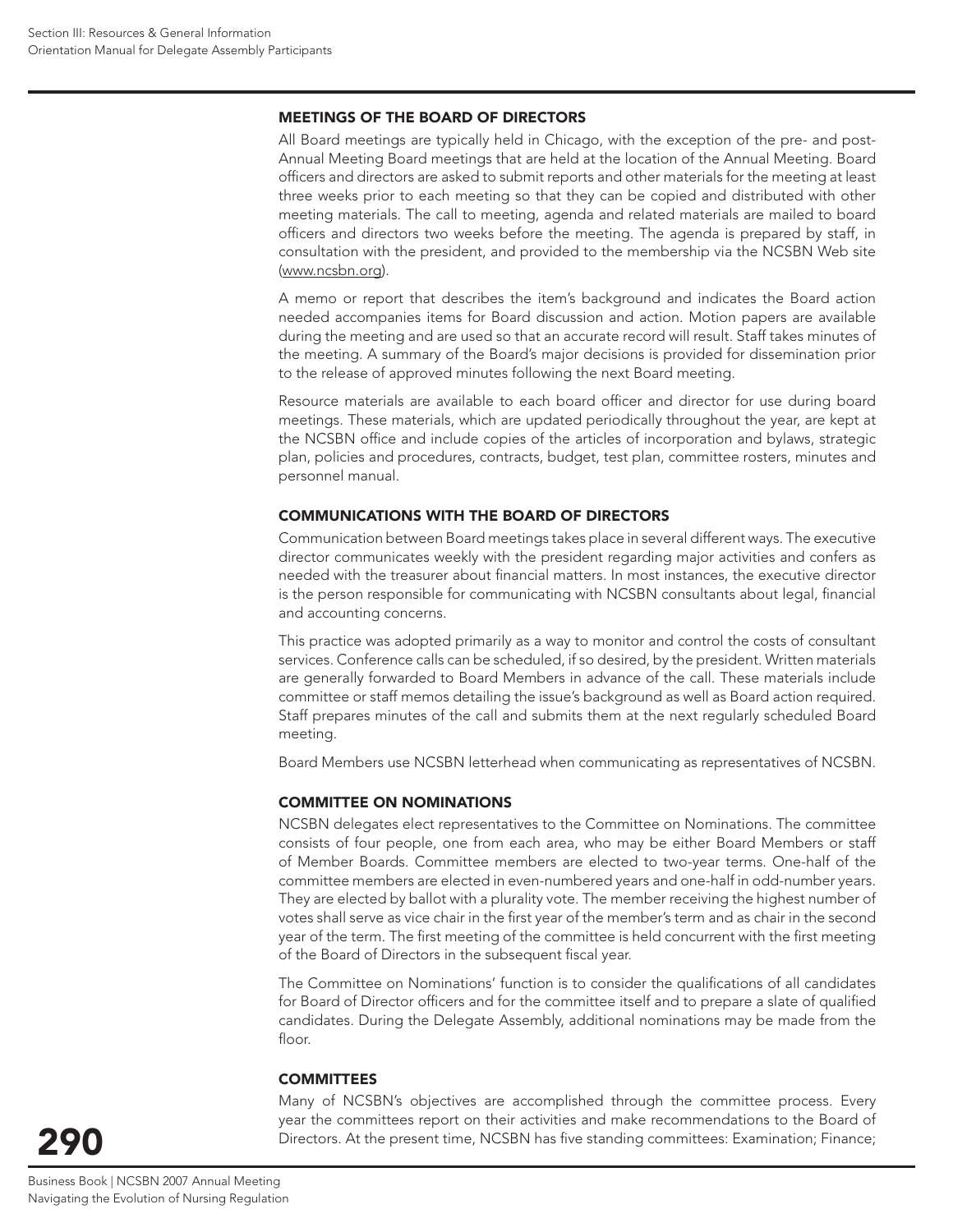Practice, Regulation and Education; Bylaws; and Resolutions. Subcommittees, such as the Item Review Subcommittee (Examination), may assist standing committees.

In addition to standing committees, special committees are appointed by the Board of Directors for a defined term to address special issues and concerns. NCSBN conducts an annual call for committee member nominations prior to the beginning of each fiscal year. Committees are governed by their specific charge, and NCSBN policies and procedures. The appointment of Committee chairs and committee members is a responsibility of the Board of Directors. Committee membership is extended to all current members and staff of Member Boards.

In the appointment process, every effort is made to match the expertise of each individual with the needs of NCSBN. Also considered is balanced representation, whenever possible, among areas, Board Members and staff; registered and licensed practical/vocational nurses; and consumers. Nonmembers may be appointed to special committees as consultants to provide specialized expertise to committees. A Board of Director liaison and an NCSBN staff member are assigned to assist each committee. The respective roles of Board liaison, committee chairperson and committee staff are provided in NCSBN's policy. Each work collaboratively to facilitate committee work and provide support and expertise to committee members to complete the charge. Neither the Board liaison nor the NCSBN staff are entitled to a vote, but can advise the committee regarding the strategic or operational impact of decisions and recommendation.

### **Description of Standing Committees**

#### **EXAMINATION COMMITTEE**

The Examination Committee is comprised of at least nine members. One of the committee members shall be a licensed practical/vocational nurse or a board or staff member of an LPN/ VN board of nursing. The Committee chair shall have served as a member of the committee prior to being appointed as chair. The purpose of the Examination Committee is to develop the licensure examinations and evaluate procedures needed to produce and deliver the licensure examinations. Toward this end, it recommends test plans to the Delegate Assembly and suggests enhancements, based on research that is important to the development of licensure examinations.

The Examination Committee provides general oversight of National Council Licensure Examination (NCLEX® ) process, including psychometrics, item development, test security and administration, and quality assurance. Other duties include the selection of appropriate item development panels, test service evaluation, oversight of test service transitions and preparation of written information about the examinations for Member Boards and other interested parties. The committee also regularly evaluates the licensure examinations by means of item analysis, and test and candidate statistics.

One of NCSBN's major objectives is to provide psychometrically sound and legally defensible nursing licensure examinations to Member Boards. Establishing examination validity is a key component of this objective. Users of examinations have certain expectations about what an examination measures and what its results mean; a valid examination is simply one that legitimately fulfills these expectations.

Validating a licensure examination is an evidence-gathering process to determine two things: (1) whether or not the examination actually measures competencies required for safe and effective job performance, and (2) whether or not it can distinguish between candidates who do and do not possess those competencies. An analysis of the job for which the license is given is essential to validation.

There are several methods for analyzing jobs, including compilation of job descriptions, opinions of experts and surveys of job incumbents. Regardless of the method used, the outcome of the job analysis is a description of those tasks that are most important for safe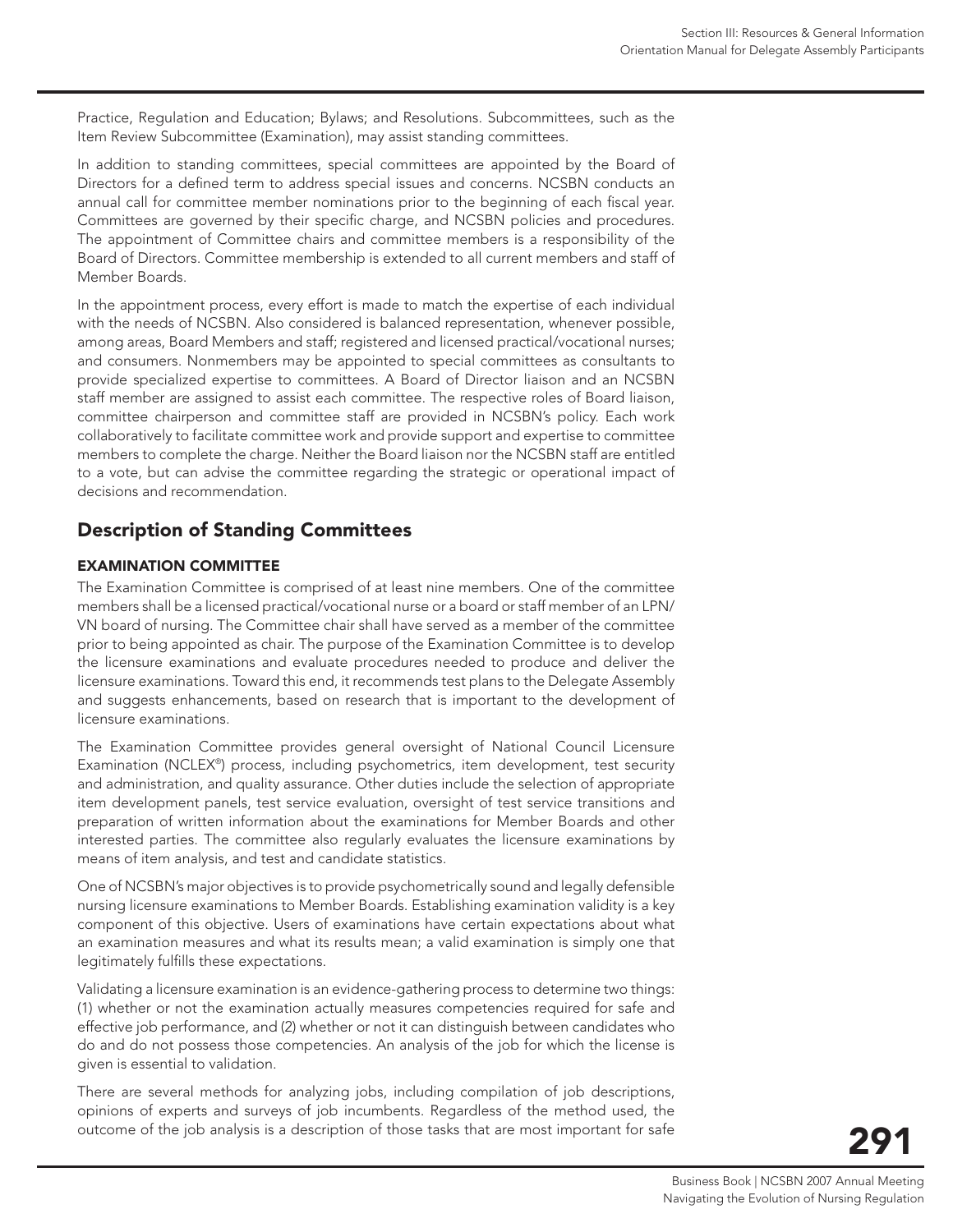and effective practice. The results of the job analysis can be used to devise a framework describing the job, which can then be used as a basis for a test plan and for a set of instructions for item writers. The test plan is the blueprint for assembling forms of the test, and usually specifies major content or process dimensions and percentages of questions that will be allotted to each category within the dimension. The instructions for item writers may take the form of a detailed set of knowledge, skills and abilities (KSA) statements or competency statements which the writers will use as the basis for developing individual test items. By way of the test plan and KSA statements, the examination is closely linked to the important job functions revealed through the job analysis. This fulfills the first validation criterion: a test that measures important job-related competencies.

The second criterion, related to the examination's ability to distinguish between candidates who do and do not possess the important competencies, is most frequently addressed in licensure examinations through a criterion-referenced standard setting process. Such a process involves the selection of a passing standard to determine which candidates pass and which fail. Expert judges with first-hand knowledge of what constitutes safe and effective practice for entry-level nurses are selected to recommend a series of passing standards for this process. Judges are trained in conceptualizing the minimally competent candidate (performing at the lowest acceptable level), and they go through a structured process of judging success rates on each individual item of the test. Their pooled judgments result in identification of a series of recommended passing standards. Taking these recommendations along with other data relevant to identification of the level of competence, the Board of Directors sets a passing standard that distinguishes between candidates who do and do not possess the essential competencies, thus fulfilling the second validation criterion.

Having validation evidence based on job analysis and criterion-referenced standard setting processes and utilizing item construction and test delivery processes based on sound psychometric principles constitute the best legal defense available for licensing examinations. For most of the possible challenges that a candidate might bring against an examination, if the test demonstrably measures the possession of important job-related skills, its use in the licensure process is likely to be upheld in a court of law.

#### **FINANCE COMMITTEE**

The Finance Committee is comprised of at least four members and the treasurer, who serves as the chair. The committee's primary purpose is to assure prudence and integrity of fiscal management and responsiveness to Member Board needs. It also reviews financial status on a quarterly basis and provides the Board of Directors with a proposed annual budget prior to each new fiscal year.

#### **PRACTICE, REGULATION AND EDUCATION COMMITTEE**

The Practice, Regulation and Education Committee is comprised of at least six members. The committee's purpose is to provide general oversight of nursing practice, regulation and education issues. It periodically reviews and revises the Model Nursing Practice Act and Model Nursing Administrative Rules, and recommends white papers, guidelines or other resources to the Board of Director for Member Board use. It also reviews NCSBN research data, conducts membership surveys and disseminates information to Member Boards and other interested parties. In the past, the committee has utilized subcommittees to study various issues (e.g., continued competence, foreign nurse issues and accreditation/approval in nursing education).

#### **RESOLUTIONS COMMITTEE**

The Resolutions Committee is comprised of at least four members generally representing each of the four NCSBN geographic areas and also includes one member of the Finance Committee. The committee's purpose is to review, evaluate and report to the Delegate

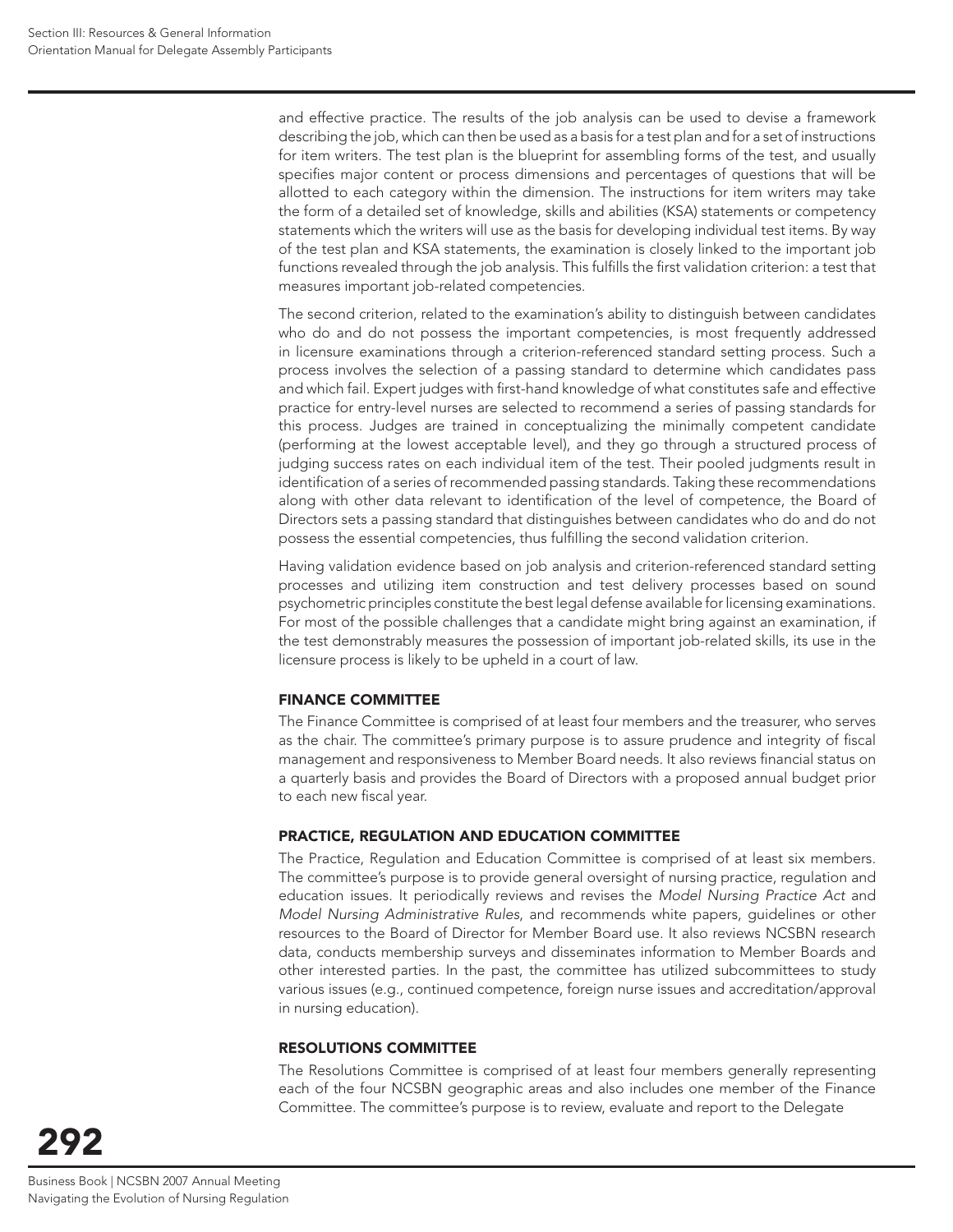Assembly on all resolutions and motions submitted by Member Boards. The committee is governed by the operational policies and procedures, the standing rules and the bylaws.

#### **BYLAWS COMMITTEE**

The Bylaws Committee is comprised of at least four members. The committee reviews and makes recommendations on proposed bylaws amendments as directed by the Board of Directors or the Delegate Assembly. The bylaws may be amended at any annual meeting or special session of the Delegate Assembly upon written notice to the Member Boards of the proposed amendments at least 45 days prior to the Delegate Assembly session and a twothirds affirmative vote of the delegates present and voting or written notice that proposed amendments may be considered at least five days prior to the Delegate Assembly session and a three-quarters affirmative vote of the delegates present, and in no event shall any amendments be adopted without at least five days written notice prior to the Delegate Assembly session that proposed amendments may be considered at such session.

#### **NCSBN STAFF**

NCSBN staff members are hired by the executive director. Their primary role is to implement the Delegate Assembly's and Board of Directors' policy directives and provide assistance to committees.

#### **GENERAL DELEGATE ASSEMBLY INFORMATION**

Agendas for each session of the Delegate Assembly are prepared by the president in consultation with the Board of Directors and executive director and approved by the Board of Directors. At least 45 days prior to the Annual Meeting, Member Boards are sent the recommendations to be considered by the Delegate Assembly. A Business Book is provided to all Annual Meeting registrants, which contains the agenda, reports requiring Delegate Assembly action, reports of the Board of Directors, reports of special and standing committees, and strategic initiatives and outcomes.

Prior to the annual session of the Delegate Assembly, the president appoints the credentials and elections committees as well as the committee to approve minutes. The president must also appoint a timekeeper, a parliamentarian and pages.

The function of the Credentials Committee is to provide delegates with identification bearing the number of votes that the delegate is entitled. It also presents oral and written reports at the opening session of the Delegate Assembly and immediately preceding the election of officers and Committee on Nominations. The Elections Committee conducts all elections that are decided by ballot in accordance with the bylaws and standing rules. The Resolutions Committee initiates resolutions if deemed necessary and receives, edits and evaluates all others in terms of their relationship to NCSBN's mission and fiscal impact to the organization. At a time designated by the president, it reports to the Delegate Assembly.

The parliamentarian keeps minutes of the Delegate Assembly. These minutes are then reviewed, corrected as necessary and approved by the committee to approve minutes, which includes the executive director who serves as corporate secretary.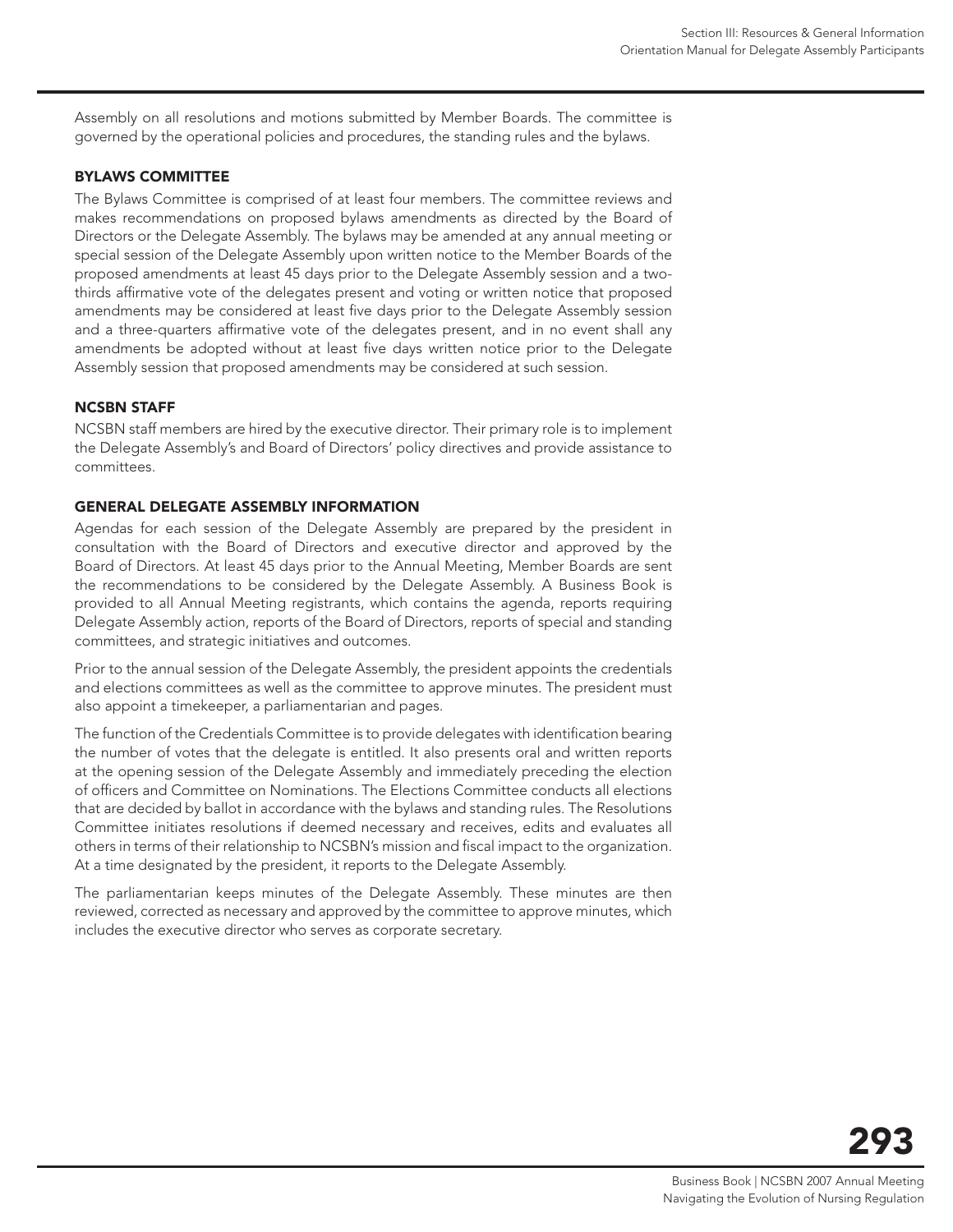# **294**

Business Book | NCSBN 2007 Annual Meeting Navigating the Evolution of Nursing Regulation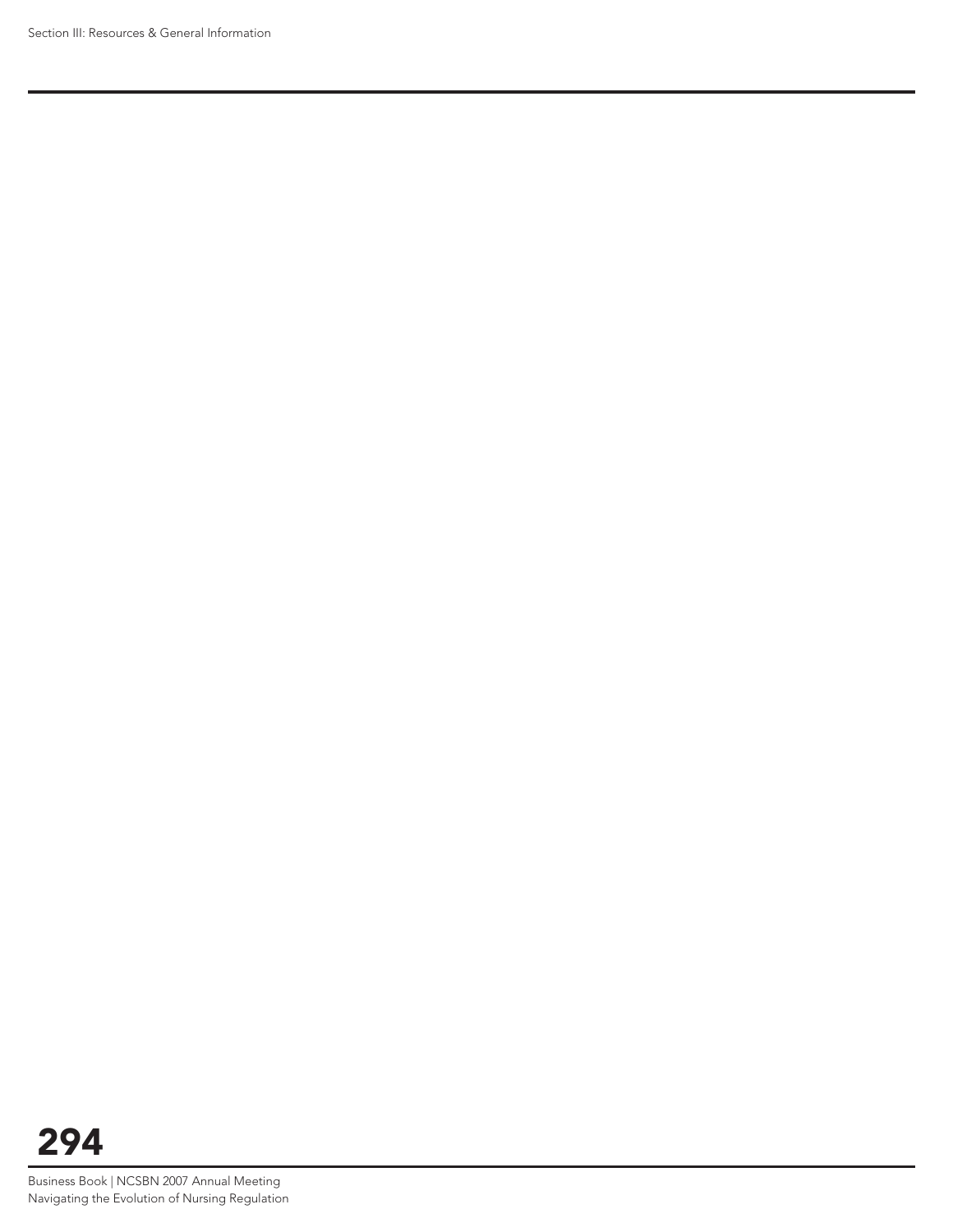# <span id="page-12-0"></span>**NCSBN Organizational Chart**



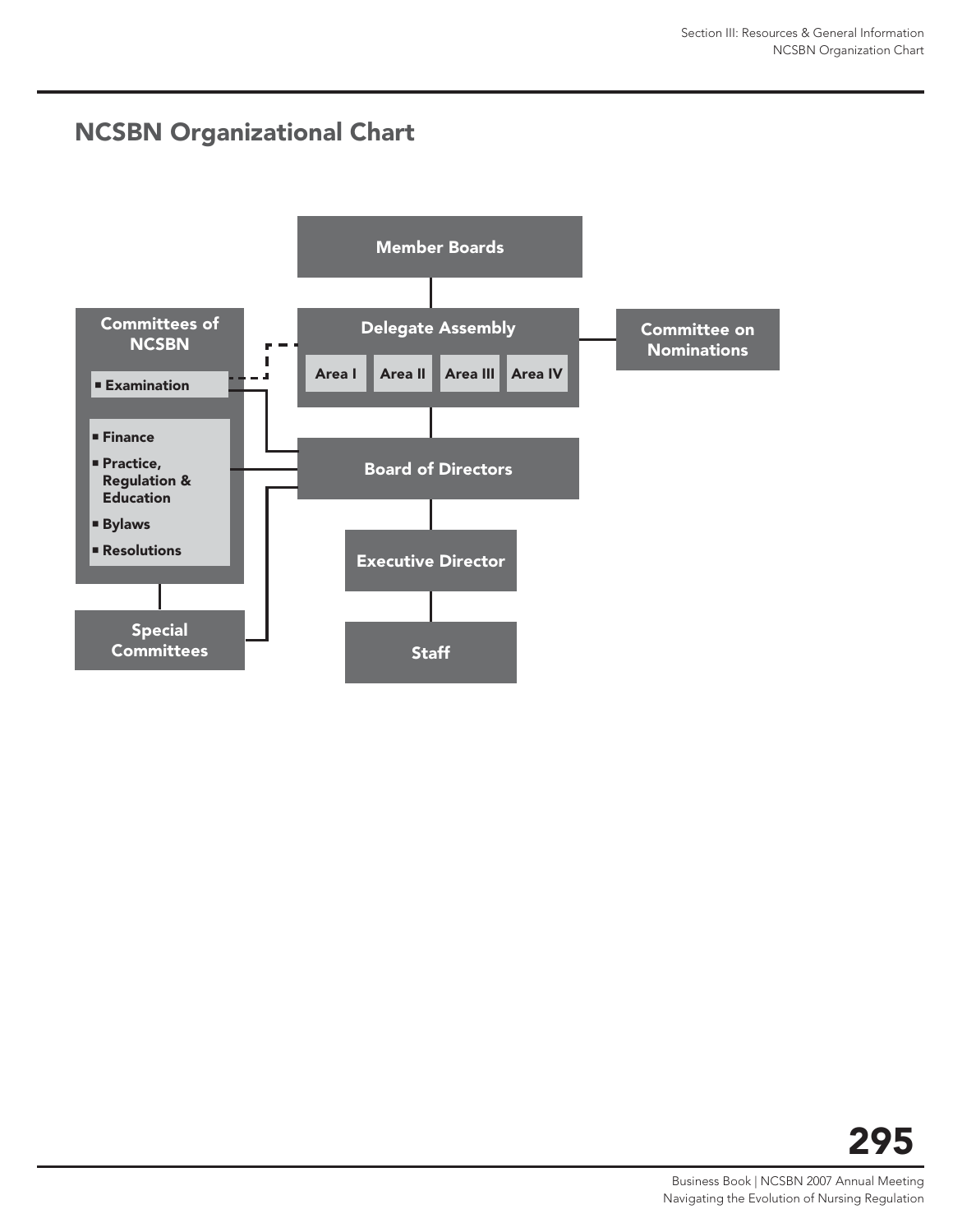# **296**

Business Book | NCSBN 2007 Annual Meeting Navigating the Evolution of Nursing Regulation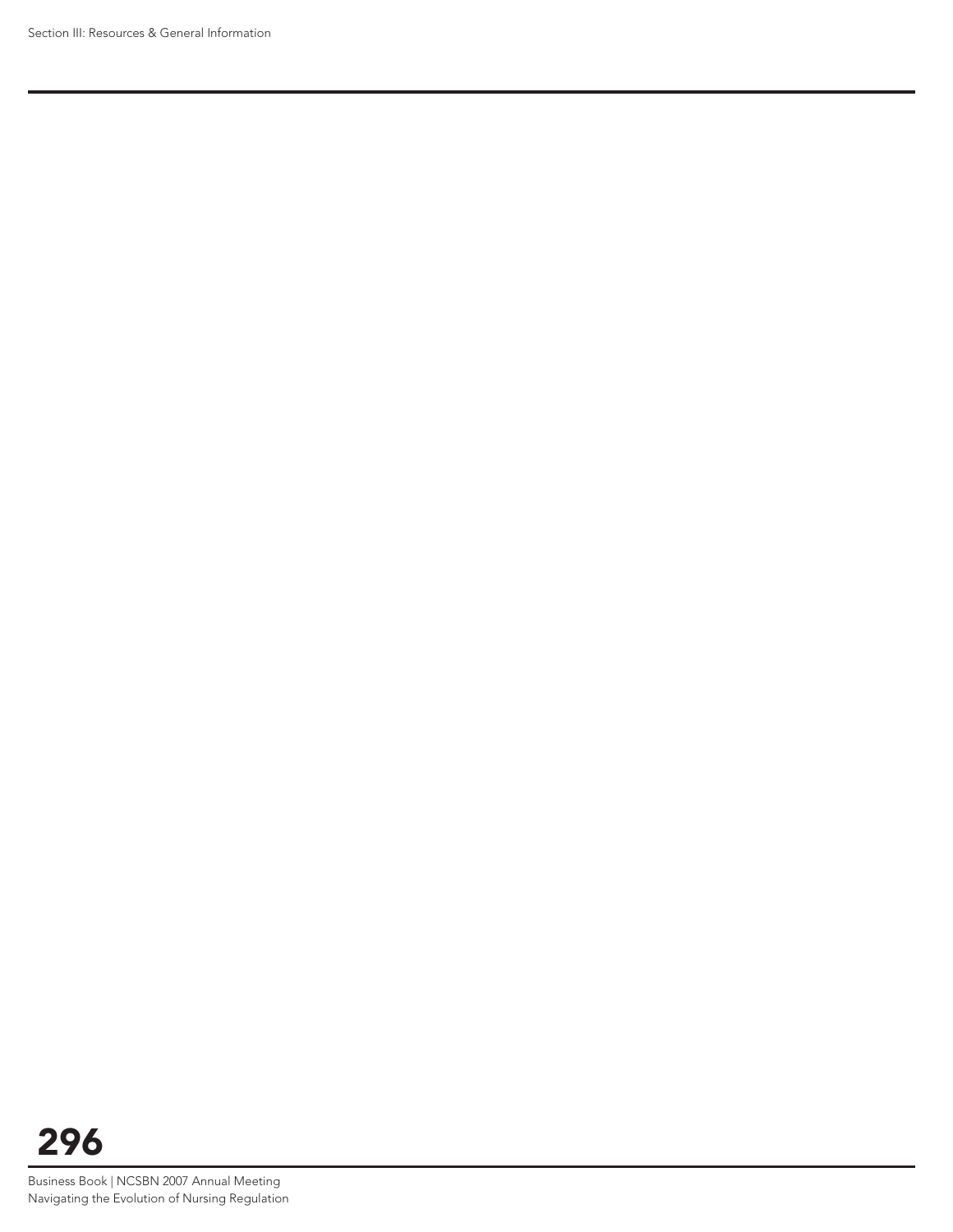# <span id="page-14-0"></span>**NCSBN Bylaws**

Revisions adopted – 8/29/87 Amended – 8/19/88 Amended – 8/30/90 Amended – 8/01/91 Revisions adopted – 8/05/94 Amended – 8/20/97 Amended – 8/8/98 Revisions adopted – 8/11/01 Amended – 08/07/03

### **Article I**

### **NAME**

The name of this organization shall be the National Council of State Boards of Nursing, Inc. (the "National Council").

## **Article II**

### **PURPOSE AND FUNCTIONS**

**Section 1. Purpose.** The purpose of the National Council is to provide an organization through which state boards of nursing act and counsel together on matters of common interest and concern affecting the public health, safety and welfare, including the development of licensing examinations in nursing.

**Section 2. Functions.** The National Council's functions shall include but not be limited to providing services and guidance to its members in performing their regulatory functions regarding entry into nursing practice, continued safe nursing practice and nursing education programs. The National Council provides Member Boards with examinations and standards for licensure and credentialing; promotes uniformity in standards and expected outcomes in nursing practice and education as they relate to the protection of the public health, safety and welfare; provides information, analyses and standards regarding the regulation of nursing practice and nursing education; promotes the exchange of information and serves as a clearinghouse for matters related to nursing regulation.

## **Article III**

### **MEMBERS**

**Section 1. Definition.** A state board of nursing is the governmental agency empowered to license and regulate nursing practice in any state, territory or political subdivision of the United States of America.

*Section 2. Qualifications.* Any state board of nursing that agrees to use one or more National Council Licensing Examinations (the "NCLEX® examination") under the terms and conditions specified by the National Council and pays the required fees may be a member of the National Council ("Member Board").

**Section 3. Admission.** A state board of nursing shall become a member of the National Council and be known as a Member Board upon approval by the Delegate Assembly, as described in Article IV, payment of the required fees and execution of a contract for using the NCLEX® examination.

*Section 4. Areas.* The Delegate Assembly shall divide the membership into numbered geographical Areas. At no time shall the number of Areas be less than three nor more than six. New members shall be assigned to existing Areas by the Board of Directors. The purpose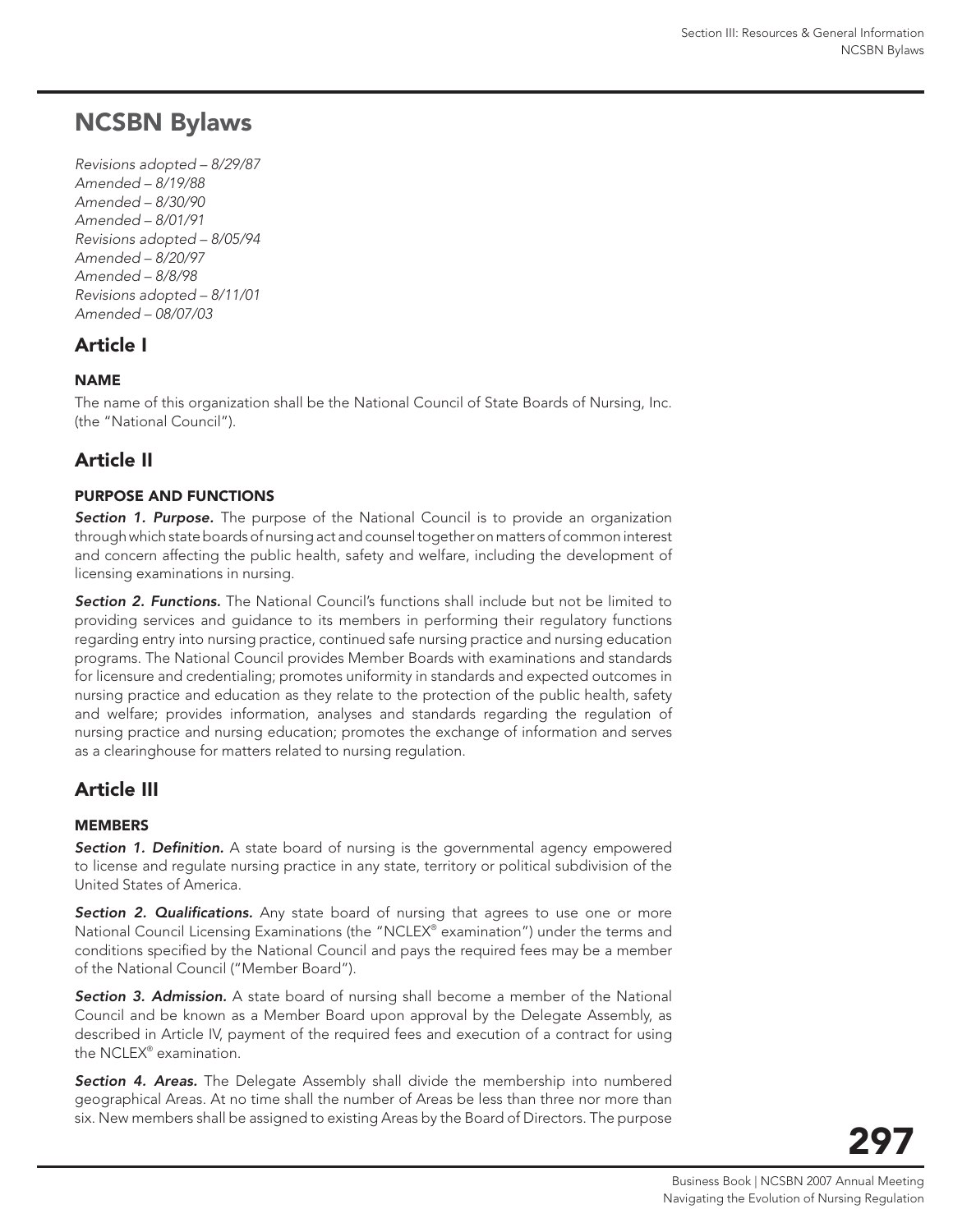of this division is to facilitate communication, encourage regional dialogue on National Council issues and provide diversity of representation on the Board of Directors and on committees.

*Section 5. Fees.* The annual member fees, as set by the Delegate Assembly, shall be payable each October 1.

*Section 6. Privileges.* Membership privileges include but are not limited to the right to vote as prescribed in these bylaws and the right to assist in the development of the NCLEX® examination, except that a Member Board that uses both the NCLEX® examination and another examination leading to the same license shall not participate in the development of the NCLEX® examination to the extent that such participation would jeopardize the integrity of the NCLEX® examination.

*Section 7. Noncompliance.* Any Member Board whose fees remain unpaid after January 15 is not in good standing. Any Member Board which does not comply with the provisions of the bylaws and contracts of the National Council shall be subject to immediate review and possible termination by the Board of Directors.

*Section 8. Appeal.* Any termination of membership by the Board of Directors is subject to appeal to the Delegate Assembly.

*Section 9. Reinstatement.* A Member Board in good standing that chooses to terminate membership shall be required to pay only the current fee as a condition of future reinstatement. Any membership that has been terminated for nonpayment of fees shall be eligible for reinstatement to membership upon payment of the current fee and any delinquent fees.

### **Article IV**

#### **DELEGATE ASSEMBLY**

#### *Section 1. Composition.*

- (a) Designation of Delegates. The Delegate Assembly shall be comprised of no more than two (2) delegates designated by each Member Board as provided in the Standing Rules of the Delegate Assembly ("Standing Rules"). An alternate duly appointed by a Member Board may replace a delegate and assume all delegate privileges.
- (b) Qualification of Delegates. Members and employees of Member Boards shall be eligible to serve as delegates until their term or their employment with a Member Board ends. A National Council officer or director may not represent a Member Board as a delegate.
- (c) Term. Delegates and alternates serve from the time of appointment until replaced.

#### *Section 2. Voting.*

- (a) Annual Meetings. Each Member Board shall be entitled to two votes. The votes may be cast by either one or two delegates. There shall be no proxy or absentee voting at the Annual Meeting.
- (b) Special Meetings. A Member Board may choose to vote by proxy at any special session of the Delegate Assembly. A proxy vote shall be conducted by distributing to Member Boards a proxy ballot listing a proposal requiring either a yes or no vote. A Member Board may authorize the secretary of the National Council or a delegate of another Member Board to cast its votes.

*Section 3. Authority.* The Delegate Assembly, the membership body of the National Council, shall provide direction for the National Council through resolutions and enactments, including adoption of the mission and strategic initiatives, at any Annual Meeting or special session. The Delegate Assembly shall approve all new National Council memberships; approve the substance of all NCLEX® examination contracts between the National Council and Member Boards; adopt test plans to be used for the development of the NCLEX®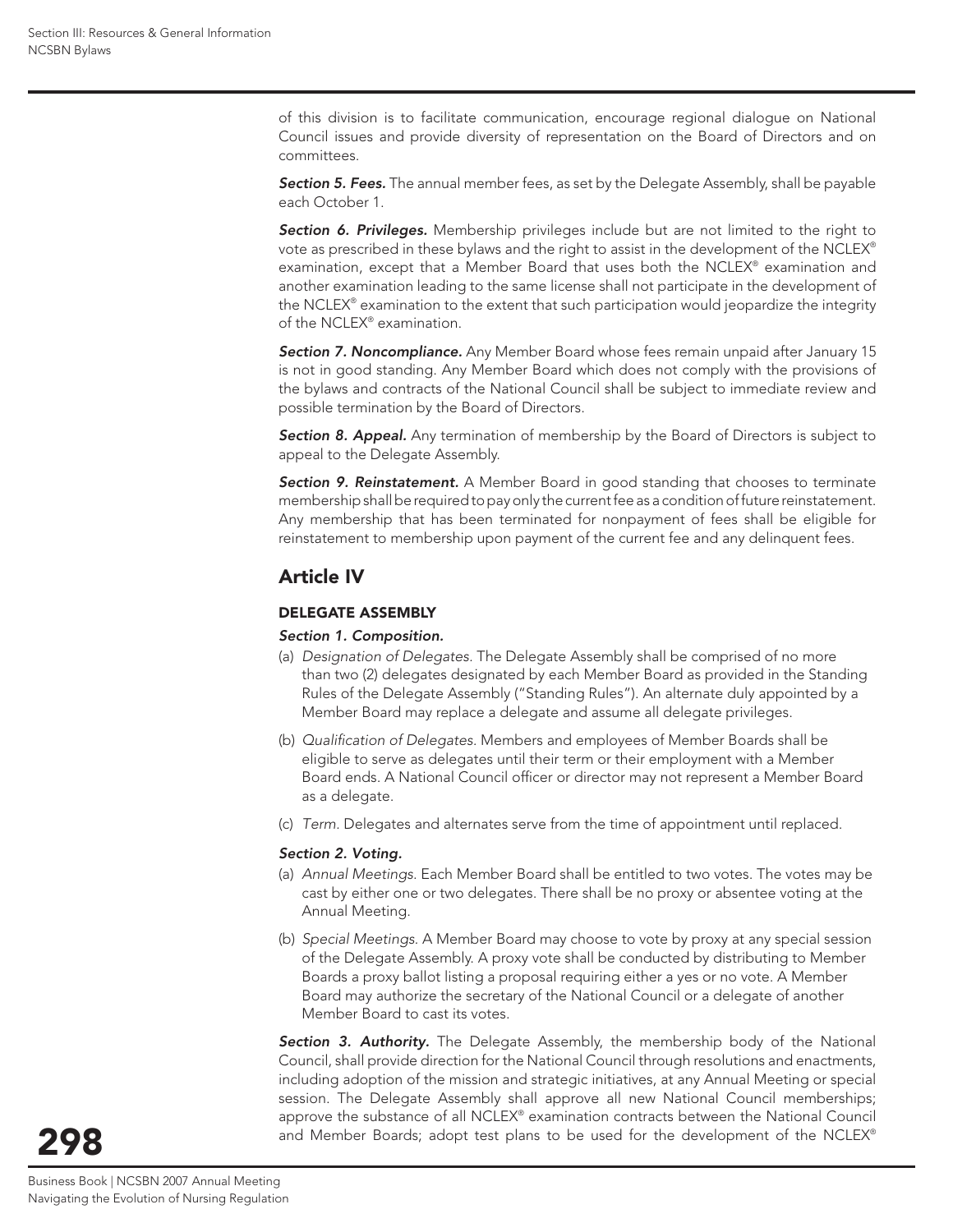examination; approve the NCLEX® examination test service; and establish the fee for the NCLEX® examination.

*Section 4. Annual Meeting.* The National Council Annual Meeting shall be held at a time and place as determined by the Board of Directors. The Delegate Assembly shall meet each year during the Annual Meeting. The official call to that meeting, giving the time and place, shall be conveyed to each Member Board at least 90 days before the Annual Meeting. In the event of a national emergency, the Board of Directors by a two-thirds vote may cancel the Annual Meeting and shall schedule a meeting of the Delegate Assembly as soon as possible to conduct the business of the National Council.

*Section 5. Special Session.* The Board of Directors may call and, upon written petition of at least 10 Member Boards made to the Board of Directors, shall call a special session of the Delegate Assembly. Notice containing the general nature of business to be transacted and date and place of said session shall be sent to each Member Board at least 10 days before the date for which such special session is called.

**Section 6. Quorum.** The quorum for conducting business at any session of the Delegate Assembly shall be at least one delegate from a majority of the Member Boards and two officers present in person or, in the case of a special session, by proxy.

*Section 7. Standing Rules.* The Board of Directors shall present and the Delegate Assembly shall adopt Standing Rules for each Delegate Assembly meeting.

### **Article V**

#### **OFFICERS AND DIRECTORS**

**Section 1. Officers.** The elected officers of the National Council shall be a President, a Vice President and a Treasurer.

*Section 2. Directors.* The directors of the National Council shall consist of two Directors-at-Large and a Director from each Area.

*Section 3. Qualifications.* Members and employees of Member Boards shall be eligible to serve as National Council officers and directors until their term or their employment with a Member Board ends. Members of a Member Board who become permanent employees of a Member Board will continue their eligibility to serve.

*Section 4. Qualifications for President.* The President shall have served National Council as either a delegate, a committee member, a director or an officer before being elected to the office of President.

#### *Section 5. Election of Officers and Directors.*

- (a) Time and Place. Election of officers and directors shall be by ballot of the Delegate Assembly during the Annual Meeting.
- (b) Officers and Directors-at-Large. Officers and Directors-at-Large shall be elected by majority vote of the Delegate Assembly.
- (c) Area Directors. Each Area shall elect its Area Director by majority vote of the delegates from each such Area.
- (d) Run-Off Balloting. If a candidate for officer or director does not receive a majority vote on the first ballot, reballoting shall be limited to the two candidates receiving the highest numbers of votes for each position. In the case of a tie on the reballoting, the final selection shall be determined by lot.
- (e) Voting. Voting for officers and directors shall be conducted in accordance with these bylaws and the Standing Rules. Write-in votes shall be prohibited.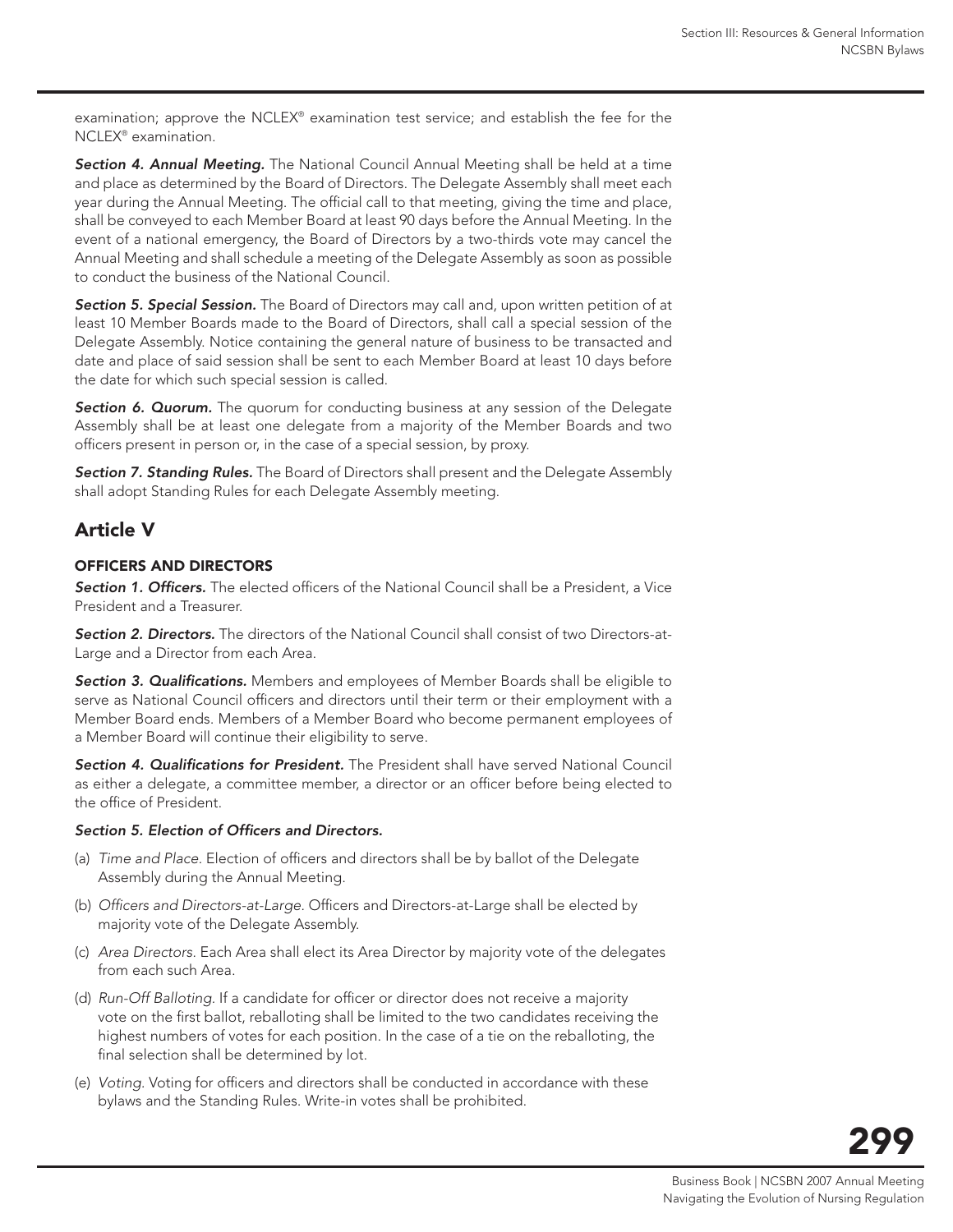*Section 6. Terms of Office.* The President, Vice President, Treasurer and Area Directors shall be elected for a term of two years or until their successors are elected. Directors-at-Large shall be elected for a term of one year or until their successors are elected. The President, Vice President and Treasurer shall be elected in even numbered years. The Area Directors shall be elected in odd numbered years. Officers and directors shall assume their duties at the close of the Annual Meeting of the Delegate Assembly at which they are elected. No person shall serve more than four consecutive years in the same position.

**Section 7. Limitations.** No person may hold more than one officer position or directorship at one time. No officer or director shall hold elected or appointed office or a salaried position in a state, regional or national association or body if the office or position might result in a potential or actual, or the appearance of, a conflict of interest with the National Council, as determined by the Committee on Nominations before election to office and as determined by the Board of Directors after election to office. If incumbent officers or directors stand for election for another office or director position, the term in their current position shall terminate at the close of the Annual Meeting at which the election is held.

*Section 8. Vacancies.* A vacancy in the office of President shall be filled by the Vice President. The Board of Directors shall fill all other vacancies by appointment. The person filling the vacancy shall serve until the next Annual Meeting and a successor is elected. The Delegate Assembly shall elect a person to fill any remainder of the term.

*Section 9. Responsibilities of the President.* The President shall preside at all meetings of the Delegate Assembly and the Board of Directors, assume all powers and duties customarily incident to the office of President, and speak on behalf of and communicate the policies of the National Council.

**Section 10. Responsibilities of the Vice President.** The Vice President shall assist the President, perform the duties of the President in the President's absence, and fill any vacancy in the office of the President until the next Annual Meeting.

Section 11. Responsibilities of the Treasurer. The Treasurer shall serve as the Chair of the Finance Committee and shall assure that quarterly reports are presented to the Board of Directors, and that annual financial reports are provided to the Delegate Assembly.

### **Article VI**

#### **BOARD OF DIRECTORS**

*Section 1. Composition.* The Board of Directors shall consist of the elected officers and directors of the National Council.

*Section 2. Authority.* The Board of Directors shall transact the business and affairs and act on behalf of the National Council except to the extent such powers are reserved to the Delegate Assembly as set forth in these bylaws and provided that none of the Board's acts shall conflict with resolutions or enactments of the Delegate Assembly. The Board of Directors shall report annually to the Delegate Assembly.

*Section 3. Meetings of the Board of Directors.* The Board of Directors shall hold its annual meeting in association with the Annual Meeting. The Board may schedule other regular meetings of the Board at other times as necessary to accomplish the work of the Board. Publication of the dates for such regular meetings in the minutes of the Board meeting at which the dates are selected shall constitute notice of the scheduled regular meetings. Special meetings of the Board of Directors may be called by the President or shall be called upon written request of at least three members of the Board of Directors. At least 24 hours notice shall be given to each member of the Board of Directors of a special meeting. The notice shall include a description of the business to be transacted.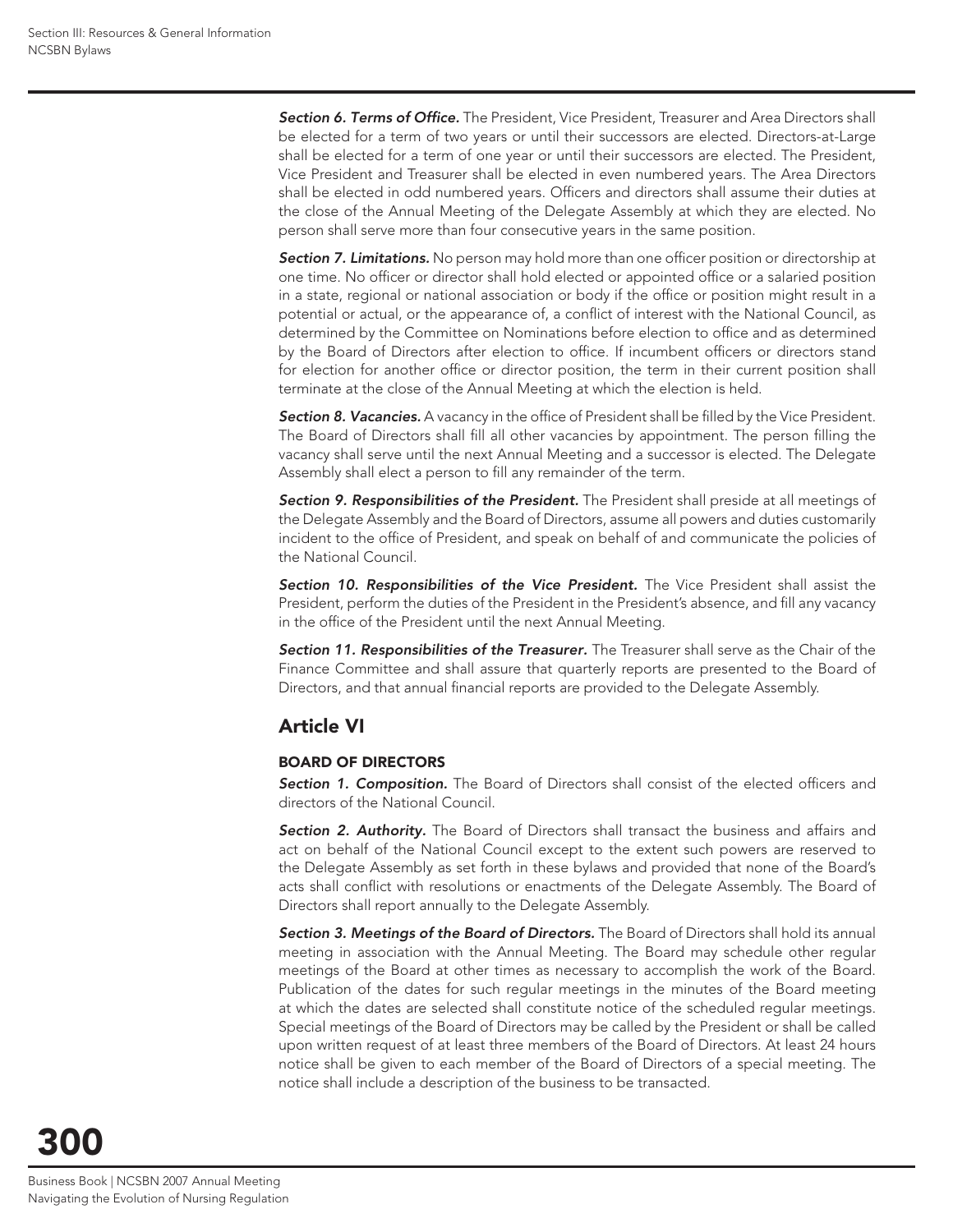*Section 4. Removal from Office.* A member of the Board of Directors may be removed with or without cause by a two-thirds vote of the Delegate Assembly. The Board of Directors may remove any member of the Board of Directors from office upon conviction of a felony, gross misconduct, failure to perform, dereliction of duties or conflict of interest by a two-thirds vote of the Board of Directors. The individual shall be given 30 days written notice of the proposed removal.

*Section 5. Appeal.* A member of the Board of Directors removed by the Board of Directors may appeal to the Delegate Assembly at its next Annual Meeting. Such individual may be reinstated by a two-thirds vote of the Delegate Assembly.

## **Article VII**

#### **NOMINATIONS AND ELECTIONS**

#### *Section 1. Committee on Nominations.*

- (a) Composition. The Committee on Nominations shall be comprised of one person from each Area. Committee members shall be members or employees of Member Boards within the Area.
- (b) Term. The term of office shall be two years. One half of the Committee members shall be elected in even-numbered years and one-half in odd-number years. Members shall assume duties at the close of the Annual Meeting at which they are elected.
- (c) Election. The Committee shall be elected by plurality vote of the Delegate Assembly at the Annual Meeting. The member receiving the highest number of votes shall serve as Vice Chair in the first year of the member's term and as Chair in the second year of the term.
- (d) Limitation. A member elected or appointed to the Committee on Nominations may not be nominated for an officer or director position during the term for which that member was elected or appointed.
- (e) Vacancy. A vacancy occurring in the committee shall be filled from the remaining candidates from the Area in which the vacancy occurs, in order of votes received. If no remaining candidates from an Area can serve, the Board of Directors shall fill the vacancy with an individual from the Area who meets the qualifications of Section 1(a) of this Article. If the vacancy is the Chair, the other person serving the second year of a two-year term shall be the Chair. If the vacancy is the Vice Chair, the other person serving the first year of a two-year term shall become the Vice Chair. The person filling the vacancy shall serve the remainder of the term.
- (f) Duties. The Committee on Nominations shall consider the qualifications of all nominees for officers and directors and the Committee on Nominations and present a slate of qualified candidates for vote at the Annual Meeting. The Committee's report shall be read at the first session of the Delegate Assembly, when additional nominations may be made from the floor. No name shall be placed in nomination without the written consent of the nominee.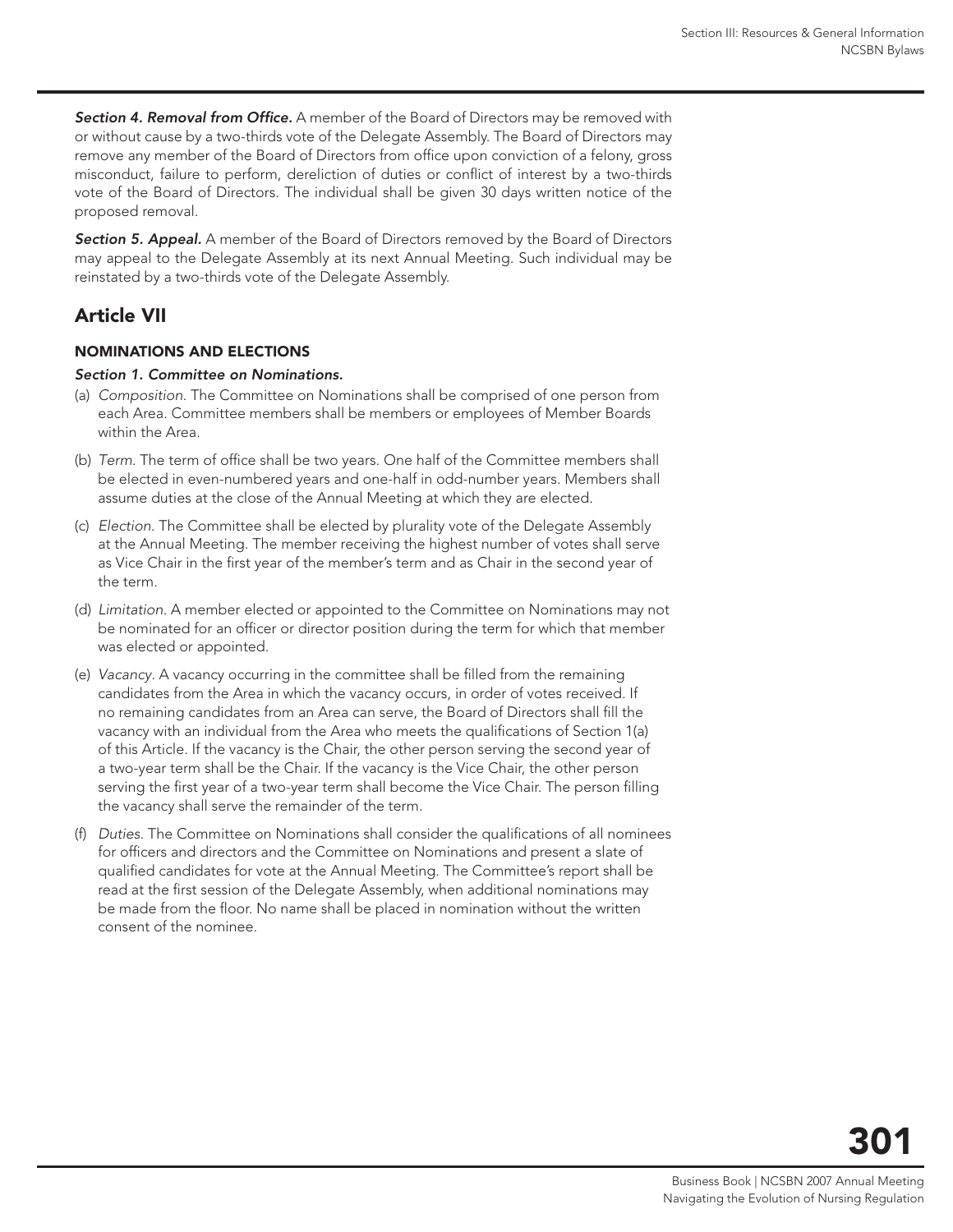### **Article VIII**

#### **MEETINGS**

*Section 1. Participation.*

(a) Delegate Assembly Session.

- (i) Member Boards. Members and employees of Member Boards shall have the right, subject to the Standing Rules of the Delegate Assembly, to speak at all open sessions and forums of the Delegate Assembly, provided that only delegates shall be entitled to vote and only delegates and members of the Board of Directors may make motions at the Delegate Assembly, except the Examination Committee may bring motions to approve test plans pursuant to Article X, Section 1(a).
- (ii) Public. All sessions of the Delegate Assembly held in accordance with Sections 4 and 5 of Article IV of these bylaws shall be open to the public, except executive sessions, provided that the minutes reflect the purpose of, and any action taken in, executive session.
- (b) Delegate Assembly Forums. Participation in forums conducted in association with the Annual Meeting shall be governed by the Standing Rules of the Delegate Assembly.
- (c) Meetings. National Council, including all committees thereof, may establish methods of conducting its business at all other meetings provided that the meetings of the Board of Directors and committees are open to members and employees of Member Boards.
- (d) Interactive Communications. Meetings held with one or more participants attending by telephone conference call, video conference or other interactive means of conducting conference communications constitute meetings where valid decisions may be made. A written record documenting that each member was given notice of the meeting, minutes reflecting the names of participating members and a report of the roll call on each vote shall be distributed to all members of the group and maintained at the National Council Office.
- (e) Manner of Transacting Business. To the extent permitted by law and these bylaws, business may be transacted by electronic communication or by mail, in which case a report of such action shall be made part of the minutes of the next meeting.

### **Article IX**

#### **EXECUTIVE DIRECTOR**

*Section 1. Appointment.* The Executive Director shall be appointed by the Board of Directors. The selection or termination of the Executive Director shall be by a majority vote of the Board of Directors.

*Section 2. Authority.* The Executive Director shall serve as the agent and Chief Administrative Officer of the National Council and shall possess the authority and shall perform all duties incident to the office of Executive Director, including the management and supervision of the office, programs and services of National Council, the disbursement of funds and execution of contracts (subject to such limitations as may be established by the Board of Directors). The Executive Director shall serve as Corporate Secretary and oversee maintenance of all documents and records of the National Council and shall perform such additional duties as may be defined and directed by the Board.

**Section 3. Evaluation.** The Board of Directors shall conduct an annual written performance appraisal of the Executive Director, and shall set the Executive Director's annual salary.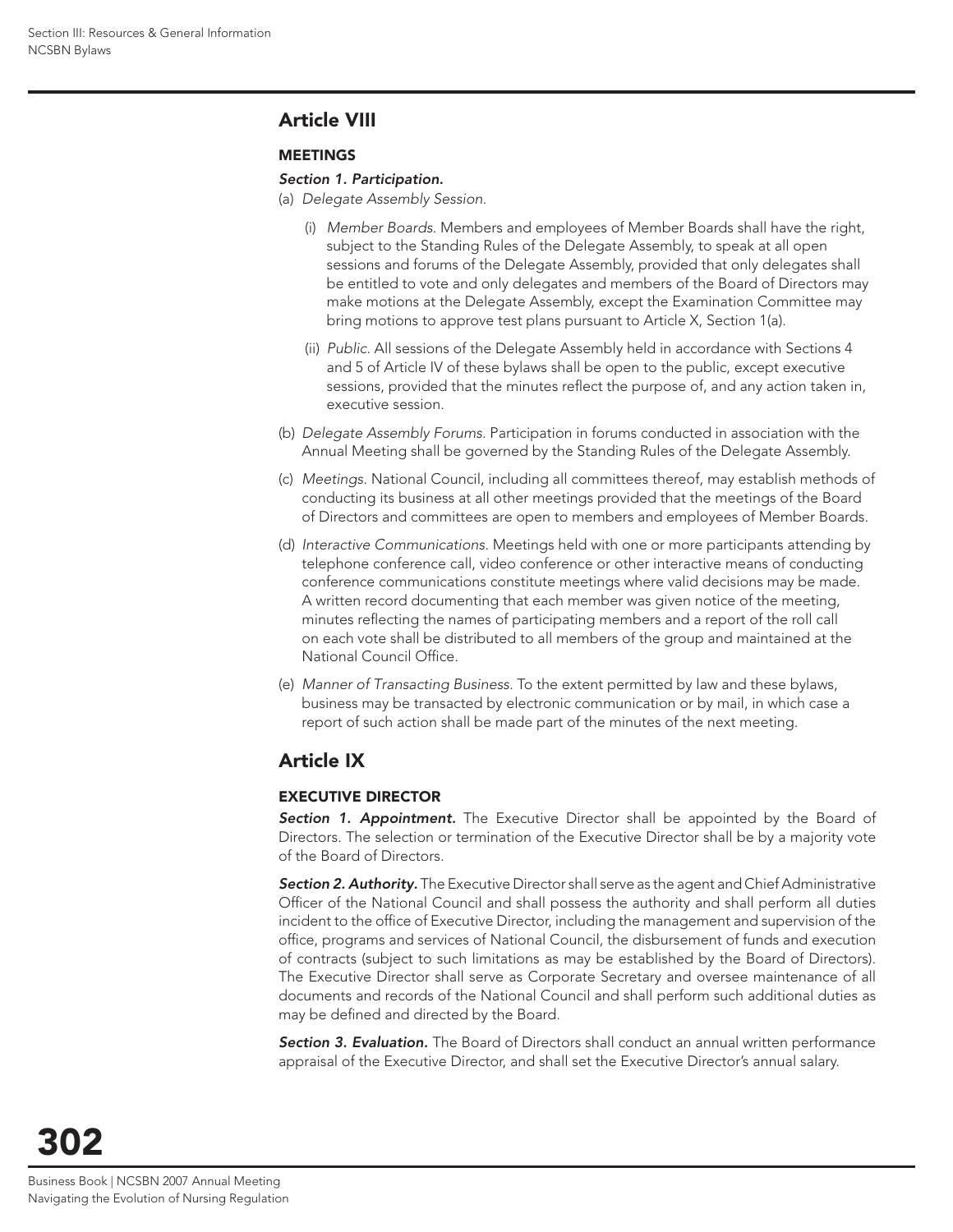### **Article X**

#### **COMMITTEES**

*Section 1. Standing Committees.* National Council shall maintain the following standing committees.

- (a) Examination Committee. The Examination Committee shall be comprised of at least nine members. One of the committee members shall be a licensed practical/vocational nurse or a board or staff member of an LPN/VN board. The Committee Chair shall have served as a member of the committee prior to being appointed as Chair. The Examination Committee shall provide general oversight of the NCLEX® examination process, including examination item development, security, administration and quality assurance to ensure consistency with the Member Boards' need for examinations. The Examination Committee shall approve item development panels and recommend test plans to the Delegate Assembly. Subcommittees may be appointed to assist the Examination Committee in the fulfillment of its responsibilities.
- (b) Finance Committee. The Finance Committee shall be comprised of at least four members and the Treasurer, who shall serve as Chair. The Finance Committee shall review the annual budget, the National Council's investments and the audit. The Committee shall recommend a budget to the Board of Directors and advise the Board on fiscal policy to assure prudence and integrity of fiscal management and responsiveness to Member Board needs.
- (c) Practice, Regulation, and Education Committee. The Practice, Regulation and Education Committee shall be comprised of at least six members. The Committee shall provide general oversight of nursing practice, regulation and education issues.
- (d) Bylaws Committee. The Bylaws Committee shall be comprised of at least four members. The Committee shall review and make recommendations on proposed bylaws amendments as directed by the Board of Directors or the Delegate Assembly.
- (e) Resolutions Committee. The Resolutions Committee shall be comprised of at least four members, including one member from the Finance Committee. The Committee shall, in accordance with the Standing Rules, review, evaluate and report to the Delegate Assembly on all resolutions and motions submitted by Member Boards.

*Section 2. Special Committees.* The Board of Directors may appoint special committees as needed to accomplish the mission of the National Council and to assist any standing committee in the fulfillment of its responsibilities. Special committees may include subcommittees, task forces, focus groups, advisory panels or other groups designated by the Board of Directors.

*Section 3. Delegate Assembly Committees.* The President shall appoint such Delegate Assembly Committees as provided in the Standing Rules and as necessary to conduct the business of the Delegate Assembly.

#### *Section 4. Committee Membership.*

(a) Composition. Members of standing and special committees shall be appointed by the Board of Directors. Standing committees shall include only current members and employees of Member Boards. Special committees may also include consultants or other individuals selected for their special expertise to accomplish a committee's charge. In appointing committees, one representative from each Area shall be selected unless a qualified member from each Area is not available considering the expertise needed for the committee work. The President, or President's delegate, shall be an ex-officio member of all committees except the Committee on Nominations.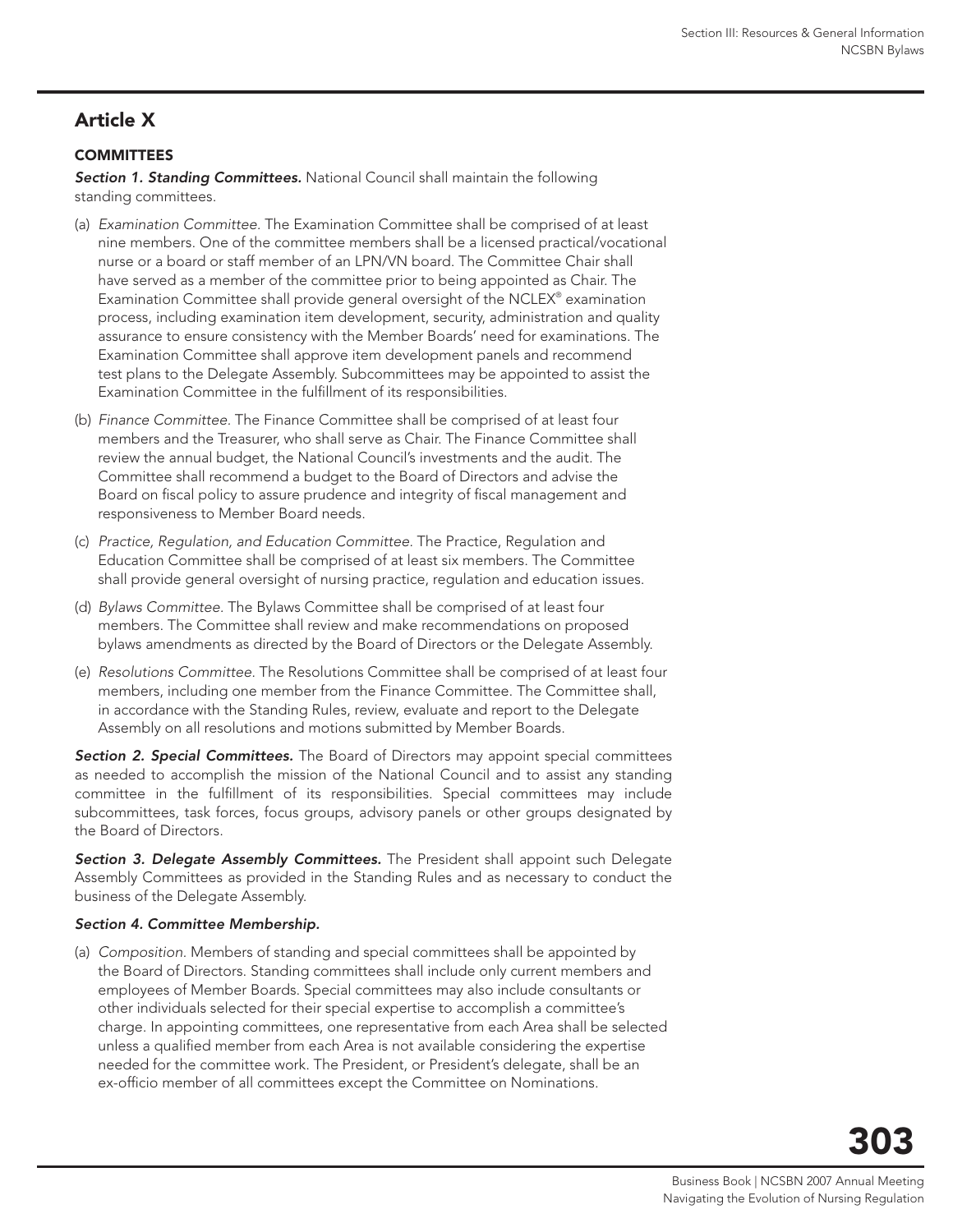- (b) Term. The standing committee members shall be appointed for two years or until their successors are appointed. Standing committee members may apply for reappointment to the committee. Members of special committees shall serve at the discretion of the Board of Directors.
- (c) Vacancy. A vacancy may occur when a committee member resigns or fails to meet the responsibilities of the committee as determined by the Board of Directors. The vacancy may be filled by appointment by the Board of Directors for the remainder of the term.
- (d) Committee Duties.
	- 1. Budget. Standing committees shall operate within the assigned budget for the fiscal year. Special committees will be assigned a budget to use in accomplishing the charge. Committees shall not incur expenses in addition to the approved budgeted amount without prior authorization of the Board of Directors.
	- 2. Policies. Each standing committee shall establish policies to expedite the work of the committee, subject to review and modification by the Board of Directors. Special committees shall comply with general policies established by the Board of Directors.
	- 3. Records and Reports. Each committee shall keep minutes. Special committees shall provide regular updates to the Board of Directors regarding progress toward meeting their charge. Standing committees shall submit quarterly reports to, and report on proposed plans as requested by, the Board of Directors. Special committees shall submit a report and standing committees shall submit annual reports to the Delegate Assembly.

### **Article XI**

#### **FINANCE**

**Section 1. Audit.** The financial records of the National Council shall be audited annually by a certified public accountant appointed by the Board of Directors. The annual audit report shall be provided to the Delegate Assembly.

*Section 2. Fiscal Year.* The fiscal year shall be from October 1 to September 30.

### **Article XII**

#### **INDEMNIFICATION**

**Section 1. Direct Indemnification.** To the full extent permitted by, and in accordance with the standards and procedures prescribed by Sections 5741 through 5750 of the Pennsylvania Nonprofit Corporation Law of 1988 or the corresponding provision of any future Pennsylvania statute, the corporation shall indemnify any person who was or is a party or is threatened to be made a party to any threatened, pending, or completed action, suit or proceeding, whether civil, criminal, administrative or investigative, by reason of the fact that he or she is or was a director, officer, employee, agent or representative of the corporation, or performs or has performed volunteer services for or on be-half of the corporation, or is or was serving at the request of the corporation as a director, officer, employee, agent or representative of another corporation, partnership, joint venture, trust or other enterprise, against expenses (including but not limited to attorney's fees), judgments, fines and amounts paid in settlement actually and reasonably incurred by the person in connection with such action, suit or proceeding.

**Section 2. Insurance.** To the full extent permitted by Section 5747 of the Pennsylvania Nonprofit Corporation Law of 1988 or the corresponding provision of any future Pennsylvania statute, the corporation shall have power to purchase and maintain insurance on behalf of any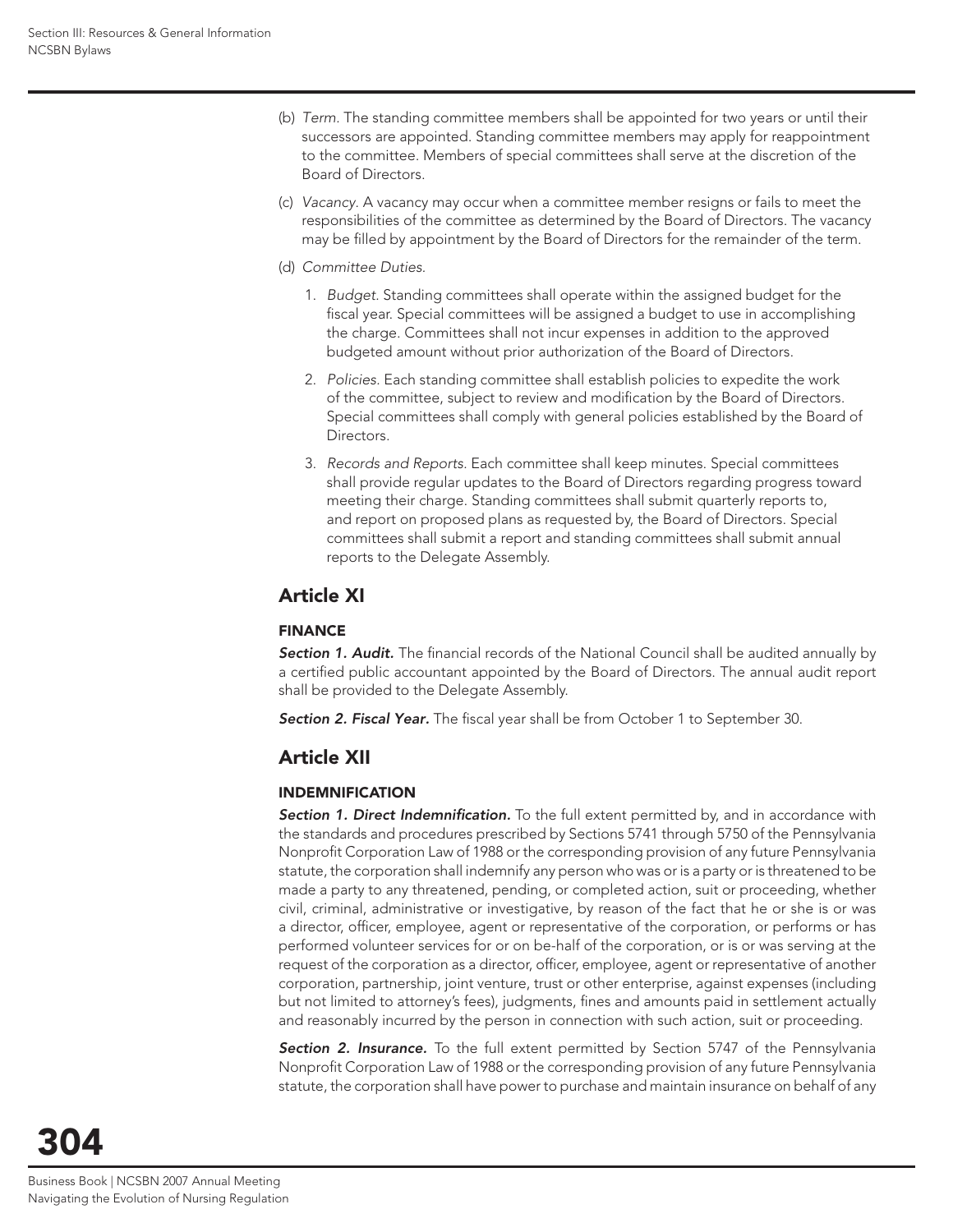person who is or was a director, officer, employee, agent or representative of the corporation; or performs or has performed volunteer services for or on behalf of the corporation; or is, or was serving at the request of the corporation as a director, officer, employee, agent or representative of another corporation, partnership, joint venture, trust or other enterprise, against any liability asserted against him or her and incurred by him or her in any such capacity, whether or not the corporation would have the power to indemnify him or her against such liability under the provisions of Section 1 of this Article.

*Section 3. Additional Rights.* Pursuant to Section 5746 of the Pennsylvania Nonprofit Corporation Law of 1988 or the corresponding provisions of any future Pennsylvania statute, any indemnification provided pursuant to Sections 1 or 2 of this Article shall:

- (a) Not be deemed exclusive of any other rights to which a person seeking indemnification may be entitled under any future bylaw, agreement, vote of members or disinterested directors or otherwise, both as to action in his or her official capacity and as to action in another capacity while holding such official position; and
- (b) Continue as to a person who has ceased to be a director, officer, employee, agent or representative of, or provider of volunteer services for or on behalf of the corporation and shall inure to the benefit of the heirs, executors and administrators of such a person.

### **Article XIII**

#### **PARLIAMENTARY AUTHORITY**

The rules contained in the current edition of Robert's Rules of Order Newly Revised shall govern the National Council in all cases not provided for in the articles of incorporation, bylaws and any special rules of order adopted by the National Council.

## **Article XIV**

#### **AMENDMENT OF BYLAWS**

These bylaws may be amended at any Annual Meeting or special session of the Delegate Assembly upon:

- (a) Written notice to the Member Boards of the proposed amendments at least 45 days prior to the Delegate Assembly session and a two-thirds affirmative vote of the delegates present and voting; or
- (b) Written notice that proposed amendments may be considered at least five days prior to the Delegate Assembly session and a three-quarters affirmative vote of the delegates present and voting.

In no event shall any amendments be adopted without at least five days written notice prior to the Delegate Assembly session that proposed amendments may be considered at such session.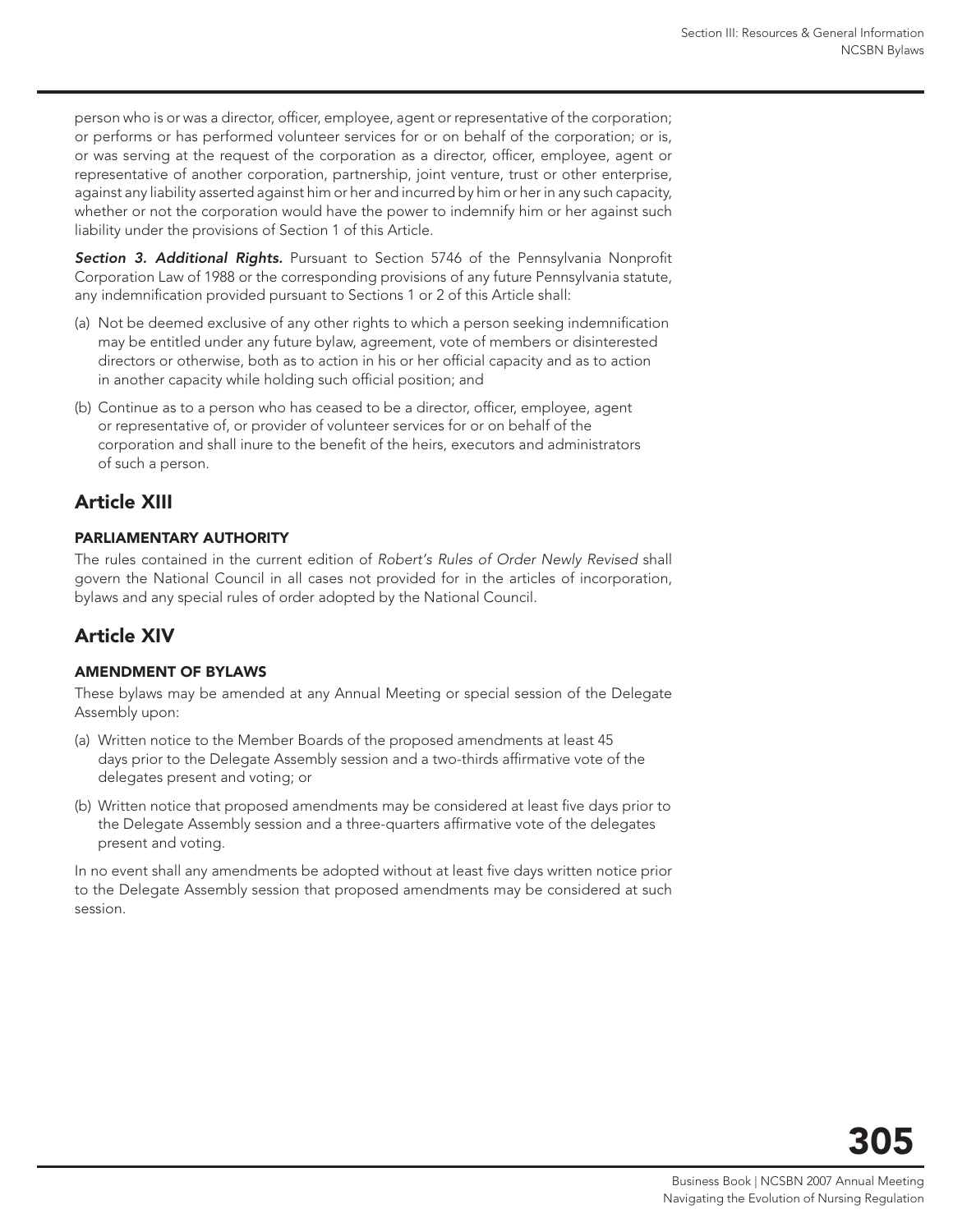### **Article XV**

#### **DISSOLUTION**

*Section 1. Plan.* The Board of Directors at an annual, regular or special meeting may formulate and adopt a plan for the dissolution of the National Council. The plan shall provide, among other things, that the assets of the National Council be applied as follows:

Firstly, all liabilities and obligations of the National Council shall be paid or provided for.

Secondly, any assets held by the National Council that require return, transfer or conveyances, as a result of the dissolution, shall be returned, transferred or conveyed in accordance with such requirement.

Thirdly, all other assets, including historical records, shall be distributed in considered response to written requests of historical, educational, research, scientific or institutional health tax exempt organizations or associations, to be expended toward the advancement of nursing practice, regulation and the preservation of nursing history.

*Section 2. Acceptance of Plan.* Such plan shall be acted upon by Delegate Assembly at an Annual or legally constituted special session called for the purpose of acting upon the proposal to dissolve. Seventy-five percent (75%) of all Delegates present at a meeting at which a quorum is present must vote affirmatively to dissolve.

*Section 3. Conformity to Law.* Such plan to dissolve must conform to the law under which National Council is organized and to the Internal Revenue Code concerning dissolution of exempt corporations. This requirement shall override the provisions of Sections 1 and 2 herein.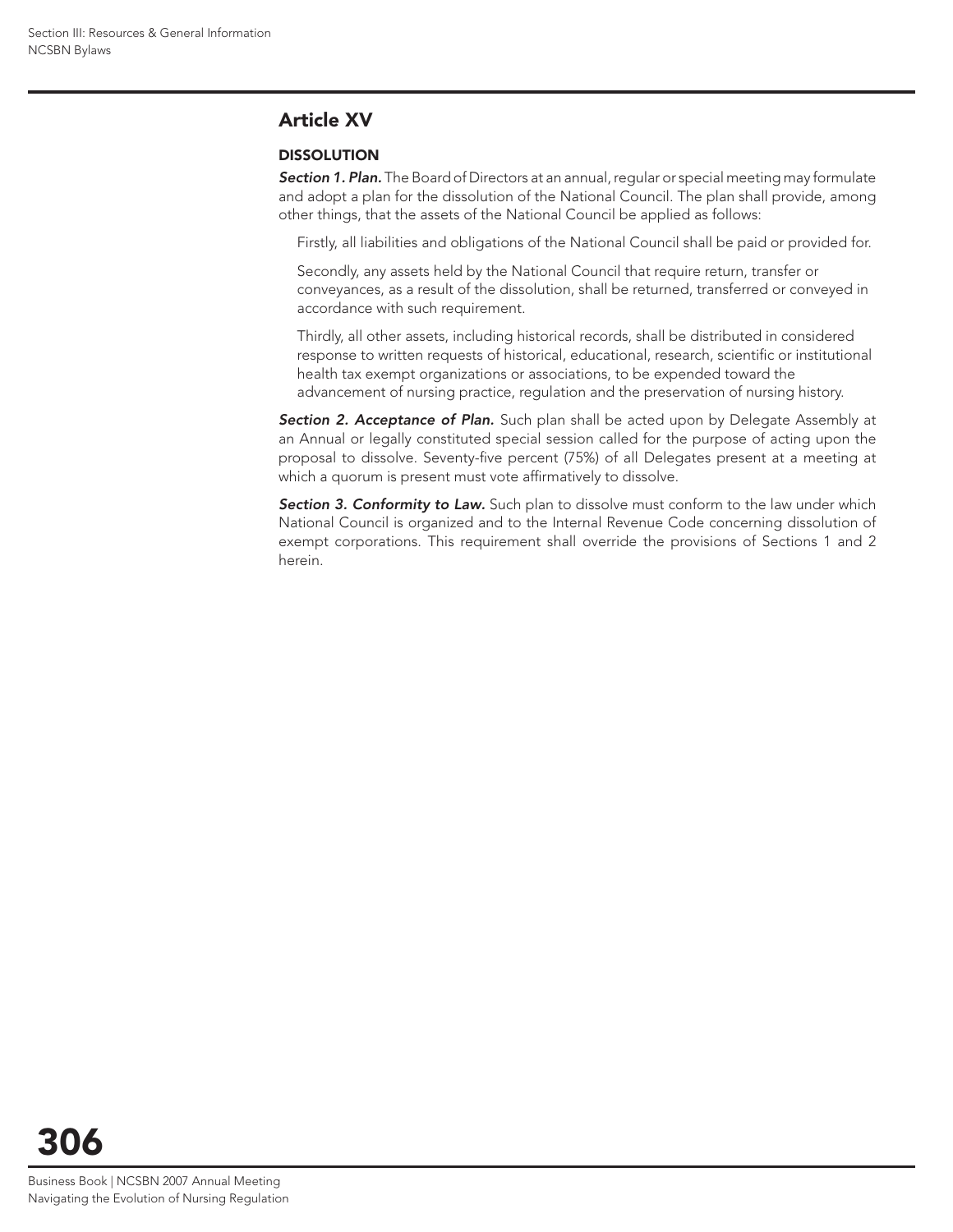# <span id="page-24-0"></span>**NCSBN Glossary**

## **A**

#### **Acclimation of International Nurses into U.S. Nursing Practice**

Online course offered through NCSBN Learning Extension. Learners earn 6.6 contact hours for completing the course.

#### **Accredit**

To recognize (an educational institution) as maintaining standards that qualify the graduates for admission to higher or more specialized institutions or for professional practice.<sup>1</sup>

#### **Accrediting Agency**

See also Nursing School Accrediting Agency entry.

#### **ACNM Certification Council Inc. (ACC)**

National certifying body for certified-nurse midwives (CNMs) and certified midwives (CMs). ACC's mission is to protect and serve the public by providing the certification standard for individuals educated in the profession of midwifery. 2

#### **Administrative Rules**

Used by boards of nursing to promulgate rules/regulations to further interpret and implement the Nursing Practice Act, as authorized in most jurisdictions. Rules/regulations cannot conflict with law and once adopted, have the force and effect of law.

#### **Advanced Practice Registered Nurse (APRN)**

A master's prepared nurse holding a graduate degree in nursing, who has completed a program of study in a specialty area in an accredited nursing program, has taken a licensing examination in the same area and has been granted a license to practice as an APRN. The hallmark of APRN practice is the assumption by the APRN of primary responsibility for the direct care of patients/clients in relation to their human needs, disease states, and therapeutic and technologic interventions. Subcategories of APRN licensure include: nurse practitioner (NP), certified registered nurse anesthetist (CRNA), certified nurse midwife (CNM)

and clinical nurse specialist (CNS). A nurse seeking recognition as an APRN must be academically prepared for the expanded scope of practice described as APRN nursing.

#### **Agent Role**

NCSBN once served as an agent for 41 boards of nursing for reporting past, or legacy data (1996–1999). NCSBN continues to serve as an agent (for ongoing discipline reporting) for 32 boards as of Jan. 24, 2007, with five contracts still out and expected to be signed. NCSBN Member Boards continue to share discipline data through Nursys® . NCSBN is also working to obtain discipline information from states that either directly report to the HIPDB or use another agent, so that the discipline data NCSBN has is complete. Although all boards of nursing are authorized to query the HIPDB, there is also a fee; NCSBN continues to provide discipline data for use by member boards at no charge.

#### **Alternative Dispute Resolution (ADR)**

A forum or means for resolving disputes (as arbitration or private judging) that exists outside the state or federal judicial system.<sup>3</sup>

#### **Alternative Item Format**

Previously known as an innovative item format; an NCLEX® examination item (question) that takes advantage of technology and uses a format other than standard, four-option, multiple-choice items to assess candidate ability. Alternative item formats may include multiple-response items (requiring a candidate to select one or more than one response), fill-in-the-blank items (requiring a candidate to type in number(s) within a calculation item), hot spot items (asking a candidate to identify an area on a picture or graphic), a chart/exhibit format (where candidates are presented with a problem and use the information in the chart/exhibit to answer the problem), and a drag-anddrop item type (requiring a candidate to rank or move options to provide the correct answer). Any item format, including standard multiple-choice items, may include charts, tables or graphic images.

#### **REFERENCES**

- 1. Merriam-Webster's Collegiate Dictionary. Eleventh Ed. (n.d.) s.v. Accredit.
- 2. The ACNM Certification Council Web site. (n.d.) The ACNM certification council. Retrieved 4 April 2005, from http://www.accmidwife. org/misc\_aboutacc.php.
- 3. Dictionary.com Web site. s.v. Alternative dispute resolution. (n.d.) Retrieved 18 April 2005, from http://dictionary.reference.com/ search?q=Alternative%20Dispute%20Resolution

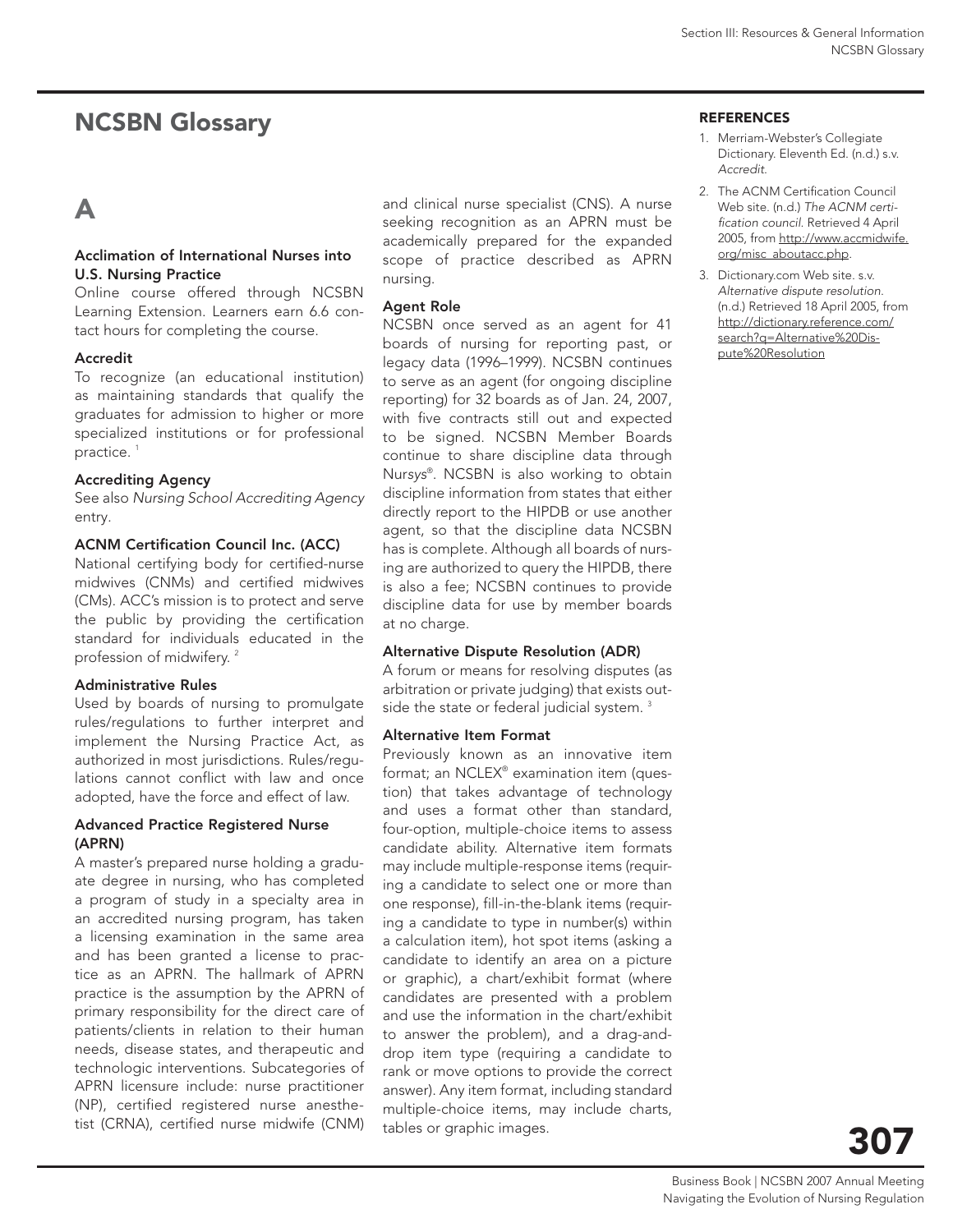- 4. American Academy of Nurse Practitioners Web site. (n.d.) American academy of nurse practitioners fact sheet. Retrieved 4 April 2005, from http://www.aanp.org/ About+AANP/AANP+Information/ About+AANP.htm
- 5. American Association of Colleges of Nursing Web site. (n.d.) About AACN. Retrieved 4 April 2005, from http://www.aacn.nche.edu/ContactUs/index.htm
- 6. American Association of Critical Care Nurses Web site. (n.d.) About critical care nursing. Retrieved 4 April 2005, from http://www.aacn. org/AACN/mrkt.nsf/vwdoc/AboutC riticalCareNursing?opendocument
- 7. American Association of Nurse Anesthetists Web site. (n.d.) About the American association of nurse anesthetists – who we are. Retrieved 4 April 2005, from http:// www.aana.com/Default.asp
- 8. American College of Nurse-Midwives Web site. Retrieved 4 April 2005, from http://www.midwife.org/ about/
- 9. American Dental Association Home Page. Retrieved 4 April 2005, from http://www.ada.org/
- 10. American Dietetic Association Web site. (n.d.) What is ADA? Retrieved 4 April 2005, from http://www. eatright.org/Public/index\_adafaq. cfm
- 11. AILA.org Web site. (n.d.) About AILA. Retrieved 4 April 2005, from http://www.aila.org/contentViewer. aspx?bc=39
- 12. American Medical Association Web site. (n.d.) About AMA. Retrieved 4 April 2005, from http://www.amaassn.org/ama/pub/category/1815. html

#### **Alternative Program**

A voluntary, private opportunity for chemically dependent nurses who meet specified criteria to have their recovery closely monitored by program staff in lieu of disciplinary action.

#### **American Academy of Nurse Practitioners (AANP)**

The largest and only full-service professional membership organization in the U.S. for nurse practitioners of all specialties. 4

#### **American Association of Colleges of Nursing (AACN)**

A national voice for America's baccalaureate and higher degree nursing education programs. AACN's educational, research, governmental advocacy, data collection, publications and other programs work to establish quality standards for bachelor- and graduate-degree nursing education, assist deans and directors to implement those standards, influence the nursing profession to improve health care, and promote public support of baccalaureate and graduate education, research and practice in nursing—the nation's largest health care profession.<sup>5</sup>

#### **American Association of Critical Care Nurses (AACN)**

Provides and inspires leadership to establish work and care environments that are respectful, healing and humane. AACN is committed to providing the highest quality resources to maximize nurses' contribution to caring and improving the health care of critically ill patients and their families.<sup>6</sup>

#### **American Association of Nurse Anesthetists (AANA)**

A professional association representing more than 30,000 certified registered nurse anesthetists (CRNAs) nationwide. The AANA promulgates education, practice standards and guidelines, and affords consultation to both private and governmental entities regarding nurse anesthetists and their practice.<sup>7</sup>

#### **American College of Nurse Midwives (ACNM)**

Provides research, accredits midwifery education programs, administers and promotes continuing education programs, establishes clinical practice standards, and creates liaisons with state and federal agencies and members of Congress. The mission of ACNM is to promote the health and well being of women and infants within their families and communities through the development and support of the profession of midwifery as practiced by certified nurse-midwives (CNMs), and certified midwives (CMs). The philosophy inherent in the profession states that nurse-midwives believe every individual has the right to safe, satisfying health care with respect for human dignity and cultural variations.<sup>8</sup>

#### **American Dental Association (ADA)**

A professional association of dentists committed to the public's oral health, ethics, science and professional advancement; leading a unified profession through initiatives in advocacy, education, research and the development of standards.

#### **American Dietetic Association (ADA)**

The nation's largest organization of food and nutrition professionals. 10

#### **American Immigration Lawyers Association (AILA)**

A national association of more than 8,000 attorneys and law professors who practice and teach immigration law. AILA member attorneys represent tens of thousands of U.S. families who have applied for permanent residence for their spouses, children, and other close relatives to lawfully enter and reside in the U.S. AILA members also represent thousands of U.S. businesses and industries that sponsor highly skilled foreign workers seeking to enter the U.S. on a temporary or—having proven the unavailability of U.S. workers—permanent basis. AILA members also represent foreign students, entertainers, athletes, and asylum seekers, often on a pro bono basis.<sup>11</sup>

#### **American Medical Association (AMA)**

The national professional organization for all physicians. The AMA serves as the steward of medicine and leader of the medical profession. The AMA speaks out on issues important to patients and the nation's health.<sup>12</sup>

#### **American Nurses Association (ANA)**

The only full-service professional organization representing the nation's 2.7 million RNs through its 54 constituent member associations. The ANA advances the nursing profession by fostering high standards of nursing practice, promoting the economic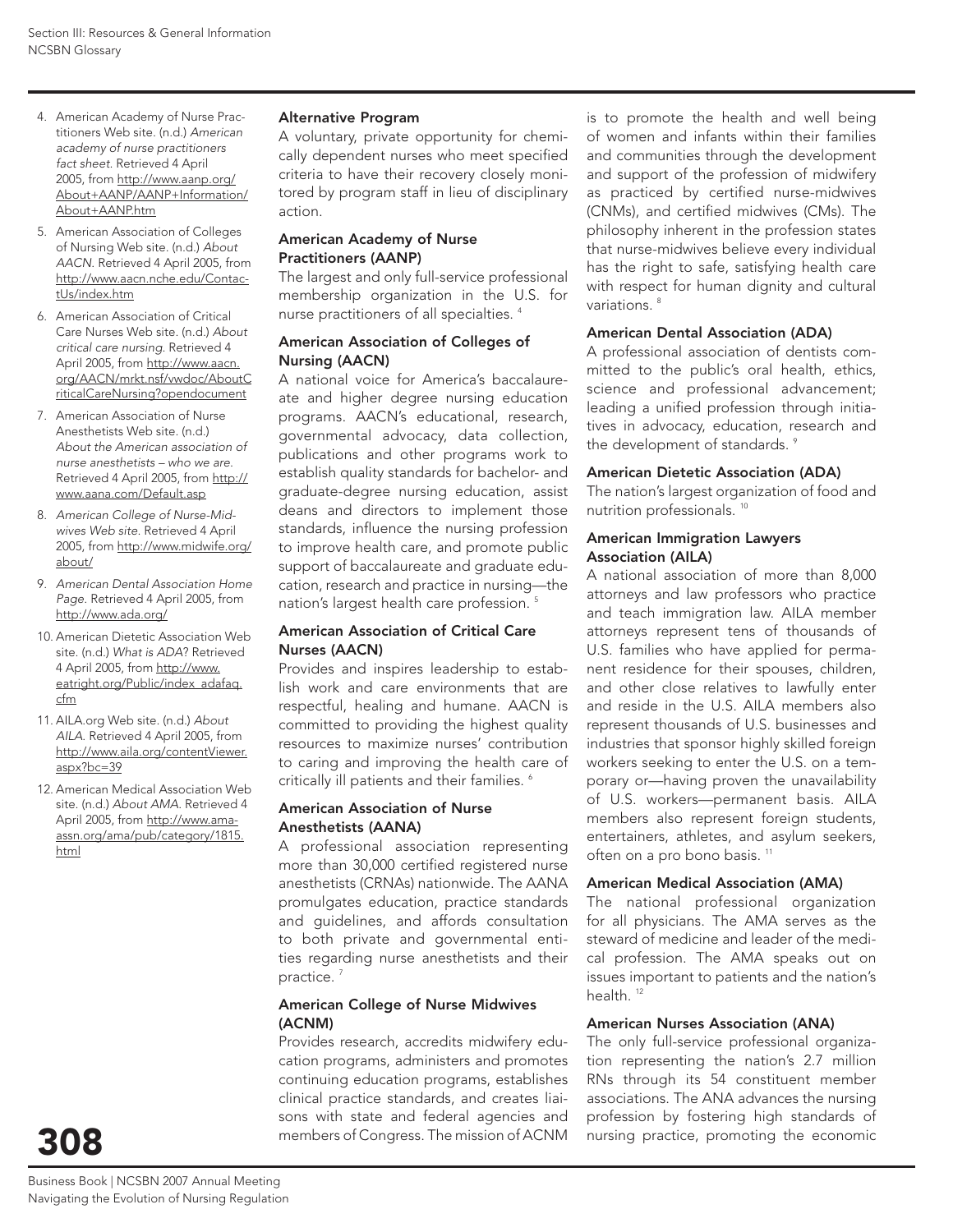and general welfare of nurses in the workplace, projecting a positive and realistic view of nursing, and by lobbying Congress and regulatory agencies on health care issues affecting nurses and the public.<sup>13</sup>

#### **American Nurses Credentialing Center (ANCC)**

A subsidiary of the American Nurses Association that provides tangible recognition of professional achievement in a defined functional or clinical area of nursing. More than 150,000 nurses throughout the U.S. and its territories in 40 specialty and advanced practice areas of nursing carry ANCC certification. While the role for nurses continues to evolve, ANCC has responded positively to the reconceptualization of certification with Open Door 2000, a program that enables all qualified RNs, regardless of their educational preparation, to become certified in any of five specialty areas: Gerontology, Medical-Surgical, Pediatrics, Perinatal and Psychiatric and Mental Health Nursing.<sup>14</sup>

#### **American Organization of Nurse Executives (AONE)**

A subsidiary of the American Hospital Association, and national organization of nearly 4,000 nurses who design, facilitate and manage care. Its mission is to represent nurse leaders who improve health care. AONE members are leaders in collaboration and catalysts for innovation.<sup>15</sup>

#### **Americans for Nursing Shortage Relief (ANSR)**

An alliance of 49 national nursing organizations and five friends of nursing organizations and companies. ANSR is committed to promoting legislative and regulatory solutions to the current and impending nursing shortage.<sup>16</sup>

#### **Americans with Disabilities Act (ADA)**

Effective July 26, 1992, this federal law prohibits private employers, state and local governments, employment agencies and labor unions from discriminating against qualified individuals with disabilities in job application procedures, hiring, firing, advancement, compensation, job training, and other terms, conditions and privileges of employment. An individual with a disability is a person who has a physical or mental impairment that substantially limits one or more major life activities; has a record of such an impairment; or is regarded as having such an impairment.<sup>17</sup>

#### **APRN Certification Programs**

In January 2002, the Board of Directors approved criteria for both the certification programs and the accrediting agencies that were developed by the Advanced Practice Task Force. The Requirements for Accrediting Agencies and the Criteria for Certification Programs (available for download at www. ncsbn.org) represent required elements of certification programs that would result in a legally defensible examination suitable for the regulation of advanced practice nurses.

#### **APRN Compact**

Addresses the need to promote consistent access to quality, advanced practice nursing care within states and across state lines. The Uniform APRN Licensure/Authority to Practice Requirements, developed by NCSBN with APRN stakeholders in 2000, establishes the foundation for this APRN Compact. Similar to the existing Nurse Licensure Compact for recognition of RN and LPN licenses, the APRN Compact offers states the mechanism for mutually recognizing APRN licenses/authority to practice. This is a significant step forward for the increasing access and accessibility to qualified APRNs. A state must either be a member of the current nurse licensure compact for RN and LPN, or choose to enter into both compacts simultaneously to be eligible for the APRN Compact.

#### **Area**

One of four designated geographic regions of NCSBN Member Boards.

| Area I                 | Area II         | Area III       | Area IV       |
|------------------------|-----------------|----------------|---------------|
| Alaska                 | <b>Illinois</b> | Alabama        | Connecticut   |
| American Samoa Indiana |                 | Arkansas       | Delaware      |
| Arizona                | lowa            | Florida        | District of   |
| California             | Kansas          | Georgia        | Columbia      |
| Colorado               | Michigan        | Kentucky       | Maine         |
| Guam                   | Minnesota       | Louisiana      | Maryland      |
| Hawaii                 | Missouri        | Mississippi    | Massachusetts |
| Idaho                  | Nebraska        | North Carolina | New Hampshire |
| Montana                | North Dakota    | Oklahoma       | New Jersey    |
| Nevada                 | Ohio            | South Carolina | New York      |
| New Mexico             | South Dakota    | Tennessee      | Pennsylvania  |
| N. Mariana             | West Virginia   | Texas          | Rhode Island  |
| Islands                | Wisconsin       | Virginia       | Vermont       |
| Oregon                 |                 |                | U.S. Virgin   |
| Utah                   |                 |                | Islands       |
| Washington             |                 |                |               |
| Wvomina                |                 |                |               |

- 13. ANA Nursing World Web site. (n.d.) About the American nurses association. Retrieved 4 April 2005, from http://www.nursingworld.org/ about/
- 14. ANCC: American Nurses Credentialing Center Web Site. (n.d.) American nurses credentialing center – certified nursing excellence. Retrieved 4 April 2005, from http://www.nursingworld.org/ancc/ inside.html
- 15. Hospitalconnect.com: AONE Web site. (n.d.) About AONE. American Organization of Nurse Executives (AONE). Retrieved 4 April 2005, from http://www.aone.org/aone/ about/home.html
- 16. Association of Women's Health, Obstetric and Neonatal Nurses Web site. (n.d.) Americans for Nursing Shortage Relief. Retrieved 26 May 2005, from http://www. awhonn.org/awhonn/?pg=875- 12550-3260-7650
- 17. EEOC U.S. Equal Employment Opportunity Commission Web site. (n.d.) Facts about the Americans with disabilities act. Retrieved 4 April 2005, from http://www.eeoc. gov/facts/fs-ada.html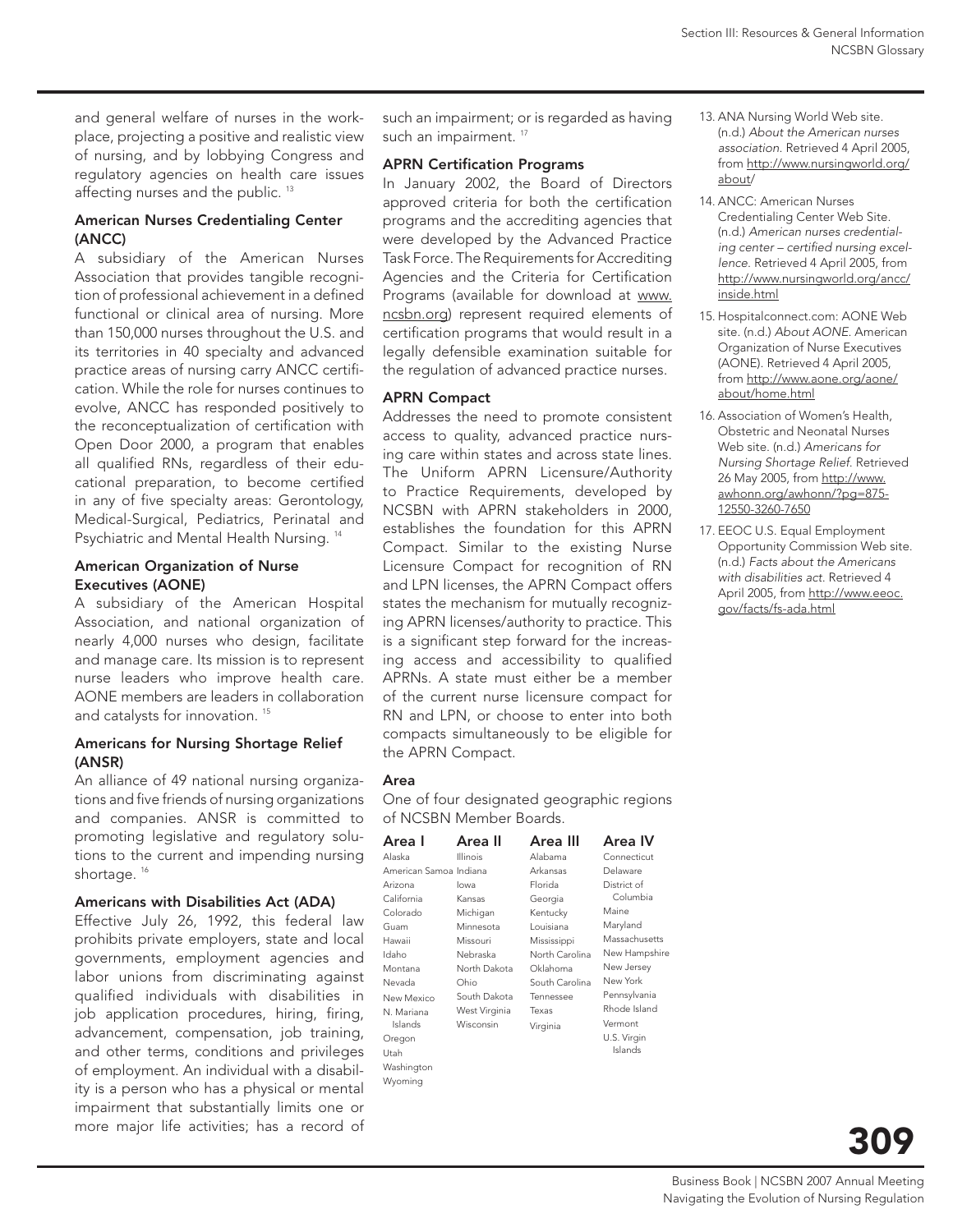18. All Nursing Schools Web site. (n.d.) Retrieved 11 May 2007, from http:// www.allnursingschools.com/faqs/ cnm.php

#### **Area Director**

Type of NCSBN board member. A director is elected for each of NCSBN's geographic areas: I, II, III and IV. Responsibilities include attending area meetings of the Member Boards at Midyear and Annual Meetings and communicating with their respective jurisdictions pre- and post- Board of Director meetings.

#### **Assessment of Critical Thinking**

Online course offered through NCSBN Learning Extension for nursing educators to assist in writing test items in the NCLEX style at higher cognitive levels. Learners earn 15.6 contact hours for completing the course. Formerly called "Advanced Assessment Strategies: Assessing Higher Level Thinking."

#### **Assessment Strategies**

Test service for Canadian Nurses Association.

## **B**

#### **Blueprint**

The organizing framework for an examination that includes the percentage of items allocated to various categories. Also known as a test plan.

#### **Board of Nursing**

The authorized state entity with the legal authority to regulate nursing. Legislatures enact the Nurse Practice Act for each state. Boards of nursing have the legal authority to license nurses and to discipline nurses for unsafe practice. The mission of boards of nursing is to protect the health, safety and welfare of the public.

#### **Bylaws**

The rules that govern the internal affairs of an organization.

#### **Bylaws Committee**

A standing committee of NCSBN.

# **C**

#### **Canadian Nurses Association**

A federation of 11 provincial and territorial nursing associations representing more than 123,000 RNs.

#### **Canadian Registered Nurse Examination (CRNE)**

Canadian Nurses Association nurse licensure examinations.

#### **Candidate Bulletin**

Document that serves as a guideline for candidates preparing to take the NCLEX® . Candidate Bulletins contain information regarding registration, scheduling, information on the testing experience and other useful information for candidates.

#### **Candidate Performance Report (CPR)**

An individualized, two-page document sent to candidates who fail the NCLEX® examination. The CPR reflects candidate performance on various aspects of the NCLEX examination by test plan content area.

#### **Centers for Medicare & Medicaid Services (CMS)**

An agency of the U.S. Department of Health & Human Services (HHS); formerly called the Health Care Financing Administration (HCFA).

#### **Certification**

A credential issued by a national certifying body that is used as a requirement for certain types of licensure, meeting specified requirements acceptable to the board of nursing.

#### **Certification Program**

An examination designed by a certifying body to evaluate candidates for advanced practice nursing.

#### **Certified Nurse-Midwife (CNM)**

Certified nurse-midwives (CNMs) are RNs who are also certified. To become certified, they must graduate from a nurse-midwifery program accredited by the American College of Nurse-Midwives, and pass a national certification exam. CNMs are educated in both nursing and midwifery and can practice anywhere in the U.S.<sup>18</sup>

See also Advanced Practice Registered Nurse entry.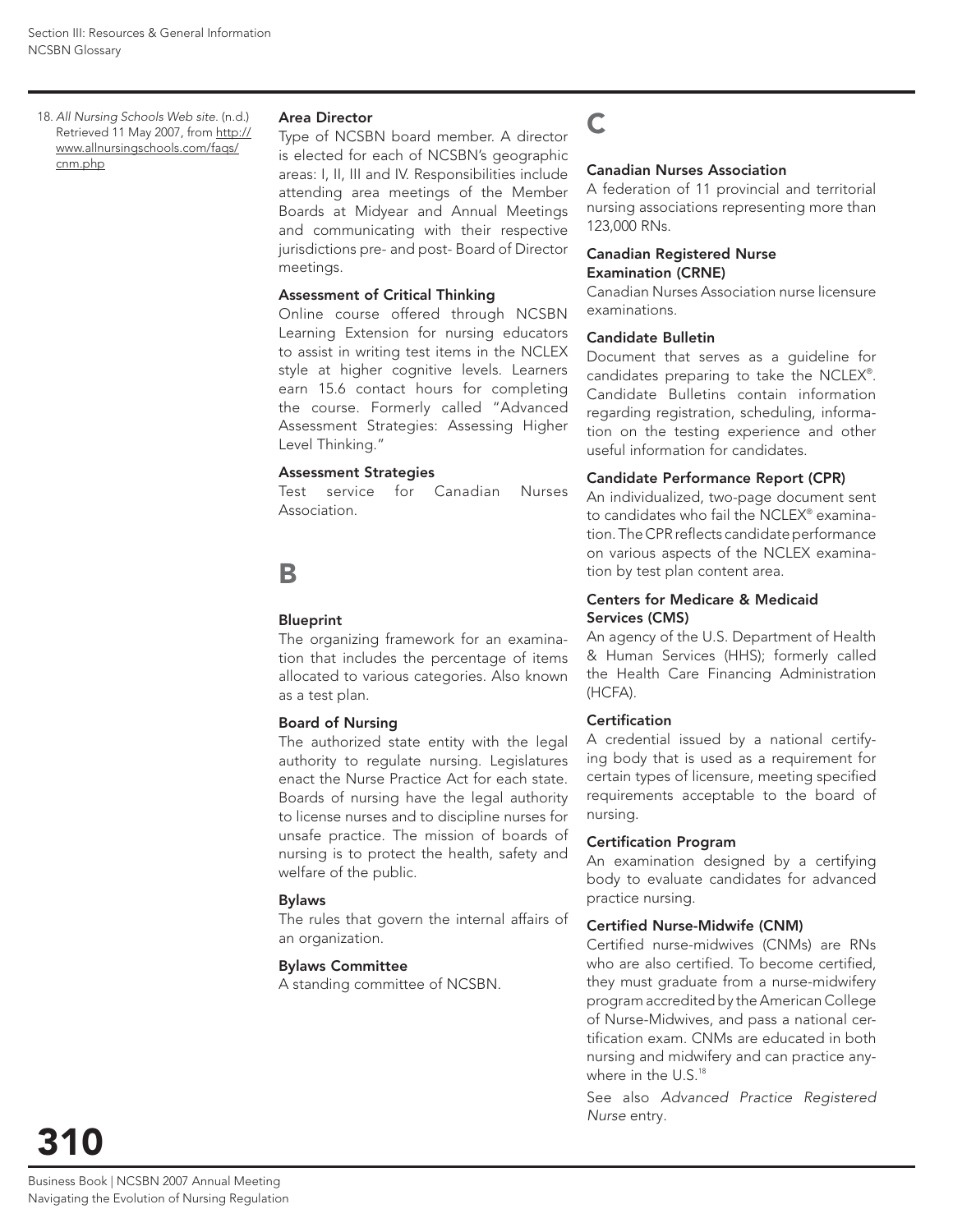#### **Certified Registered Nurse Anesthetist (CRNA)**

Nurse anesthesia is an advanced clinical nursing specialty. As anesthesia specialists, CRNAs administer approximately 65 percent of the 26 million anesthetics given to patients in the U.S. each year.<sup>19</sup>

See also Advanced Practice Registered Nurse entry.

#### **Certifying Body for Nurses**

A nongovernmental agency that validates by examination, based on predetermined standards, an individual nurse's qualifications and knowledge for practice in a defined functional or clinical area of nursing.

#### **Citizen Advocacy Center (CAC)**

A nonprofit, nonpartisan community legal organization dedicated to building democracy for the 21st century. Center community lawyers and volunteers focus on strengthening the citizenry's capacity and motivation to participate in civic affairs, building community resources and improving democratic protocols within our community institutions. Through public education, community organizing, issue advocacy, and precedentsetting litigation in state and federal courts, the Center forges ahead with programs to advance civic life. The Center is a free public resource to the community.<sup>20</sup>

#### **Clinical Nurse Specialist (CNS)**

A licensed RN who has graduate preparation (master's or doctorate) in nursing as a clinical nurse specialist.

See also Advanced Practice Registered Nurse entry.

#### **Commission on Collegiate Nursing Education (CCNE)**

An autonomous accrediting agency contributing to the improvement of the public's health. CCNE ensures the quality and integrity of baccalaureate and graduate education programs focused on preparing effective nurses. CCNE serves the public interest by assessing and identifying programs that engage in effective educational practices. As a voluntary, self-regulatory process, CCNE accreditation supports and encourages continuing self-assessment by nursing education programs and the continuing growth and improvement of collegiate professional education.<sup>21</sup>

#### **Commission on Graduates of Foreign Nursing Schools (CGFNS)**

Internationally recognized authority on education, registration and licensure of nurses and other health care professionals worldwide. CGFNS protects the public by ensuring that nurses and other health care professionals educated in countries other than the U.S. are eligible and qualified to meet licensure, immigration and other practice requirements in the U.S. The agency provides credentialing services for foreigneducated nurses, as well as a certification program designed to predict success on the NCLEX-RN<sup>®</sup> examination.<sup>22</sup>

#### **Commitment to Ongoing Regulatory Excellence (CORE)**

A system of performance measurement to determine best practices for nursing regulation, initially established to implement NCSBN's Commitment to Excellence in Nursing Regulation project.

#### **Committee on Nominations**

The elected committee of NCSBN responsible for preparing a slate of qualified candidates for each year's elections. Members serve one-year terms.

#### **Computerized Adaptive Testing (CAT)**

A testing methodology used to administer NCLEX® on a computer; the computer selects the items candidates receive as they take the examination, which gives them the best opportunity to demonstrate their competence. Each examinee's test is dynamically constructed, with each item selected to provide the maximum possible information, given responses made to previous items.

#### **Confronting Colleague Chemical Dependency**

Online CE course offered through NCSBN Learning Extension, released in 2005. Based on NCSBN's Video and Facilitation Package "Breaking the Habit: When Your Colleague is Chemically Dependent." Learners earn 3.3 contact hours for completing the course.

#### **Continued Competence Accountability Profile (CCAP)**

No longer an active project of NCSBN, this project provided a framework for the licensed nurse to document learning needs, learning plans and goals/objectives, strategies for development and evaluation of the achievements of goals/objectives. It is an expected

- 19. American Association of Nurse Anesthetists Web site. (n.d.) Questions and Answers: A Career in Nurse Anesthesia. Retrieved 11 May 2007, from http://www.aana.com/becomingcrna.aspx?ucNavMenu\_ SMenuTargetID=103&ucNavMenu\_ SMenuTargetType=4&ucNavMenu\_ TSMenuID=6&id=110
- 20. Building Democracy in the 21st Century – Citizens Advocacy Center. (n.d.) About CAC. Retrieved 11 May 2007, from http://www. citizenadvocacycenter.org/aboutcac.htm
- 21. American Association of Colleges of Nursing (AACN) Web site. (n.d.) Mission Statement and Goals:Commission on Collegiate Nursing Education. Retrieved 11 May 2007, from http://www.aacn. nche.edu/Accreditation/mission. htm
- 22. Commission on Graduates of Foreign Nursing Schools (CGFNS) Web site. (n.d.) Who We Are/What We Do. Retrieved 11 May 2007, from http://www.cgfns.org/sections/about/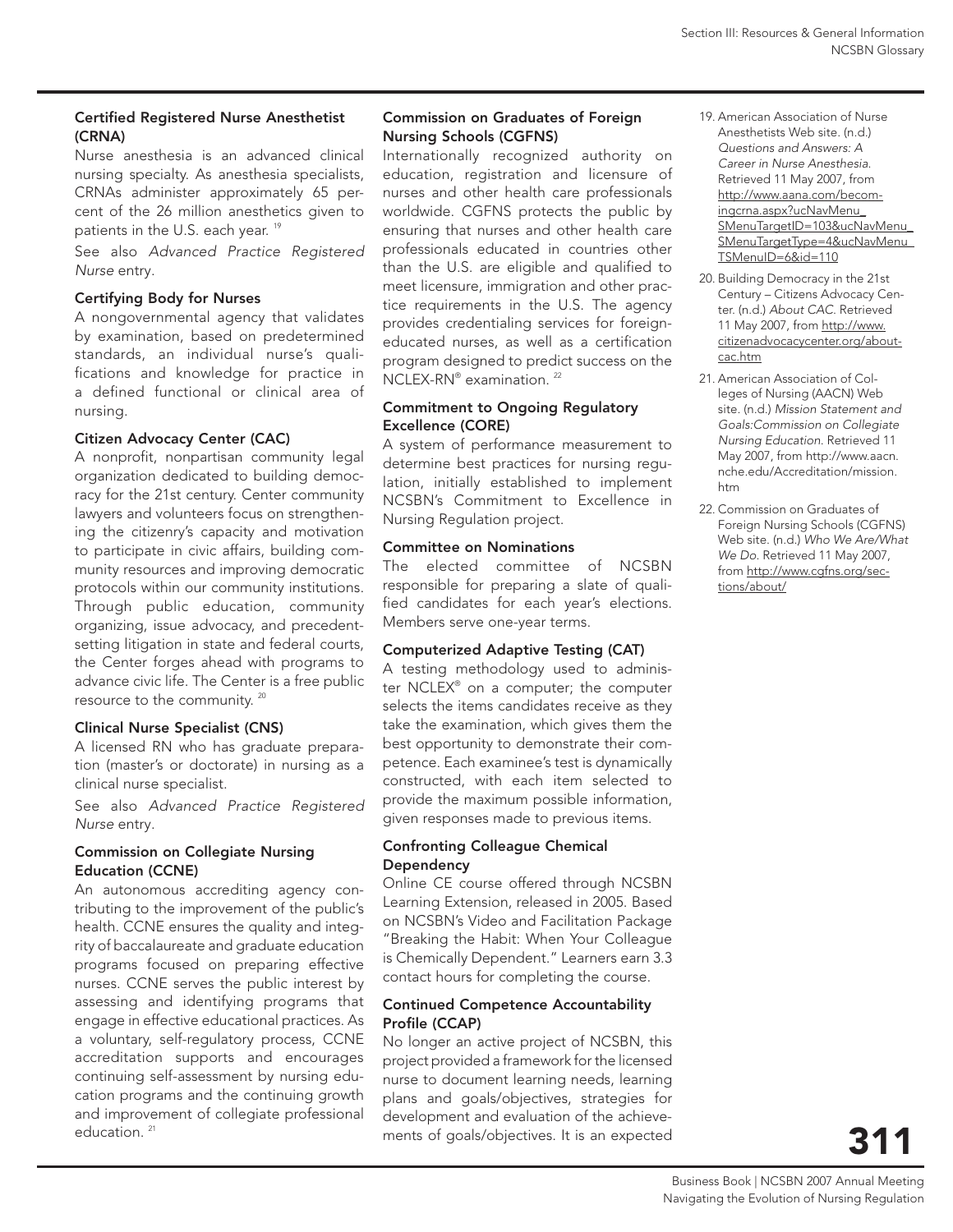- 23. The Council of State Governments Web site. (n.d.) Frequently asked questions. Retrieved 11 May 2007, from http://www.csg.org/about/ faqs.aspx
- 24. American Council of Nurse Anesthetists Web site. (n.d.) Council on Certification. Council on certification of nurse anesthetists (CCNA). Retrieved 4 April 2005, from http:// www.aana.com/council/default1. asp

activity of all licensed nurses to reflect upon lifelong learning activities and their application to daily practice. The profile was, in essence, the application of the nursing process to one's own competence, professional development and accountability.

#### **Continuing Education Unit (CEU)**

Represents 10 contact hours in a formal education program.

#### **Council Connector**

One of the main sources for information on what is happening at NCSBN. The bimonthly public newsletter contains news about committee activities, updates from NCSBN departments, information about upcoming events and other information related to the work of NCSBN.

#### **Council of State Governments (CSG)**

Provides a network for identifying and sharing ideas with state leaders and is founded on the premise that the states are the best sources of insight and innovation. NCSBN is a member at the associate level.<sup>23</sup>

#### **Council on Certification of Nurse Anesthetists (CCNA)**

An autonomous, multidisciplinary body existing under the corporate structure of the American Association of Nurse Anesthetists (AANA). Responsible for the certification of RN anesthetists who have fulfilled educational and other criteria for the practice of nurse anesthesia. CCNA is charged with protecting and serving the public by assuring that individuals who are credentialed have met predetermined qualifications or standards for providing nurse anesthesia services.<sup>24</sup>

#### **Council on Licensure, Enforcement and Regulation (CLEAR)**

An organization of regulatory boards and agencies.

# **D**

#### **Delegate Assembly (DA)**

The voting body of NCSBN that comprises 59 Member Boards. Provides direction through adoption of the mission, strategic initiatives and outcomes, and adoption of position statements and actions. Each Member Board is entitled to two votes.

#### **Delegating Effectively**

Online continuing education course offered through NCSBN Learning Extension, released in 2006. Based on NCSBN's video and facilitation package called "Delegating Effectively: Working Through and With Assistive Personnel." Learners earn 4.2 contact hours for completing the course.

#### **Delegation**

Transferring to a competent individual the authority to perform a selected nursing task in a selected situation. The licensed nurse retains accountability for the delegation.

#### **Differential Item Functioning (DIF)**

A statistical measure of potential item bias.

#### **Direct Registration**

Method(s) by which NCLEX® candidates register for the NCLEX through test service. NCLEX registrations are processed one of three ways: scan form, Internet or phone. The NCLEX registration fee of \$200 is due at time of processing.

#### **Director-at-Large**

NCSBN Board of Directors position. Two directors are elected and represent the perspectives of the membership at large during meetings of the board.

#### **Disciplinary Actions: What Every Nurse Should Know**

Online course offered through NCSBN Learning Extension for practicing nurses. Learners earn 4.8 contact hours for completing the course.

#### **Disciplinary Data Bank (DDB)**

An NCSBN data management system used between 1981 and 2000 to provide a database of disciplinary actions reported by Member Boards. The DDB data was incorporated into Nursys® , which continues to provide tracking of disciplinary data reported by boards of nursing.

#### **Discipline**

The actions taken, as well as the process used, to investigate and resolve complaints received by boards of nursing regarding the practice and/or conduct of licensed nurses. Boards follow their jurisdiction's Administrative Procedures Act, as well as the State Nurse Practice Act and Nursing Administrative Rules/Regulations in providing due process (i.e., the procedural safeguards for the nurse of receiving notice,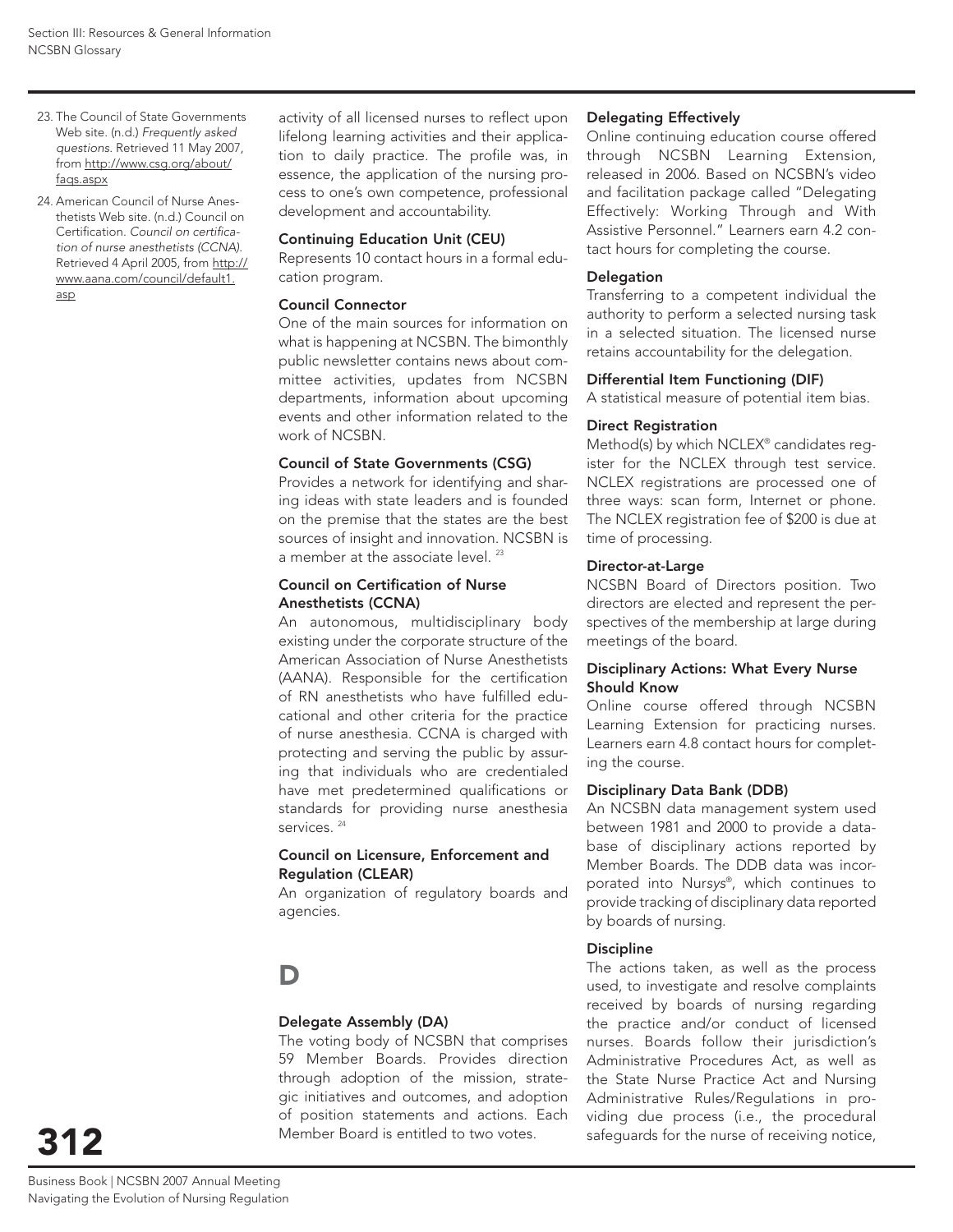having an opportunity to respond to allegations and having a fair and objective decision-maker) in the enforcement of nursing laws and rules.

#### **Diversity: Building Cultural Competence**

Online course offered through NCSBN Learning Extension for practicing nurses. Learners earn 6.0 contact hours for completing the course.

#### **Documentation: A Critical Aspect of Client Care**

Online course offered through NCSBN Learning Extension for practicing nurses. Learners earn 6.0 contact hours for completing the course.

# **E**

#### **End-of-Life Care and Pain Management**

Online course offered through NCSBN Learning Extension for practicing nurses. Learners earn 3.0 contact hours for completing the course.

#### **English as a Second Language (ESL)**

NCSBN asks NCLEX candidates to self identify their primary language. The possible categories are: (1) English, (2) English and another language, (3) another language and (4) missing. Candidates who report their primary language as "English and another language" or "another language" are considered for research purposes to be ESL candidates.

#### **Ethics of Nursing Practice**

Online course offered through NCSBN Learning Extension for practicing nurses. Learners earn 4.8 contact hours for completing the course.

#### **Examination Committee (EC)**

A standing committee of NCSBN. The Item Review Subcommittee is a subcommittee of the EC.

# **F**

#### **Federation of Associations of Regulatory Boards (FARB)**

An organization made up of an association of licensing boards, FARB provides a forum for individuals and organizations to share information related to professional regulation, particularly in the areas of administration, assessment and law. NCSBN holds a seat on the FARB Board of Directors.

#### **Fiscal Year (FY)**

**H**

Oct. 1 to Sept. 30 at NCSBN.

#### **Finance Committee**

A standing committee of NCSBN.

#### **Health Insurance Portability and Accountability Act (HIPAA)**

Passed in 1996 to amend the Internal Revenue Code of 1986 to improve portability and continuity of health insurance coverage in the group and individual markets; to combat waste, fraud, and abuse in health care delivery; to promote the use of medical savings accounts, to improve access to long-term care services and coverage; and to simplify the administration of health insurance and for other purposes.

#### **Health Resources and Services Administration (HRSA)**

The agency of the federal government under the Department of Health and Human Services that includes the Practitioner Database Branch and Division of Nursing.

#### **Healthcare Integrity and Protection Data Bank (HIPDB)**

A national data collection program mandated and operated by the Health Resources and Services Administration (HRSA) for the reporting of final adverse actions against health care providers, suppliers or practitioners, as required by the Health Insurance Portability and Accountability Act (HIPAA) of 1996.

#### **Incident Reports (IRs)**

**I**

Reports written by test center staff regarding irregularities that may occur during an NCLEX® candidate's examination. IRs may also be generated when a candidate calls NCLEX Candidate Services or in the event that special examination accommo-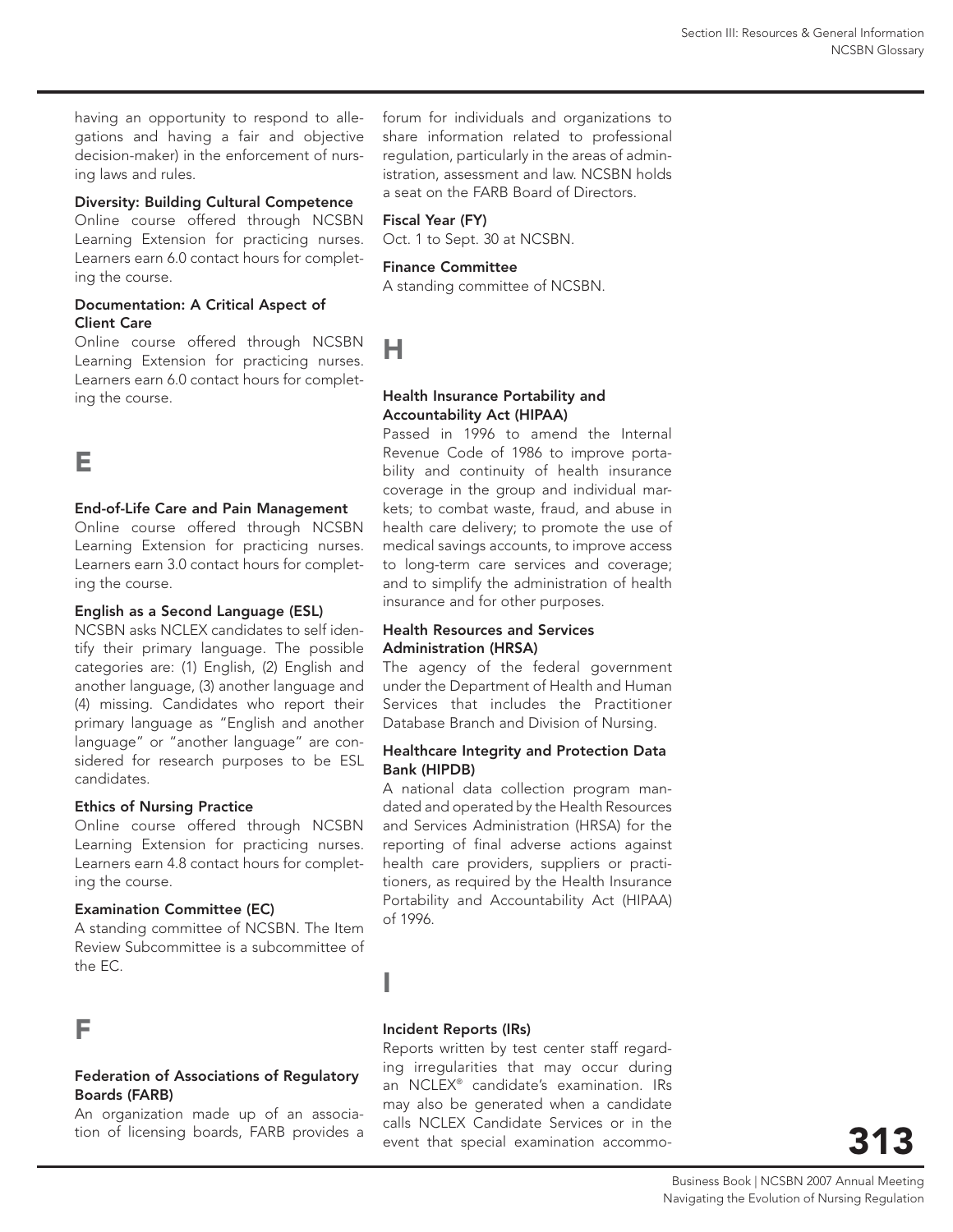- 25. Institute of Medicine of the National Academies Web site. (n.d.) About. Retrieved 11 May 2007, from http://www.iom.edu/ CMS/3239.aspx
- 26. International Council of Nurses Web site. (n.d.) About ICN. Retrieved 11 May 2007, from http:// www.icn.ch/abouticn.htm

dations are requested. IRs are entered in the Pearson VUE system so NCSBN and Member Boards can view them from the NCLEX Administration Web site.

#### **Institute of Medicine (IOM)**

A nonprofit organization specifically created for science-based advice on matters of biomedical science, medicine and health as well as an honorific membership organization. The IOM's mission is to serve as adviser to the nation to improve health. The IOM provides unbiased, evidence-based and authoritative information and advice concerning health and science policy to policymakers, professionals and leaders in every sector of society and the public at large.<sup>25</sup>

#### **Institute of Regulatory Excellence (IRE)**

NCSBN created this program in 2004 to assist regulators in their professional development by providing opportunities for both education and networking.

#### **Interagency Collaborative on Nursing Statistics (ICONS)**

ICONS promotes the generation and utilization of data, information and research about nurses, nursing education and the nursing workforce. ICONS is an association of individuals from a variety of organizations that are responsible for the development, compilation and analysis of data on nurses and the settings in which they practice.

#### **International Council of Nurses (ICN)**

A federation of national nurses' associations (NNAs), representing nurses in more than 120 countries. ICN is the world's first and widest-reaching international organization for health professionals. ICN works to ensure quality nursing care for all, sound health policies globally, the advancement of nursing knowledge, and the presence worldwide of a respected nursing profession and a competent and satisfied nursing workforce.<sup>26</sup>

#### **International Scheduling Fee**

The charge associated with scheduling an NCLEX® examination appointment in an international testing center (\$150 plus a value added tax (VAT) where applicable). These nonrefundable fees must be paid by credit card and will be charged when a candidate schedules an examination appointment.

#### **International Testing Centers**

There are Pearson Professional Center (PPC) test center locations in Australia, Canada, Germany, Hong Kong, India, Japan, Mexico, Puerto Rico, Taiwan, Philippines and United Kingdom that administer the NCLEX® for the purposes of domestic licensure.

#### **Interprofessional Workgroup on Health Professions Regulation (IWHPR)**

A coalition of organizations representing millions of health care practitioners in more than 15 separate health disciplines.

#### **Interstate Compact**

An agreement (contract, usually adopted by legislation) between two or more states that has the force and effect of statutory law.

#### **Item**

A question on one of the NCLEX® examinations.

#### **Item Development**

Process by which items for examinations are created, reviewed and validated, in order to become operational.

#### **Item Development Panels**

Comprised of volunteers who meet specific criteria to participate in the item development process.

#### **Item Response Theory (IRT)**

A family of psychometric measurement models based on characteristics of examinees' item responses and item difficulty. Their use enables many measurement benefits

See also Rasch Measurement Model entry.

#### **Item Reviewers**

Individuals who review items developed for the NCLEX-RN® and NCLEX-PN® examinations. Item reviewers must meet specific criteria in order to participate on a panel.

#### **Item Writers**

Individuals who write items for the NCLEX-RN® and NCLEX-PN® examinations. Item writers must meet specific criteria in order to participate on a panel.

#### **Item Writing**

Process by which examination items are created.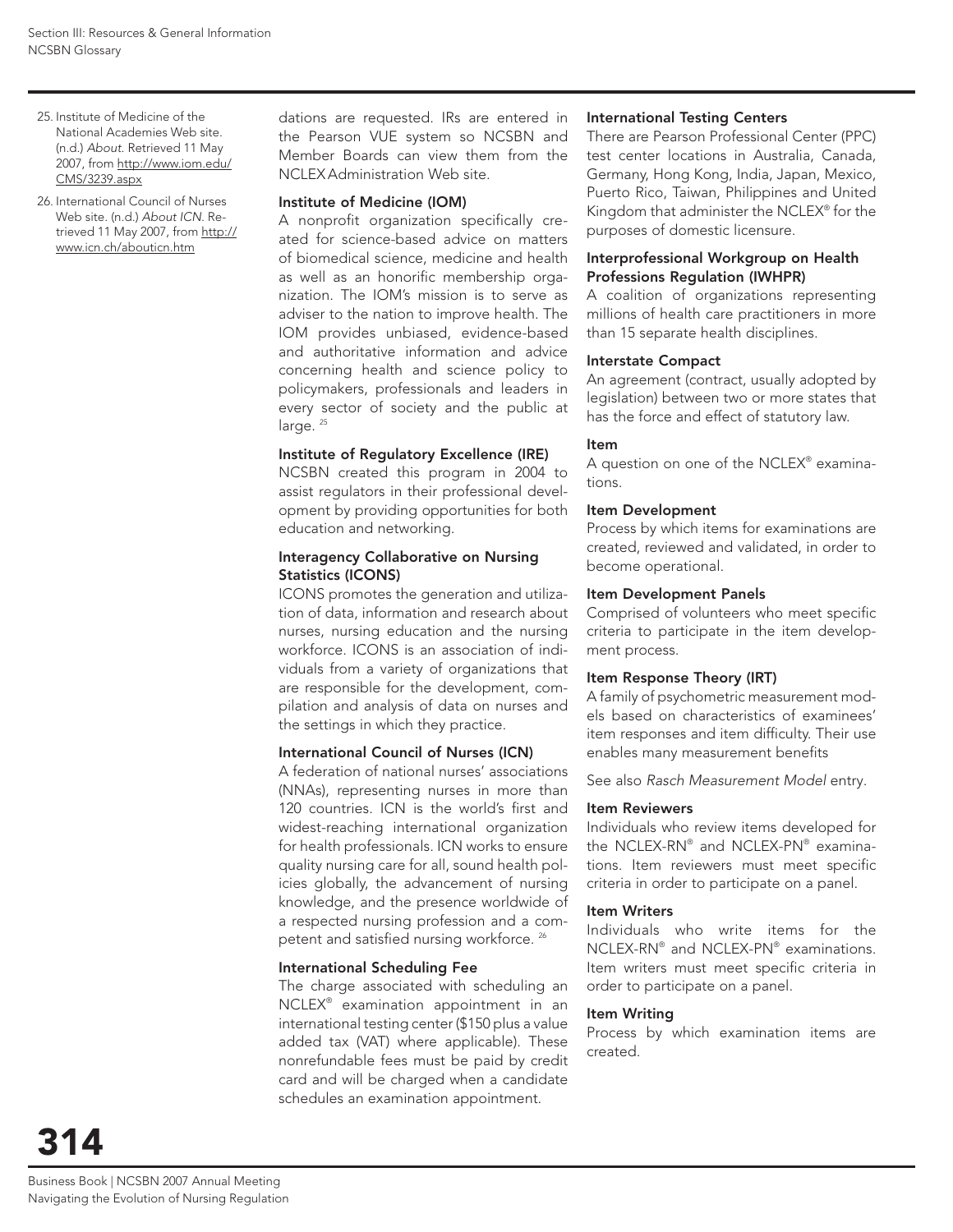# **J**

#### **Joint Commission**

Formerly known as the Joint Commission on Accreditation of Healthcare Organizations (JCAHO), the Joint Commission evaluates and accredits more than 15,000 health care organizations and programs in the U.S. It is the nation's predominant standard-setting and accrediting body in health care. The Joint Commissions' mission is to continuously improve the safety and quality of care provided to the public through the provision of health care accreditation and related services that support performance improvement in health care organizations.<sup>27</sup>

#### **Joint Research Committee (JRC)**

Committee consisting of three NCSBN and three test service staff members as well as four external researchers. The committee is the vehicle through which research is funded for the NCLEX® examination program. Funding is provided jointly by the NCSBN and the test service.

# **K**

#### **Knowledge, Skill and Ability Statements (KSA)**

The attributes required to perform a job, generally demonstrated through qualifying service, education or training. Knowledge is a body of information applied directly to the performance of a function. Skill is an observable competence to perform a learned psychomotor act. Ability is competence to perform an observable behavior or a behavior that results in an observable product.<sup>28</sup>

# **L**

#### **Leader to Leader**

NCSBN semiannual newsletter sent to nursing schools.

#### **License**

In nursing, current authority to practice nursing as a RN, LPN/VN or APRN.

#### **Licensed Practical Nurse (LPN)**

A graduate of a school of practical nursing who has passed the practical/vocational nursing examination and is licensed to administer care.

#### **Licensed Vocational Nurse (LVN or VN)**

A graduate of a vocational nursing program who has passed the practical/vocational nursing examination and is licensed to administer care.

#### **Licensing Board**

A state's regulatory body responsible for issuing licenses for RN and LPN/VN licensure as well as APRN licensure / authority to practice.

#### **Licensure by Endorsement**

The granting of authority to practice based on an individual's licensure in another jurisdiction.

#### **Licensure by Examination**

The granting of authority to practice based on an individual's passing of a board-required examination.

#### **Licensure Portability Grant (LPG)**

A grant NCSBN received from the Health Resources and Services Administration's (HRSA) Office for the Advancement of Telehealth to work with state boards of nursing to reduce licensure barriers impacting telehealth and interstate nursing practice.

#### **Logit**

A unit of measurement used in item response theory (IRT) models. The logarithmic transformation of an odds ratio creates an equal interval logit scale on which item difficulty and person ability may be jointly represented.

## **M**

#### **Master Pool Items**

NCLEX® operational items. The bank of test items from which examinations are developed.

#### **Medication Errors: Detection and Prevention**

Online course offered through NCSBN Learning Extension for practicing nurses. Learners earn 6.9 contact hours for completing the course.

- 27. The Joint Commission Web site. (n.d.) Facts about the Joint Commission, Retrieved 11 May 2007, from http://www.jointcommission. org/AboutUs/joint\_commission\_ facts.htm
- 28. U.S. Office of Personnel Management Web site. (n.d.) Operating Manual: Qualification Standards for General Schedule Positions, General Policy and Procedures Part C and D. Retrieved 11 May 2007, from http://www.opm.gov/qualifications/ SEC-II/s2-c-d.asp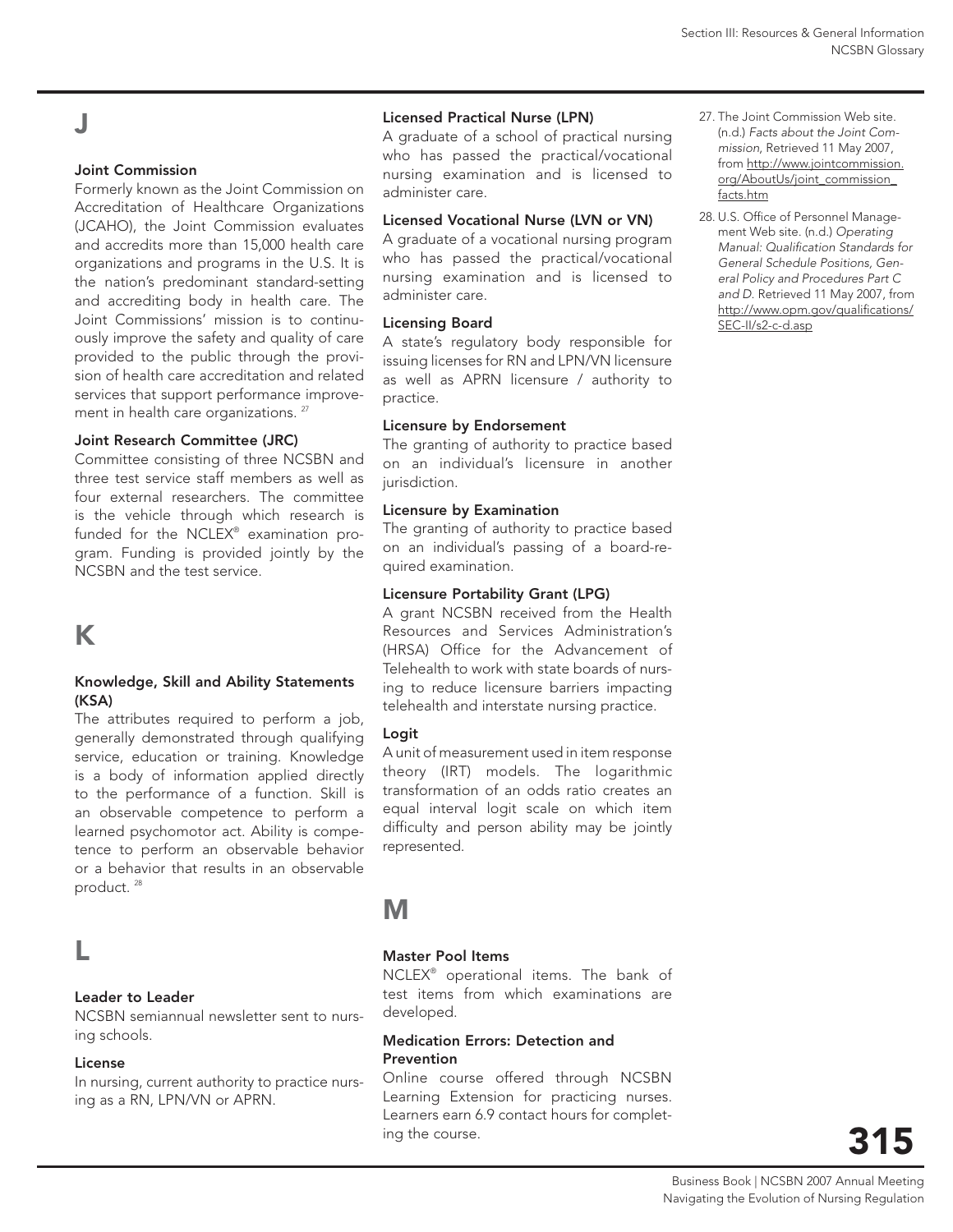- 29. National Association for Practical Nurse Education & Services, Inc. (NAPNES) Web site. (n.d.) About NAPNES. Retrieved 11 May 2007, from http://www.napnes.org/about. htm
- 30. National Association of Hispanic Nurses Web site. (n.d.) NAHN At a Glance. Retrieved 11 May 2007, from http://www.thehispanicnurses. org/
- 31. National Black Nurses Association, Inc. (NBNA) Web site. (n.d.) Who Are We? Retrieved 11 May 2007, from http://www.nbna.org/whoarewe.htm
- 32. National Certification Board of Pediatric Nurse Practitioners and Nurses Web site. (n.d.) Welcome. Retrieved 11 May 2007, from http:// www.people.virginia.edu/~sep3y/ certification.htm

#### **Member Board**

A jurisdiction that is a member of NCSBN.

#### **Member Board Editorial Advisory Pool (MBEAP)**

Voluntary editorial pool consisting of boards of nursing staff for the purpose of reviewing and providing input for NCSBN Learning Extension course development.

#### **Model Nursing Administrative Rules (MNAR)**

Serve to clarify and further interpret and implement the Model Nursing Practice Act. Models can be used to identify essential elements needed for rules/regulations to the Model Nurse Practice Act. Rules must be consistent with the law, cannot go beyond the law, and once enacted have the force and effect of law. MNAR are available on NCSBN's Web site.

#### **Model Nursing Practice Act (MNPA)**

A publication of NCSBN, approved at the Delegate Assembly in Kansas City, Missouri in 2004 with additional content on assistive personnel adopted in 2005 and on criminal background checks in 2006. The Model Acts and Rules were first adopted in 1983 and were created to serve as a guide to boards who were deliberating changes to state nurse practice acts and nursing administrative rules. Some boards look to the models for new ideas and different approaches for regulation. Other boards may use them in evaluating their existing regulatory language. Some boards use the framework and/or language in developing amendments and revisions to state laws and rules. The models may assist in the development of rationale for rules as part of the rule promulgation process. Models can be used to identify essential elements for legislation. While there will always be some variation with state nursing statutes, models are a way to advance a degree of uniformity among the several states to promote a common nationwide understanding of what constitutes the practice of nursing. The MNPA are available on NCSBN's Web site.

#### **Motion Papers**

Available at Annual Meeting and used for accurate record keeping.

#### **Mutual Recognition**

A model for nurse licensure that allows a

nurse licensed in his or her state of residency to practice in other compact states (both physical and electronic), subject to each state's practice law and regulation. Under mutual recognition, a nurse may practice across state lines unless otherwise restricted. In order to achieve mutual recognition, each state must enact legislation authorizing the Nurse Licensure Compact.

See also Nurse Licensure Compact entry.

# **N**

#### **National Association for Practical Nurse Education and Service (NAPNES)**

Advocates for the education and practice of practical/vocational nurses. It is the organization responsible for the legislation that provides for the licensure and education of practical nursing.<sup>29</sup>

#### **National Association of Hispanic Nurses (NAHN)**

Designed and committed to work toward improvement of the quality of health and nursing care for Hispanic consumers and toward providing equal access to educational, professional and economic opportunities for Hispanic nurses. 30

#### **National Black Nurses Association (NBNA)**

Provides a forum for collective action by African American nurses to investigate, define and determine what the health care needs of African Americans are and to implement change to make available to African Americans and other minorities health care commensurate with that of the larger society. 31

#### **National Certification Board of Pediatric Nurse Practitioners and Nurses (NCBPNP/N)**

Provides high-quality certification services to nurses in pediatric practice through the provision of certification exams and certification maintenance programs. The NCBPNP/N remains the largest certification organization for pediatric nursing. 32

#### **National Certification Corporation for the Obstetric, Gynecologic and Neonatal Nursing Specialties (NCC)**

A nonprofit association that provides its

Navigating the Evolution of Nursing Regulation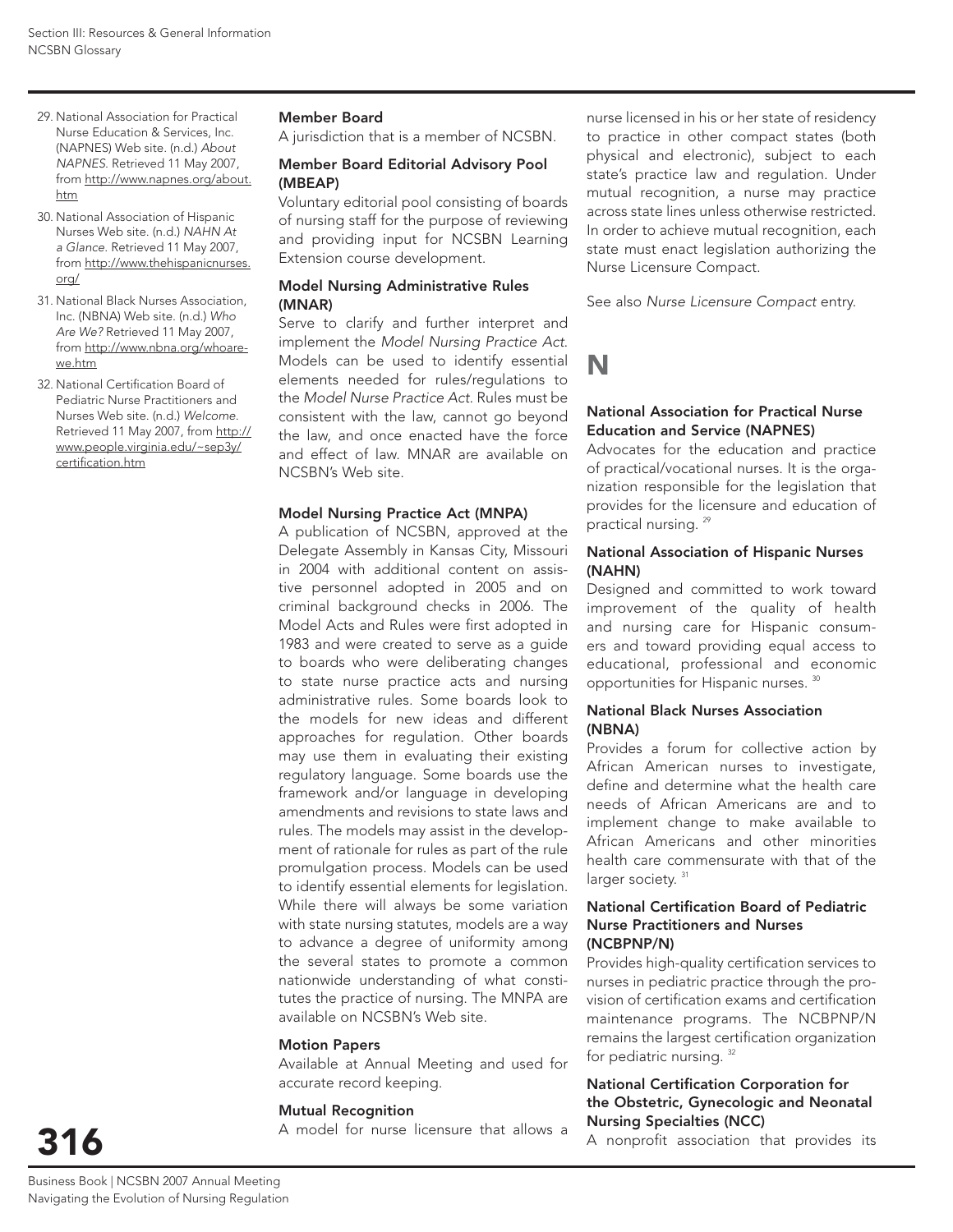buyers with national credentialing and continuing education programs in the fields of obstetrics, gynecology and neonatal care. NCC buyers are primarily inpatient obstetric nurses, women's health care nurse practitioners and neonatal intensive care nurses.<sup>33</sup>

#### **National Coordinating Council for Medication Error Reporting and Prevention (NCC MERP)**

Formed so that leading national health care organizations could meet, collaborate and cooperate to address the interdisciplinary causes of errors and to promote the safe use of medications.<sup>34</sup>

#### **National Council Licensure Exam for Licensed Practical/Vocational Nurses (NCLEX-PN® Examination)**

The NCLEX-PN® Examination is used in the U.S. and by territorial Member Boards to assess licensure applicants' nursing knowledge, skills and abilities. Boards of nursing use passing the examination to inform licensing decisions.

#### **National Council Licensure Exam for Registered Nurses (NCLEX-RN® Examination)**

The NCLEX-RN® examination is used in the U.S. and by territorial Member Boards to assess licensure applicants' nursing knowledge, skills and abilities. Boards of nursing use passing the examination to inform licensing decisions.

#### **National Council of State Legislatures (NCSL)**

A bipartisan organization that serves the legislators and staff of the nation's 50 states, its commonwealths and territories. NCSL provides research, technical assistance and opportunities for policy makers to exchange ideas on the most pressing state issues. NCSL is an effective and respected advocate for the interests of state governments before Congress and federal agencies. 35

#### **National Federation of Licensed Practical Nurses (NFLPN)**

A professional organization for LPNs, LVNs and practical/vocational nursing students in the U.S. <sup>36</sup>

#### **National Institute of Nursing Research (NINR)**

NINR is part of the National Institutes of Health and improves the health and health

care of Americans through the funding of nursing research and research training. Its mission is to promote and improve the health of individuals, families, communities, and populations. This mission is accomplished through support of research in a number of scientific areas. Among those areas of research are chronic and acute diseases, health promotion and maintenance, symptom management, health disparities, caregiving, self-management, and the end of life. NINR also supports the training of new investigators who bring new ideas and help to further expand research programs. The ultimate goal of NINR's research is its dissemination into clinical practice and into the daily lives of individuals and families.

#### **National League for Nursing (NLN)**

A national organization created to identify the nursing needs of society and to foster programs designed to meet these needs; to develop and support services for the improvement of nursing service and nursing education through consultation, continuing education, testing, accreditation, evaluation and other activities; to work with voluntary, governmental and other agencies, groups and organizations for the advancement of nursing and toward the achievement of comprehensive health care; and to respond in appropriate ways to universal nursing needs.37

#### **National League for Nursing Accrediting Commission, Inc. (NLNAC)**

Responsible for the specialized accreditation of nursing education programs, both postsecondary and higher degree. NLNAC has authority and accountability for carrying out the responsibilities inherent in the application of standards and criteria, accreditation processes, and the affairs, management, policy-making, and general administration of the NLNAC. NLNAC is a nationally recognized specialized accrediting agency for all types of nursing programs.<sup>3</sup>

#### **National Nurse Aide Assessment Program (NNAAP™)**

The nurse aide certification examination developed by NCSBN and Promissor, Inc.

See also Promissor entry.

#### **National Practitioner Data Bank (NPDB)**

A federally mandated program for collecting data regarding health care practitioners. The

- 33. National Certification Corporation for the Obstetric, Gynecologic & Neonatal Nursing Specialties (NCC) Web Site. What is NCC? Retrieved 11 May 2007, from http://www. nccnet.org/public/pages/index. cfm?pageid=61
- 34. The National Coordinating Council for Medication Error Reporting and Prevention (NCC MERP) Web site. (n.d.) About NCC MERP. Retrieved 11 May 2007, from http://www.nccmerp.org/aboutNCCMERP.html
- 35. National Conference of State Legislatures (NCSL) Web site. (n.d.) About NCSL. Retrieved 11 Mat 2007, from http://www.ncsl.org/ public/ncsl/nav\_aboutNCSL.htm
- 36. The National Federation of Licensed Practical Nurses, Inc. Web site. (n.d.) All About NFLPN. Retrieved 11 May 2007, from http:// www.nflpn.org/allaboutnflpn.htm
- 37. National League for Nursing (NLN) Web site. (n.d.) Bylaws. Retrieved 11 May 2007, from http://www.nln. org/aboutnln/Bylaws/index.htm
- 38. National League for Nursing Accrediting Commission (NLNAC) Web site. (n.d.) About NLNAC. Retrieved 11 May 2007, from http:// www.nlnac.org/About NLNAC/ whatsnew.htm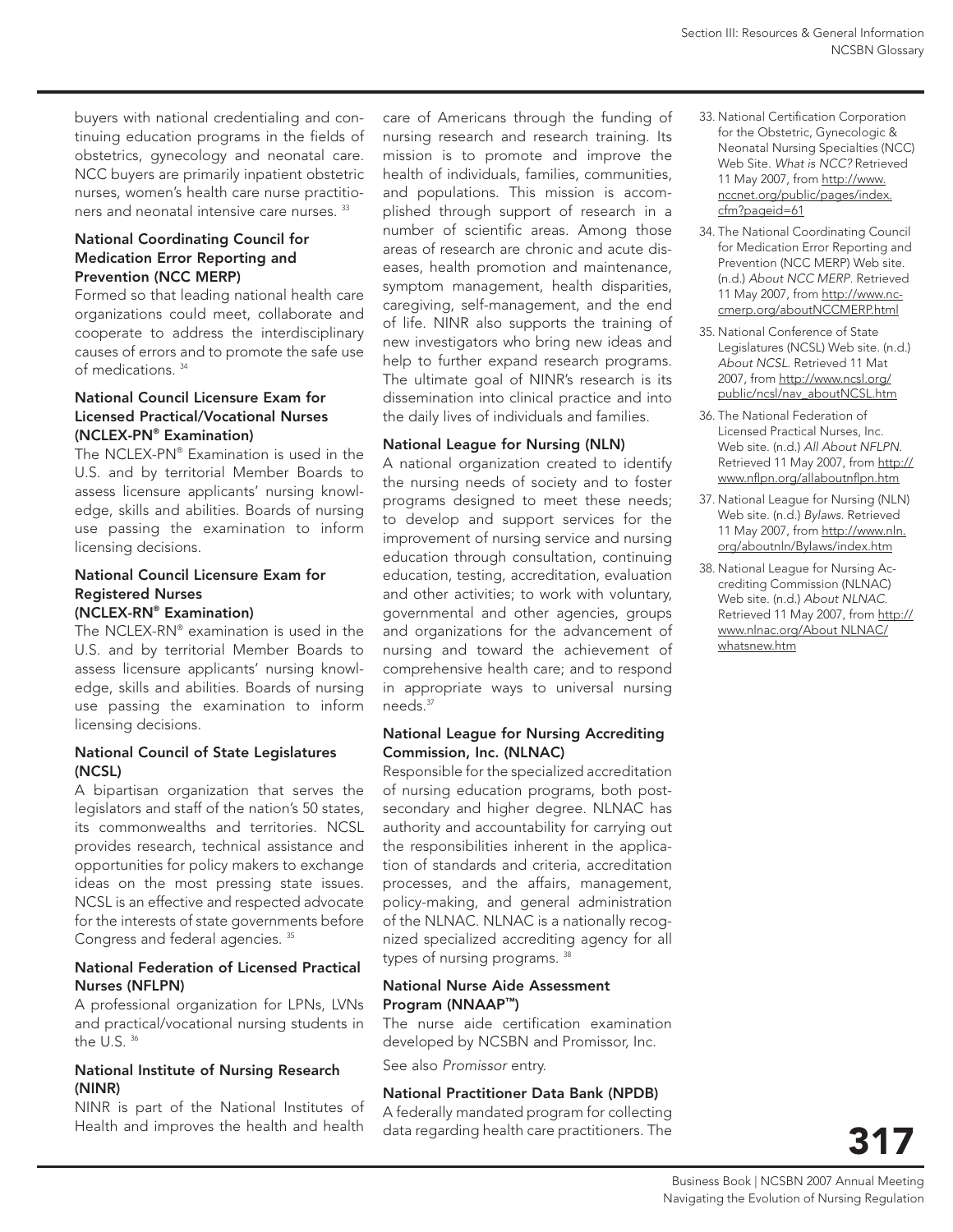39. National Student Nurses Association (NSNA) Web site. (n.d.) NSNA Mission Statement. Retrieved 11 May 2007, from http://www.nsna. org/about\_us.asp

NPDB has been in operation for 10 years and requires medical malpractice payment reports for all health care practitioners, and reports of discipline and clinical privilege/ society actions regarding physicians and dentists. Mandatory reporting of licensure actions regarding other health care practitioners, including nurses, is required by section 1921 of the Social Security Act (originally enacted in P.L.100-93, section five). Proposed rules to implement section 1921 were published in March 2006 and final rules are expected in 2007.

#### **National Provider Identifier (NPI)**

Planned to be a new, unique eight-character alpha-numeric identifier. Created in response to the posting of rules in the Federal Register on May 7, 1998, which proposed a standard for a national health care provider identifier and requirements for its use by health plans, health care clearing houses and health care providers.

#### **National Student Nurses' Association (NSNA)**

Organizes, represents and mentors students preparing for initial licensure as RNs, as well as those enrolled in baccalaureate completion programs and conveys the standards and ethics of the nursing profession. NSNA promotes development of the skills that students will need as responsible and accountable members of the nursing profession and advocates for high-quality health care in addition to advocating for and contributing to advances in nursing education, and developing nursing students who are prepared to lead the profession in the future.<sup>39</sup>

#### **NCLEX® Administration Web Site**

Allows Member Boards to process and manage NCLEX® candidate records. Member Boards use the site to perform tasks including: setting candidate eligibility status, entering candidate accommodations requests and viewing candidate results.

Please Note: A user name and password is needed to enter this site.

#### **NCLEX® Invitational**

An annual one-day educational conference with sessions related to the NCLEX® program and NCLEX Examinations Department products and services.

#### **NCLEX® Program Reports**

Published twice per year for subscribing schools of nursing, the NCLEX® Program Reports provide administrators and faculty in nursing education programs with information about the performance of their graduates on the NCLEX examination. Included in the NCLEX® Program Reports is information about a given program's performance by the NCLEX Test Plan dimensions and content areas, and data regarding the program's rank at both national and state levels.

#### **NCLEX® Quarterly Reports**

Reports that summarize the performance of all first-time candidates educated in a given jurisdiction and tested in a given quarter, and the national group of candidates. They also provide a summary of the preceding three quarters' passing rates.

#### **NCLEX® Quick Results Service**

Candidates in select jurisdictions may access their "unofficial" results via the NCLEX® Candidate Web site or through the NCLEX Quick Results Line. "Unofficial" results are available two business days after taking the test. There is a charge for the service.

#### **NCLEX® Regional Workshop**

A one-day educational conference for educators related to the NCLEX examinations. It is produced at the request of individual Member Boards.

#### **NCSBN Board of Directors (BOD)**

Administrative body of NCSBN, consisting of nine elected officers, whose authority is to transact the business and bylaws of the affairs of NCSBN.

#### **NCSBN Learning Extension**

Branded name for the online campus located at www.learningext.com where NCSBN promotes educational products and provides online course access to learners.

#### **NCSBN Strategic Plan**

The strategic initiatives and outcomes of NCSBN spanning a three-year period.

#### **NCSBN Vice President**

NCSBN Board of Directors leader that assists the president as needed, performs the president's duties in the president's absence, fills any vacancy in the office of the president until the next annual meeting and is responsible for continuing Board development.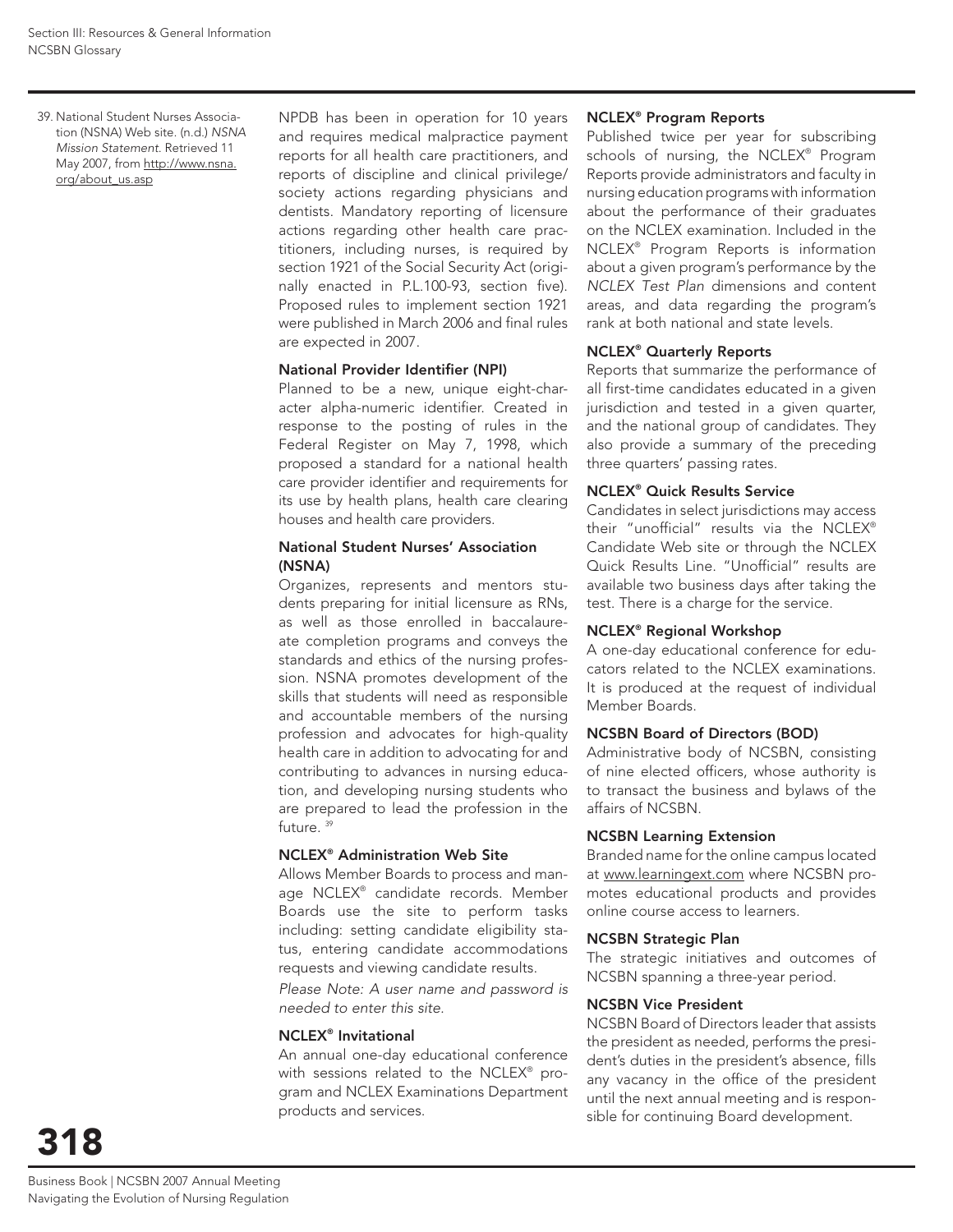#### **NCSBN 101**

Online course about the history, structure and purpose of the NCSBN organization for Member Board members and staff and NCSBN staff. The course is free through Member Relations and NCSBN Learning Extension. Learners earn 4.8 contact hours upon successful course completion.

#### **NCSBN's Review for the NCLEX-PN® Examination**

Online course offered through NCSBN Learning Extension for NCLEX-PN® candidates.

#### **NCSBN's Review for the NCLEX-RN® Examination**

Online course offered through NCSBN Learning Extension for NCLEX-RN® candidates.

#### **North American Free Trade Agreement (NAFTA)**

Agreement between Canada, Mexico and the U.S. that addresses trade in services and contains requirements and encouragement related to harmonization of qualifications for professional practice in the three countries.

#### **Nurse Aide Registry**

NCSBN publication that contains a listing of all the Nurse Aide Registries by state along with contact information for those responsible for registry maintenance and complaint investigation. Updated annually.

#### **Nursing Assistant Workshop**

An annual one-day program offered to NCSBN members and other stakeholders to address the current regulation of nursing assistants.

#### **Nurse Licensure Compact (NLC)**

An agreement establishing mutual recognition and reciprocal licensing arrangements between party states for LPN/VNs and RNs. In August 2002, NCSBN delegates voted to expand the compact to include APRNs.

#### **Nurse Licensure Compact Administrators (NLCA)**

Organized body of nurse licensing boards that have implemented and administer the Nurse Licensure Compact.

#### **Nurse Practice Acts Continuing Education Course**

Online course offered through NCSBN

Learning Extension for practicing nurses. Learners earn 2.0 contact hours for completing the course.

#### **Nurse Practitioner (NP)**

A RN with advanced academic and clinical experience, which enables him or her to diagnose and manage most common and many chronic illnesses, either independently or as part of a health care team. A NP provides some care previously offered only by physicians and in most states has the ability to prescribe medications. NPs focus largely on health maintenance, disease prevention, counseling and patient education in a wide variety of settings. NPs are educated through programs that grant either a certificate or a master's degree. The scope of an NP's practice varies depending upon each state's regulations. Unnecessary obstacles to an NP's practice contribute to the rising costs and inaccessibility of health care for all Americans.<sup>40</sup>

See also Advanced Practice Registered Nurse entry.

#### **Nursing Assistive Personnel (NAP)**

Any unlicensed person, regardless of title, who performs tasks delegated by a nurse. Also known as unlicensed assistive personnel (UAP).

#### **Nursing Practice Act (NPA)**

Statutes governing the regulation of nursing practice in a jurisdiction, typically empowering a board of nursing to license individuals who meet specified requirements.

#### **Nursing Practice and Education Committee (NP&E)**

The former name of a standing committee of NCSBN, now called PR&E Committee.

#### **Nursing Practice and Education Consortium (N-PEC)**

A group founded in 1997 that comprised 10 nursing organizations. N-PEC member representatives held four workshops and five conference calls in 2000 to draft, review and produce a consensus report. The project resulted in a 13-page series of ideas entitled "Vision 2020 for Nursing: A Strategic Work Plan to Transform U.S. Nursing Practice and Education." 41

#### **Nursing Program**

The authorized state entity with the legal authority to regulate nursing. Legislatures

- 40. American College of Nurse Practitioners Web site. (n.d.) About NPs. Retrieved 11 May 2007, from http:// www.npcentral.net/consumer/ about.nps.shtml
- 41. Robert Wood Johnson Foundation Web site. (n.d.) Grant Results Report. Retrieved 3 June 2005, from http://www.rwjf.org/ portfolios/resources/grantsreport.jsp?filename=038622. htm&iaid=137#int\_appendix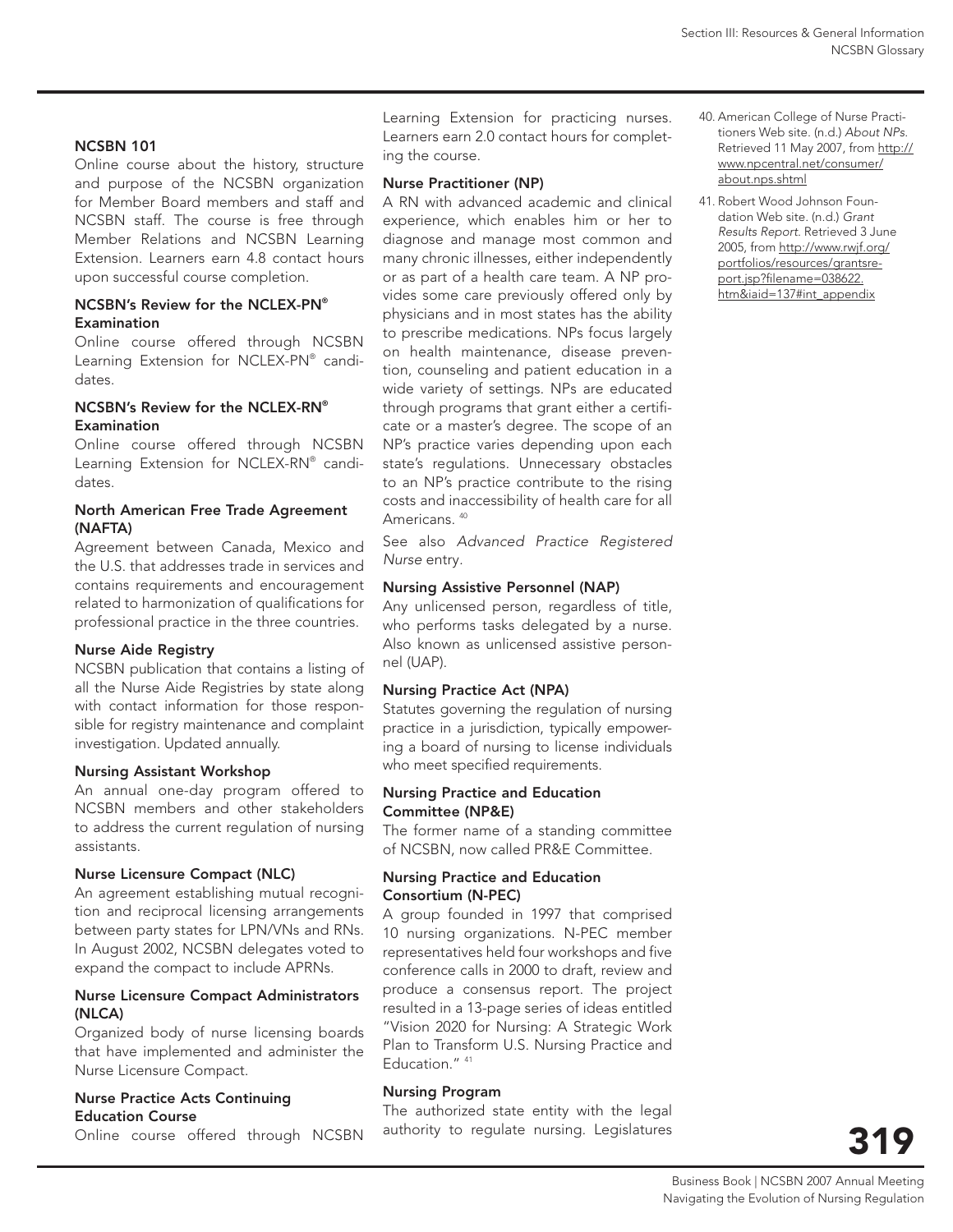enact the Nurse Practice Act for each state. Boards of nursing have the legal authority to license nurses and to discipline nurses for unsafe practice.

#### **Nursing School Accrediting Agency**

An organization that establishes and maintains standards for professional nursing programs and recognizes those programs that meet these standards.

#### **Nursing Shortage**

A nursing shortage occurs when the demand for nurses exceeds the supply available.

#### **Nur***sys***®**

A database developed by NCSBN to contain demographic information on all licensed nurses (in the U.S.) and an unduplicated count of licensees. Nursys® serves as a foundation for a variety of services, including the disciplinary tracking system, licensure verification, interstate compact functions and research on nurses.

#### **Nur***sys***® Advisory Panel (NAP)**

NCSBN committee charged with identifying and addressing Nursys day-to-day Member Board issues and enhancing the database system. Responsible for advising NCSBN staff regarding content of Nursys Users Group and IT Summit as well as the need for its continuation.

#### **Nur***sys***® Business Design Advisory Panel (NBDAP)**

NCSBN committee charged with evaluating the Nursys® business design and rules, along with associated policies and procedures.

#### **Nur***sys***® Licensure QuickConfirm**

Nursys® Licensure QuickConfirm provides online detailed nurse license verification reports to employers and others.

# **O**

#### **Omnibus Budget Reconciliation Act of 1987 (OBRA 1987)**

Contains requirements for nurse aide training and competency evaluation.

### **P**

#### **Panel of Judges**

A panel of experts used for the standard setting process; an NCSBN panel composed of nurses who participate in the NCLEX® standard setting process.

#### **Parliamentarian**

Assists the president in presiding, ensures proper parliamentary procedure is followed and prepares a written record of the proceedings.

#### **Passing Standard**

The minimum level of knowledge, skill and ability required for safe and effective entrylevel nursing practice. The NCSBN Board of Directors reevaluates the passing standard once every three years, based upon the results of a standard-setting exercise performed by a panel of experts with the assistance of professional psychometricians; the historical record of the passing standard with summaries of the candidate performance associated with those standards; the results of a standard-setting survey sent to educators and employers; and information describing the educational readiness of high school graduates who express an interest in nursing.

Once the passing standard is set, it is imposed uniformly on every test record according to the procedures laid out. To pass an NCLEX® examination, a candidate must exceed the passing standard. There is no fixed percentage of candidates that pass or fail each examination.

#### **Patient Privacy Continuing Education Course**

Online course offered through NCSBN Learning Extension for practicing nurses. Learners earn 5.4 contact hours for completing the course.

#### **Pearson Professional Testing Network**

Network of Pearson Professional Centers (PPCs) where candidates take the NCLEX® examinations. There are more than 200 domestic and 18 international PPCs that administer the NCLEX.

See also Pearson VUE entry.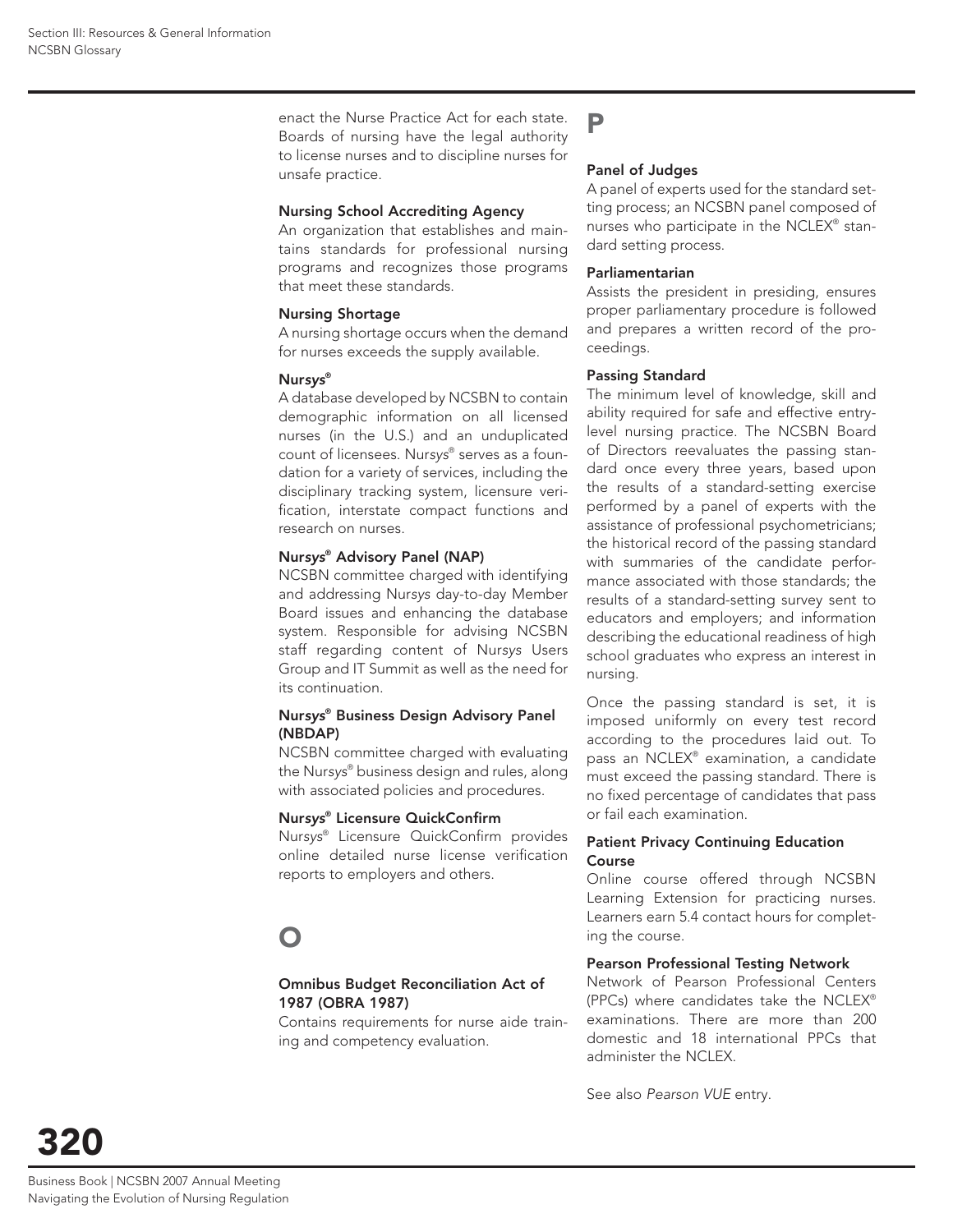#### **Pearson VUE**

Contracted test service provider for NCSBN since 2002 to assist with the NCLEX® program.

#### **Pew Task Force on Health Care**

Charged by the Task Force on Health Care Workforce Regulation to identify and explore how regulation protects the public's health and propose new approaches to health care workforce regulation to better serve the public's interest. The task force was composed of eight individuals with legal, policy and public health expertise. Its recommendations were issued in late 1995.

#### **Plurality Vote**

Voting process where each voter votes for one candidate, and the candidate with the plurality (most votes) wins, regardless of whether that candidate gets a majority or not.

#### **Practice (Job) Analysis**

Research study conducted by the NCLEX Examinations Department that examines the practice of newly licensed job incumbents (RNs, LPN/VNs) or new nursing assistants. The results are used to evaluate the validity of the test plans/blueprints that guide content distribution of the licensure examinations or the nurse aide competency evaluation.

#### **Practice and Professional Issues Survey (PPI)**

A survey conducted twice each year to collect information from entry-level nurses on practice activities.

#### **Practice, Regulation and Education Committee (PR&E)**

A standing committee of NCSBN, comprised of at least six members. The committee's purpose is to provide general oversight of nursing practice, regulation and education issues.

#### **Practitioner Remediation and Enhancement Partnership (PreP)**

A partnership of licensing boards and health care organizations whose goal is to jointly identify, remediate and monitor practitioners whose practice is not up to standard, but whose actions do not require discipline. This project is sponsored by the Citizen's Advocacy Center (CAC). NCSBN is a member of the national advisory board.

#### **Prep-4-Patient Safety**

A pilot project funded by a grant from the Health Resources and Services Administration (HRSA) that provides tools for state medical and nursing boards to work with hospitals and other health care organizations to identify, remediate and monitor health care practitioners (now limited to physicians and nurses) with deficiencies that do not rise to the level of disciplinary action. This improves patient safety by allowing organizations and licensing boards to work together to identify providers with clinical deficiencies in a nonpunitive environment.<sup>42</sup>

NCSBN is a member of the national advisory board. Many boards of nursing are participating or planning to join.

#### **President**

NCSBN Board of Directors leader that guides the Board in the enforcement of all policies and regulations relating to NCSBN and performs all other duties normally incumbent upon the Board President.

#### **Pretest Items**

Newly written test questions placed within the NCLEX® examinations for gathering statistics. Pretest items are not used in determining the pass/fail result.

#### **Privilege to Practice**

This refers to the multistate licensure privilege, which is the authority to practice nursing in any compact state that is not the state of residency. Additional license is not granted for this authority.

See also Nurse Licensure Compact entry.

#### **Professional Accountability & Legal Liability for Nurses**

Online course offered through NCSBN Learning Extension for practicing nurses. Learners earn 5.4 contact hours for completing the course.

#### **Professional Boundaries**

The space between the nurse's power and the client's vulnerability—the power of the nurse comes from the professional position and access to private knowledge about the client. Establishing boundaries allows the nurse to control this power differential and allows a safe connection to meet the client's needs. Complimentary professional boundaries materials are available from NCSBN.

42. 4 Patient Safety Web site. (n.d.) Home Page. Retrieved 11 May 2007, from http:// www.4patientsafety.net/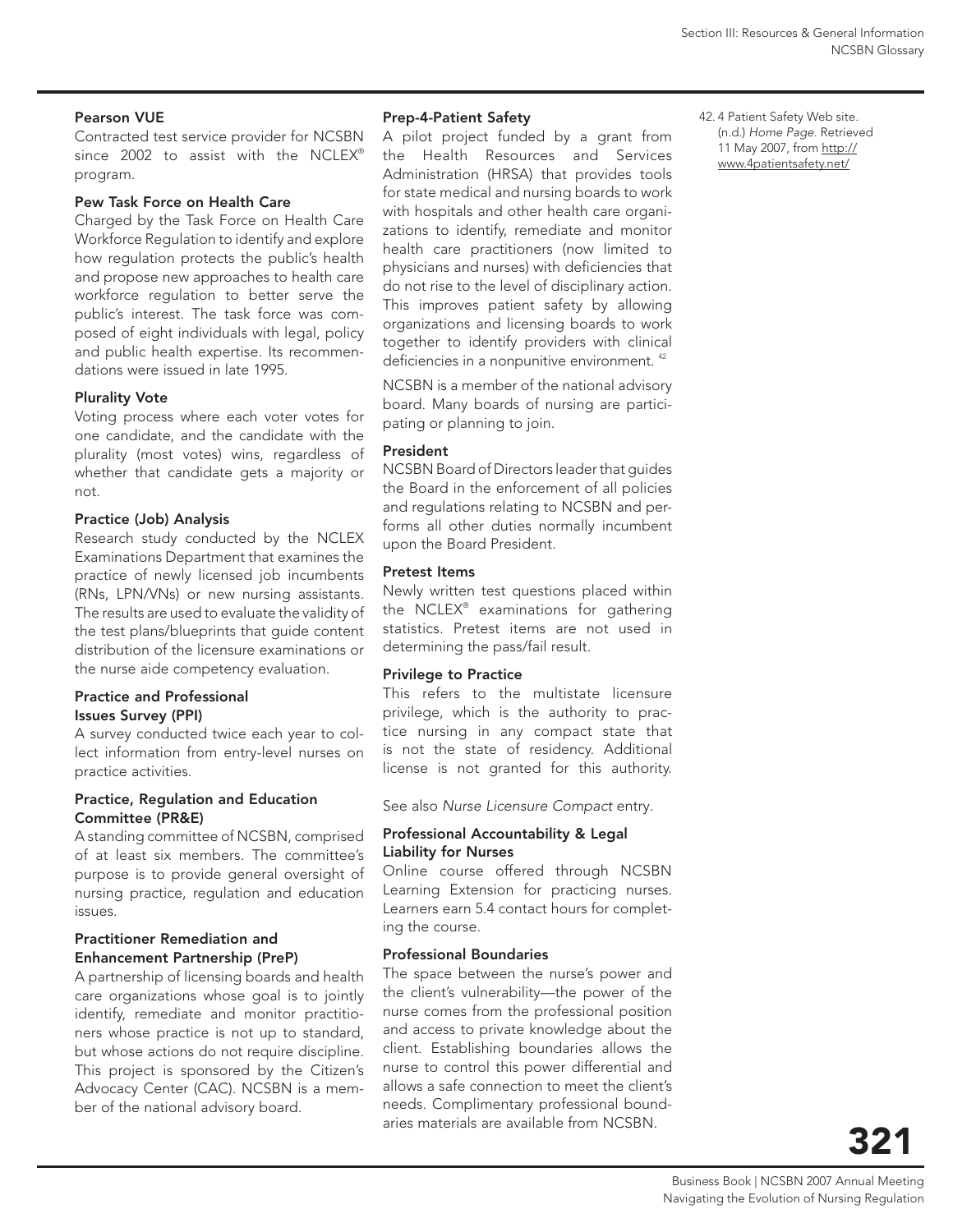#### **Profiles of Member Boards**

NCSBN publication that provides an overview of the regulatory environment in which state boards of nursing function. Includes data by jurisdiction on board structure, educational programs, entry into practice, licensure requirements, continued competency mechanisms, nurse aide competency evaluations and advanced practice. Available on NCSBN's Web site.

#### **Promissor, Inc.**

Promissor is a Pearson Vue Company. It is the test service for the National Nurse Aide Assessment Program (NNAAP™). Formerly known as CAT\*ASI.

#### **Psychometrics**

The scientific field concerned with all aspects of educational and psychological measurement (or testing), specifically achievement, aptitude and mastery as measured by testing instruments.

#### **Public Policy**

Policy formed by governmental bodies. These include all decisions, rules, actions and procedures established in the public interest.

# **R**

#### **Rasch Measurement Model**

A logistic latent trait model of probabilities, which analyzes items and people independently, and then expresses both item difficulty and person ability on a single continuum. These models are derived not from data but from the structure necessary for measurement. The dichotomous Rasch model is the item response theory (IRT) model used to develop the NCLEX® examination measurement scale.

#### **Registered Nurse (RN)**

A nurse who has graduated from a stateapproved school of nursing, has passed the professional nursing state board examination and has been granted a license to practice within a given state.

#### **Reliability**

A test statistic that indicates the expected consistency of test scores across different administrations or test forms. For

adaptively administered examinations, such as the NCLEX® examination, the "decision consistency statistic" is the preferred statistic for assessing reliability. NCSBN uses the Kuder-Richardson Formula 20 (KR20) statistic to measure the reliability of the National Nurse Aide Assessment Program (NNAAP™).

#### **Resolutions Committee**

Comprised of at least four members generally representing each of the four NCSBN geographical areas and includes one member of the Finance Committee. Reviews, evaluates and reports to the Delegate Assembly all resolutions and motions submitted by Member Boards. The committee is governed by the operational policies and procedures, the standing rules and the Bylaws.

#### **Respecting Professional Boundaries**

Online continuing education course offered through NCSBN Learning Extension, released in 2005. Based on NCSBN's video and facilitation package called "Crossing the Line: When Professional Boundaries are Violated." Learners earn 3.9 contact hours for completing the course.

# **S**

#### **Scope of Practice**

Practicing within the limits of the issued health care provider license.

#### **Sharpening Critical Thinking Skills for Competent Nursing Practice**

Online course offered through NCSBN Learning Extension for practicing nurses. Learners earn 3.6 contact hours for completing the course.

#### **Standard Setting**

The process by which the Board of Directors determines the passing standard for an examination, at or above which examinees pass the examination and below which they fail. This standard denotes the minimum level of knowledge, skill and ability required for safe and effective entry-level nursing practice. NCSBN uses multiple data sources to set the standard, including a criterion-referenced statistical procedure and a Survey of Professionals. Standard setting is con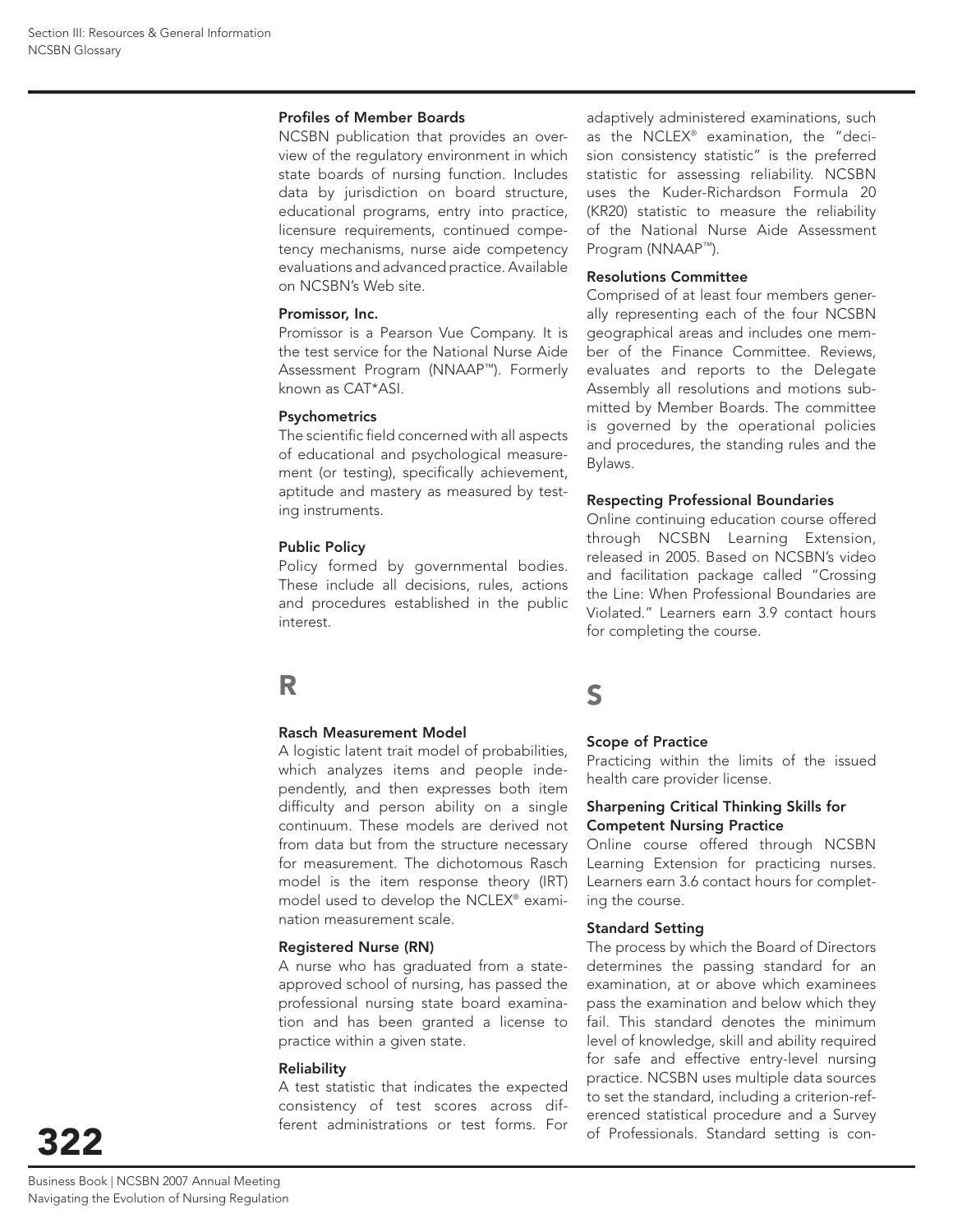ducted every three years for each NCLEX® examination.

#### **Standard Setting Panel of Judges**

A group of individuals that contributes to the recommendation of potential NCLEX® passing standards to the NCSBN Board of Directors.

#### **Standing Committee**

A permanent committee established by the NCSBN Bylaws.

#### **Statistical Criteria**

Guidelines that all proposed NCLEX® items must meet in order to become operational.

#### **Strategic Initiative**

A goal, or generalized statement, of where an organization wants to be at some future time; the end toward which effort is directed.

#### **Strategic Objective**

Desired result; a translation of the strategic initiative into tangible results, a statement of what the strategy must achieve and the elements that are critical to its success.

# **T**

#### **Taxonomy of Error, Root Cause Analysis and Practice-responsibility (TERCAP™)**

An instrument developed for NCSBN's practice breakdown research.

#### **Test Administrator (TA)**

Test service staff person who is responsible for day-to-day operation of the center and for proctoring of examinations.

#### **Test Development**

Process by which items for examinations are created, reviewed and validated in order to become operational.

#### **Test Development and Item Writing**

Online course offered through NCSBN Learning Extension for nursing educators to assist in writing in the NCLEX style. Learners earn 19.5 contact hours for completing the course. Formerly called "Assessment Strategies for Nursing Educators: Test Development and Item Writing."

#### **Test Plan**

The organizing framework for the NCLEX-RN® and NCLEX-PN® examinations that includes the percentage of items allocated to various categories.

#### **Test Service**

The vendor that provides services to NCSBN, including test scoring and reporting. Pearson VUE is the contracted test service for the NCLEX® examinations, and Promissor is the contracted test service for NNAAP™.

See also Pearson VUE and Promissor entries.

#### **Treasurer**

NCSBN Board of Directors position that serves as the Chairperson of the Finance Committee and manages the Board's review of and action related to the Board's financial responsibilities.

# **U**

#### **U.S. Department of Education (DOE)**

The agency of the federal government that establishes policy for, administers and coordinates most federal assistance to education.<sup>43</sup>

#### **U.S. Department of Health & Human Services (HHS)**

The U.S. government's principal agency for protecting the health of all Americans and providing essential human services, especially for those who are least able to help themselves.<sup>44</sup>

#### **U.S. Department of Homeland Security (DHS)**

Leverages resources within federal, state and local governments, coordinating the transition of multiple agencies and programs into a single, integrated agency focused on protecting the American people and their homeland. DHS is comprised of five major divisions or directorates: Border & Transportation Security; Emergency Preparedness & Response; Science & Technology; Information Analysis & Infrastructure Protection; and Management. Besides the five directorates of DHS, several other critical agencies are folding into the new department or being newly created.<sup>45</sup>

#### **U.S. Drug Enforcement Administration (DEA)**

Federal agency charged to enforce the controlled substances laws and regulations of the U.S. and bring to the criminal and civil

- 43. U.S. Department of Education Web site. (n.d.) Overview," Retrieved 11 May 2007, from http://www.ed.gov/ about/overview/focus/whattoc. html?src=ln
- 44. U.S. Department of Health & Human Services Web site. (n.d.) What we do," Retrieved 5 May 2007, from http://www.hhs.gov/about/ whatwedo.html/
- 45. U.S. Department of Homeland Security Web site. (n.d.) FAQs," "DHS Organization," Retrieved 6 June 2005, from http://www. dhs.gov/dhspublic/faq.jsp, http://www.dhs.gov/dhspublic/ display?theme=13